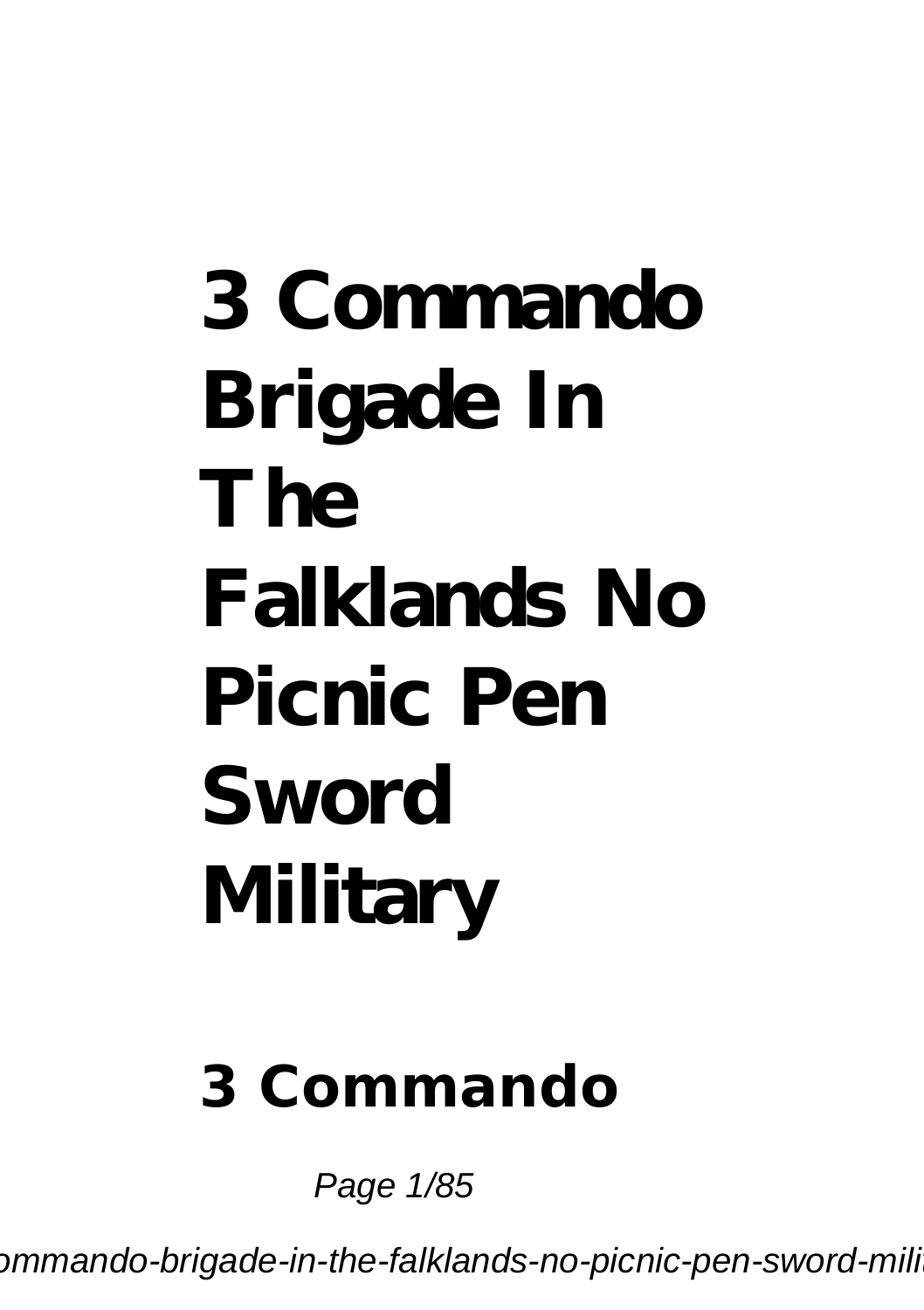**Brigade, Burma Operations | How to Join [3 Commando Brigade] 3 Commando Brigade is a commando formation of the British Armed Forces and the main manoeuvre** Page 2/85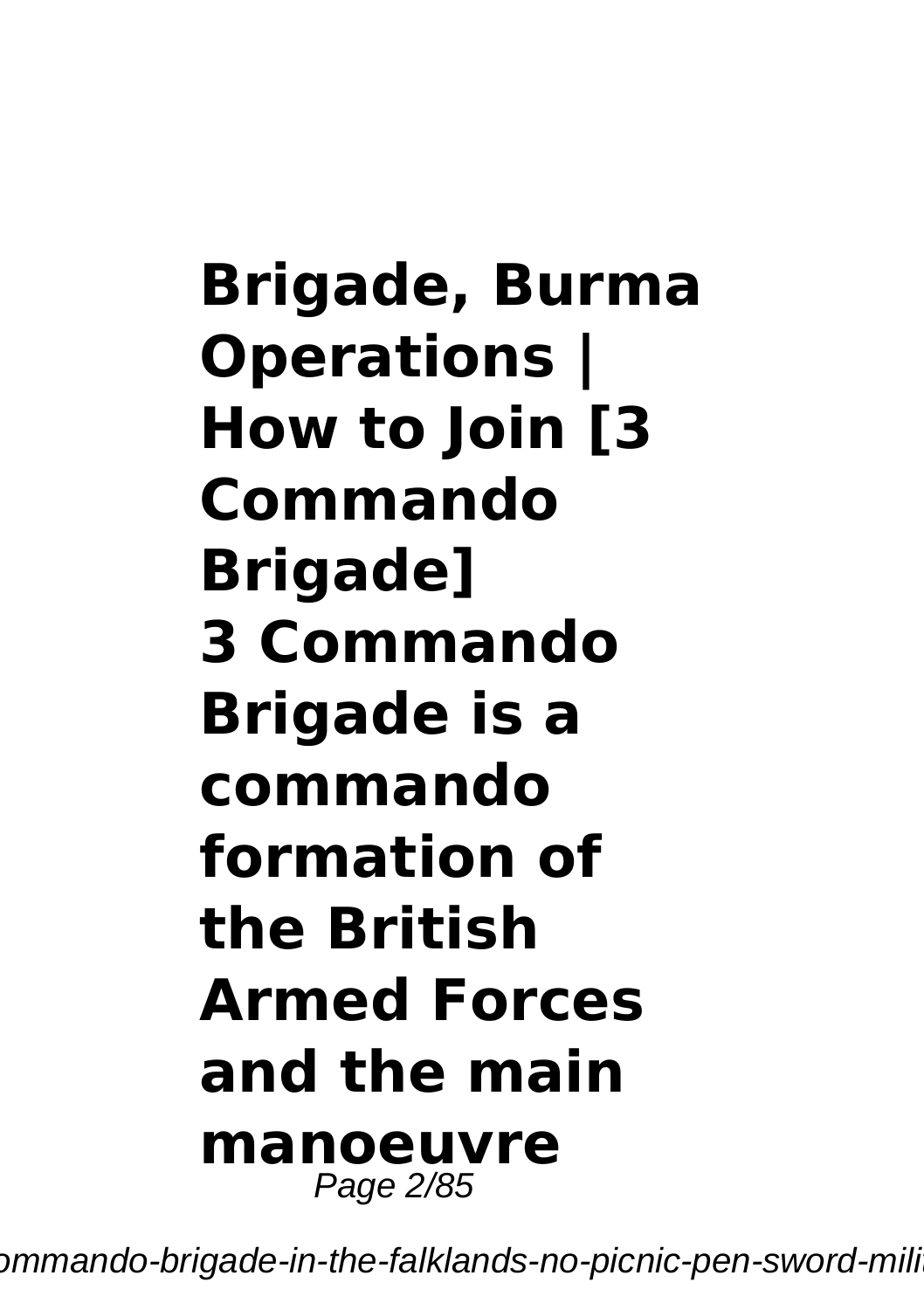**formation of the Royal Marines. Its personnel are predominantly Royal Marines, supported by units of Royal Engineers , Royal Artillery , and the Fleet Air Arm , together with** Page 3/85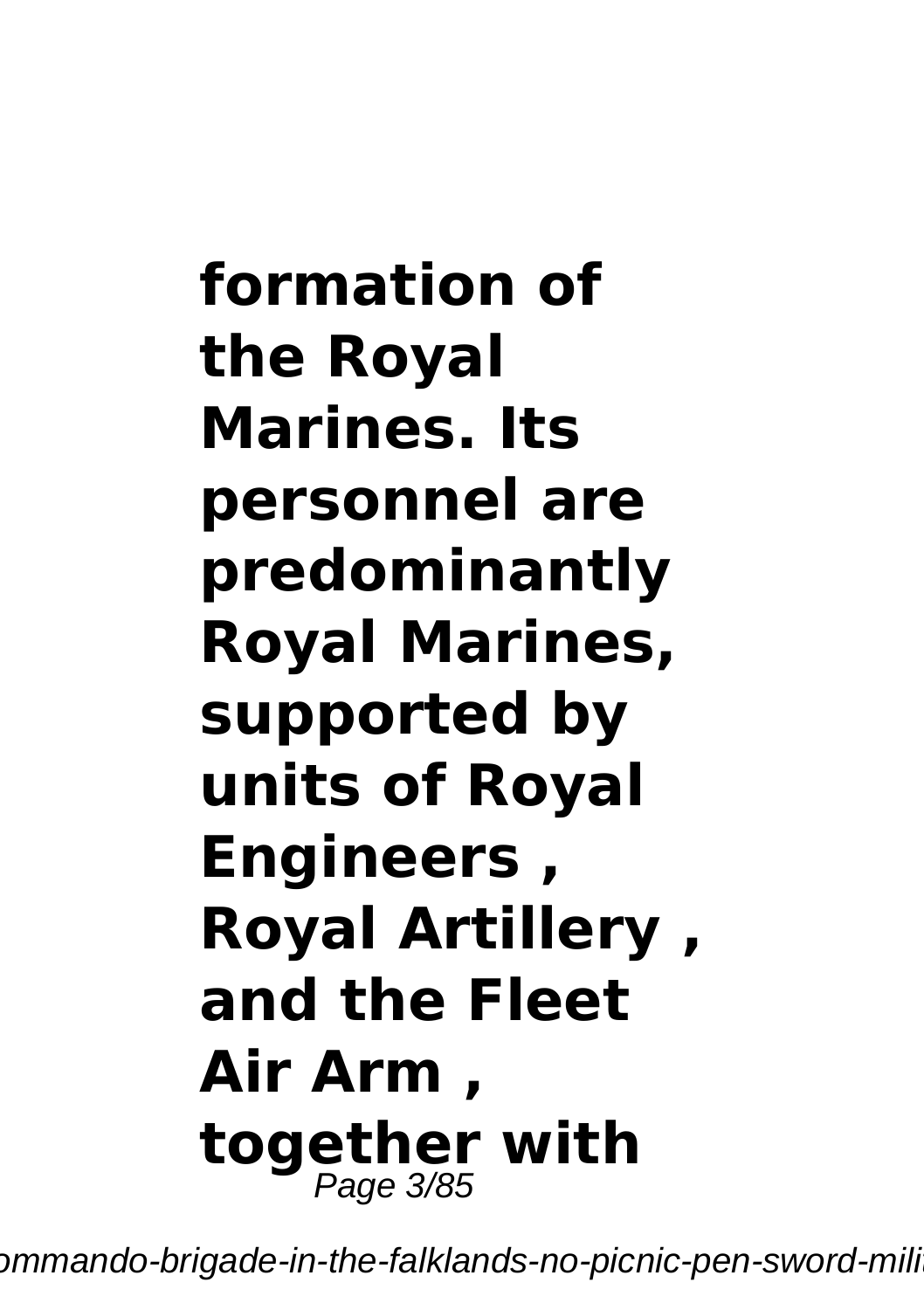**other Commando Qualified sailors , soldiers and airmen . 3 Commando Brigade In The 3 Commando Brigade is a commando formation of the British** Page 4/85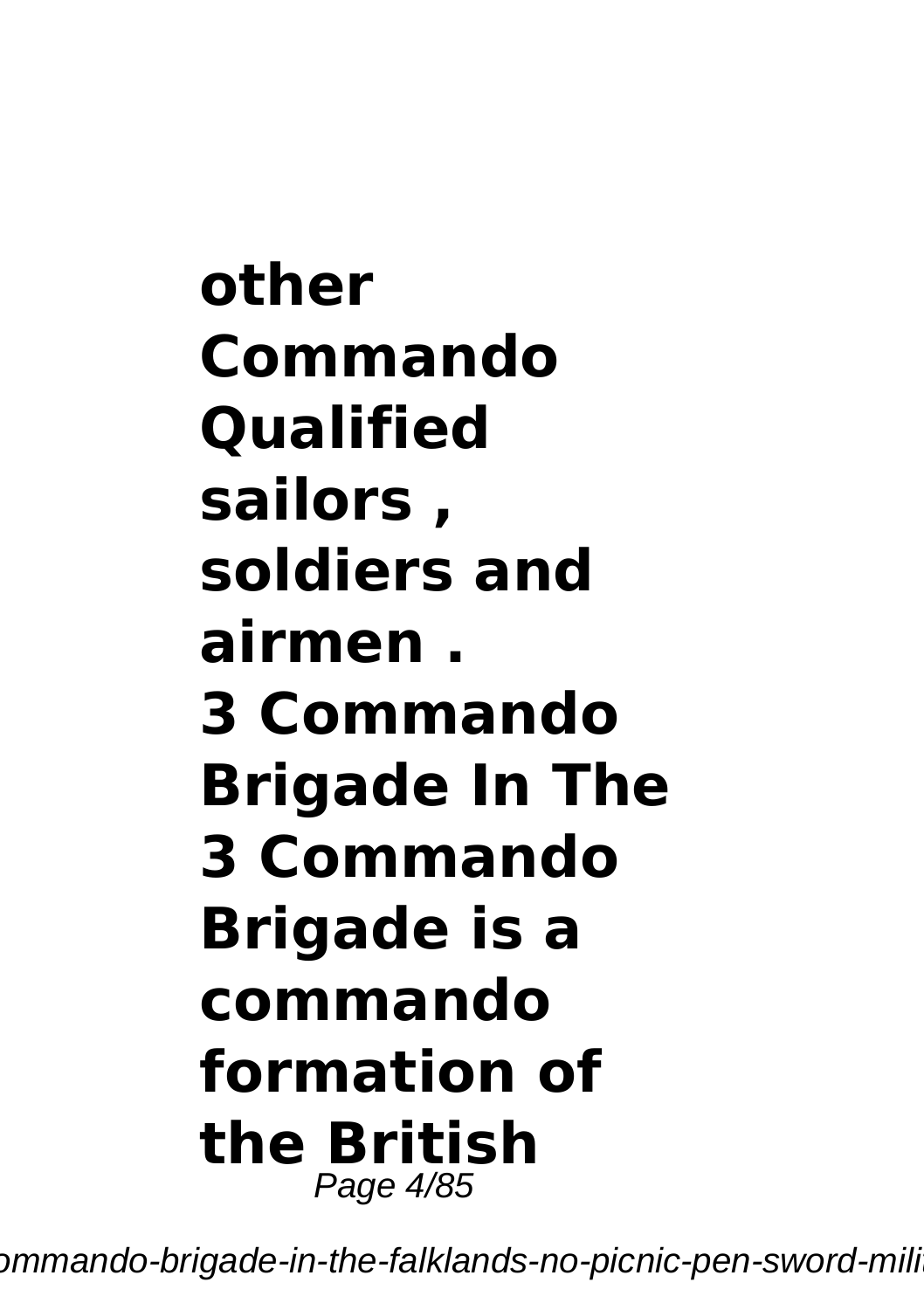**Armed Forces and the main manoeuvre formation of the Royal Marines. Its personnel are predominantly Royal Marines, supported by units of Royal Engineers , Royal Artillery ,** Page 5/85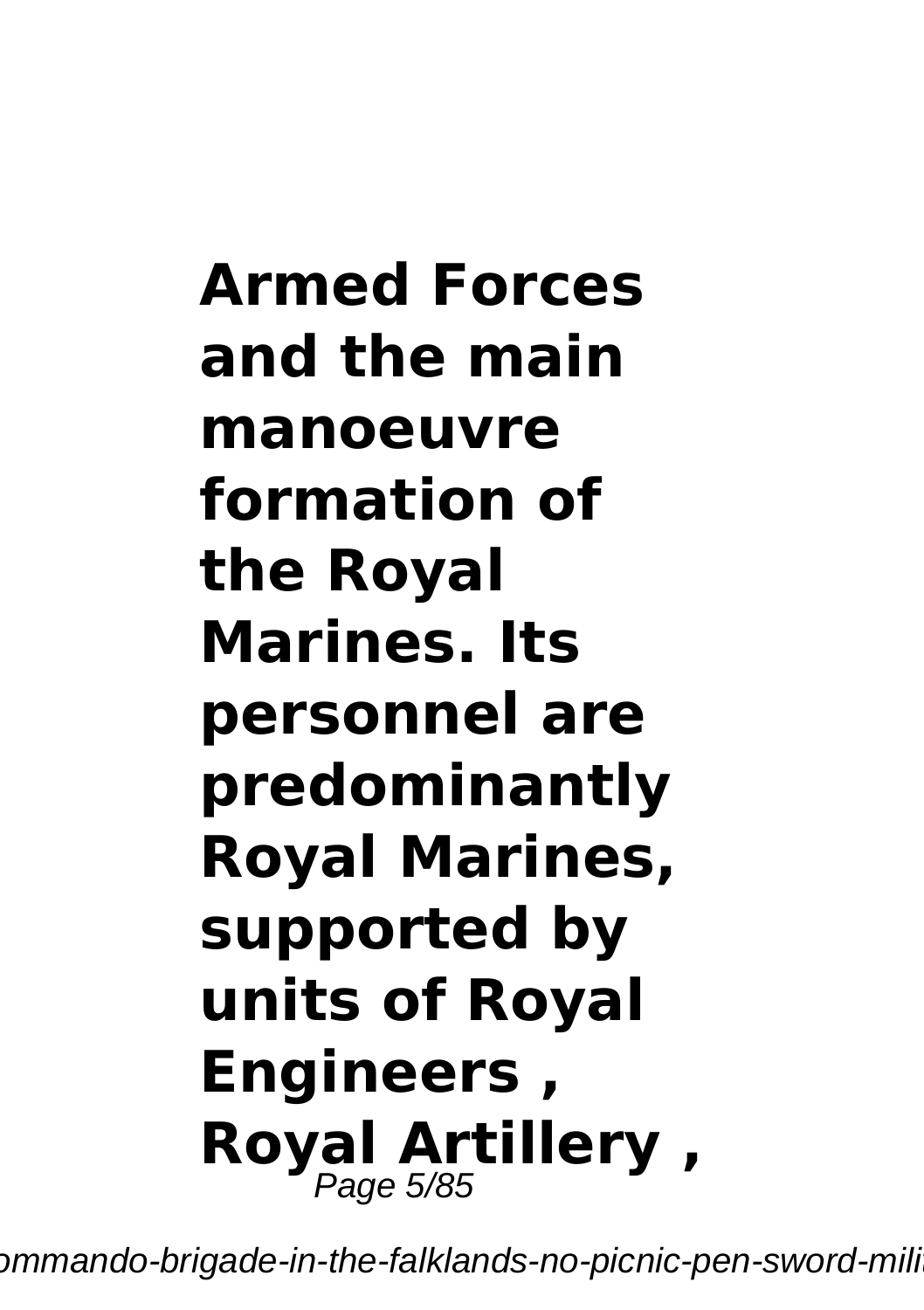**and the Fleet Air Arm , together with other Commando Qualified sailors , soldiers and airmen .**

## **3 Commando Brigade - Wikipedia** Page 6/85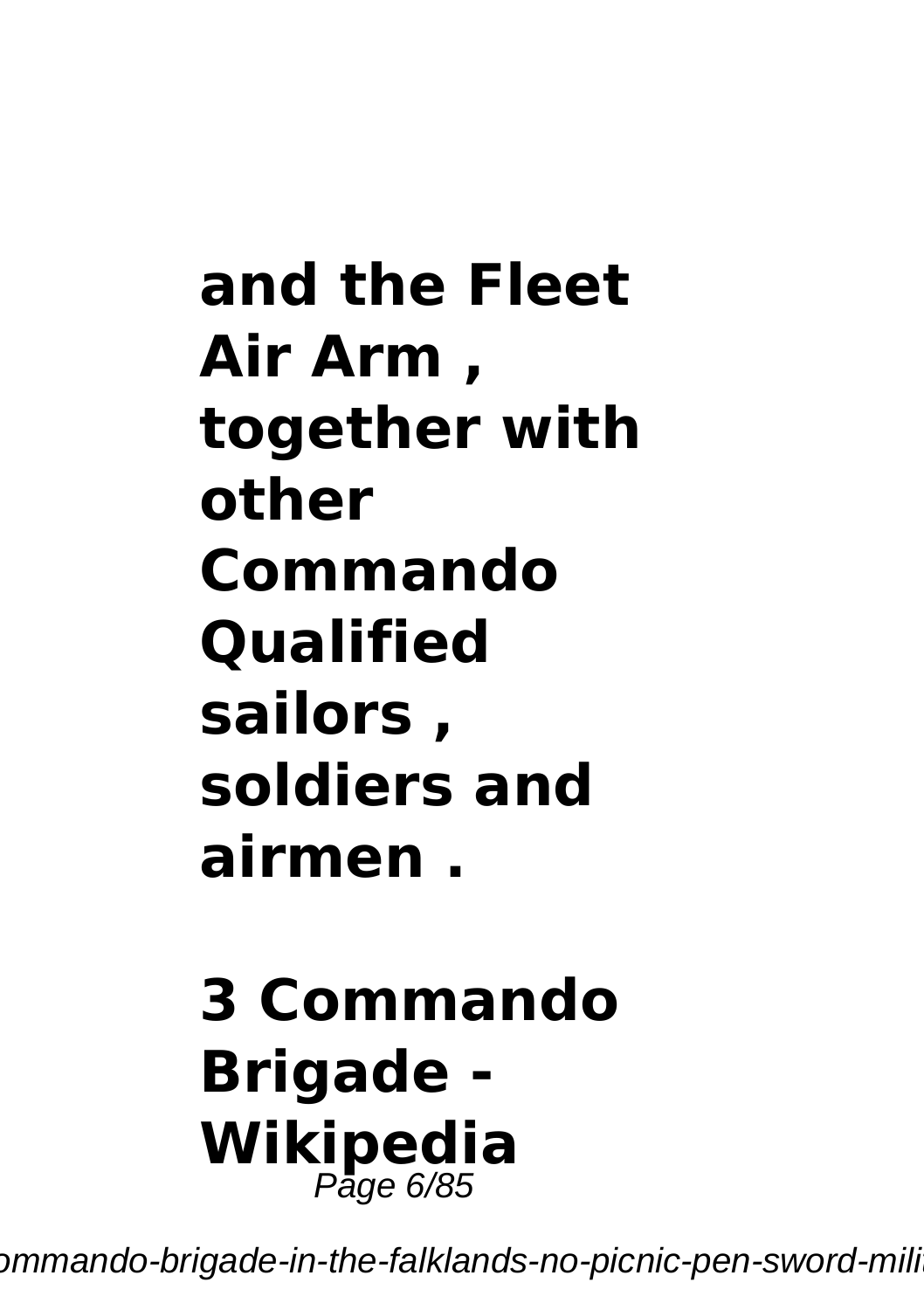**3 Commando Brigade is primarily a military realism unit currently based in ArmA 3. We're an ArmA 3 clan using British military tactics and equipment to try and simulate the** Page 7/85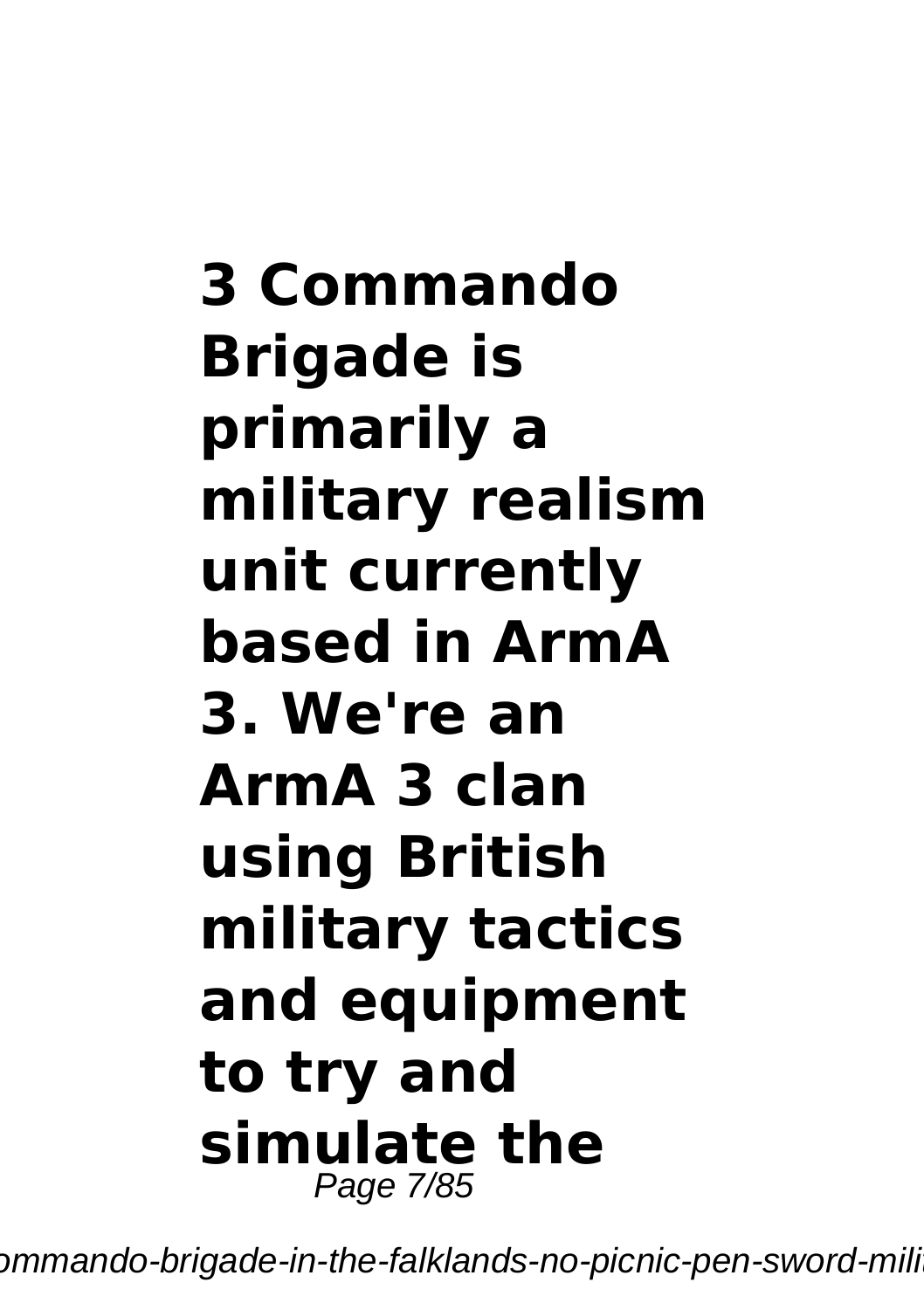### **modern British forces.**

**3 Commando Brigade | Home 3 Commando Brigade is a commando formation of the British Armed Forces and the main manoeuvre** Page 8/85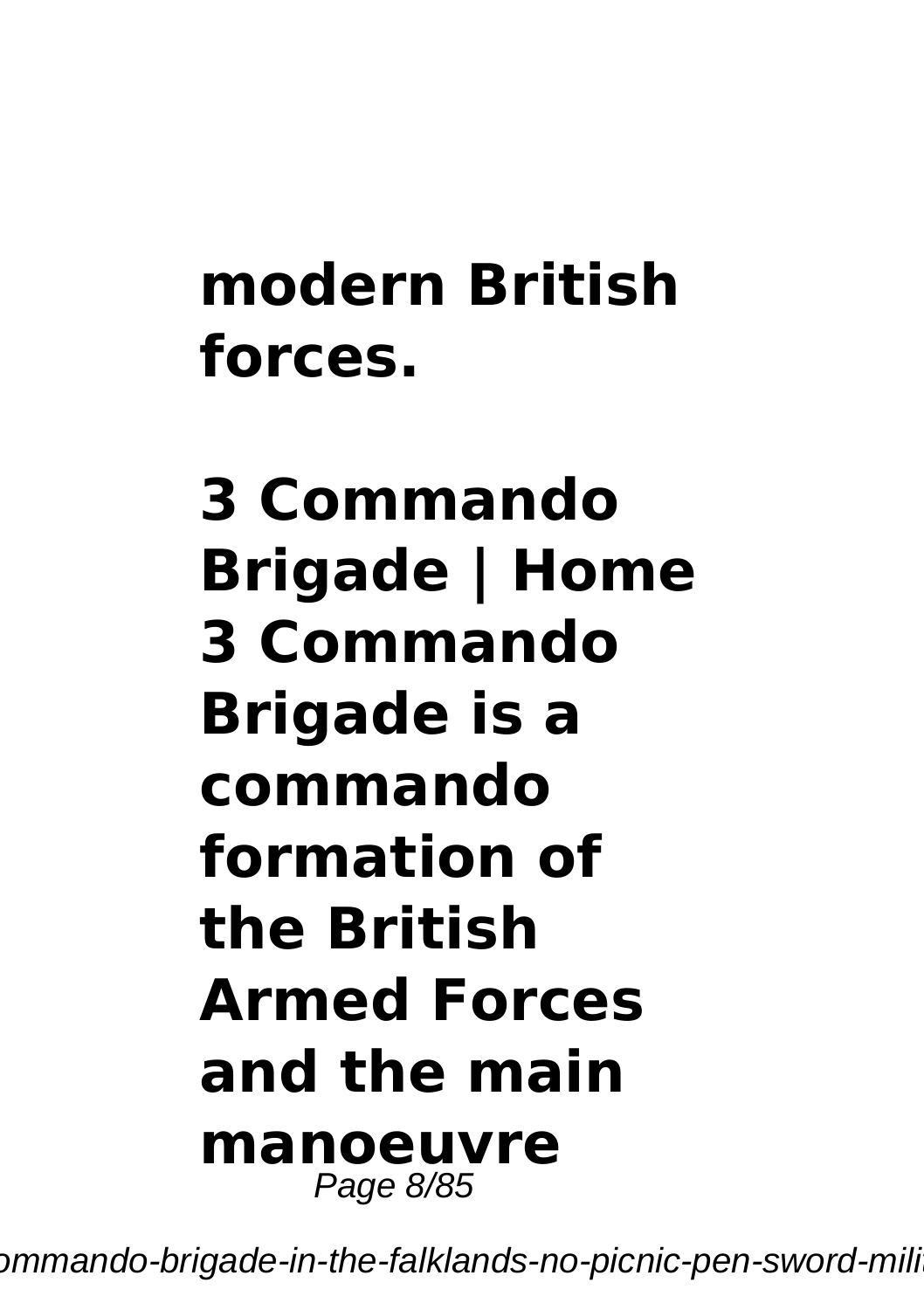**formation of the Royal Marines. Its personnel are predominantly Royal Marines, supported by units of Royal Engineers, Royal Artillery, and the Fleet Air Arm, together with** Page 9/85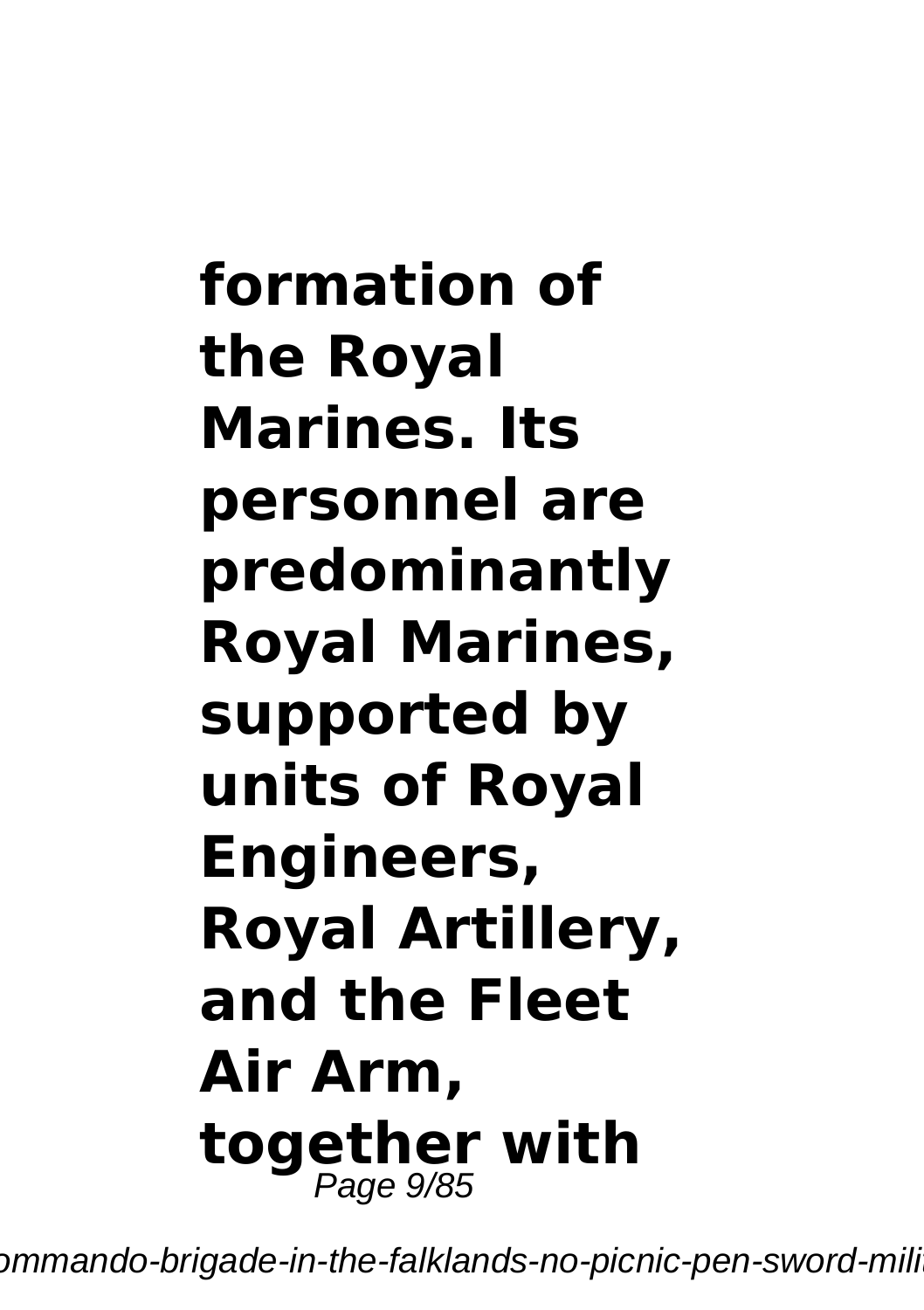**other Commando Qualified sailors, soldiers and airmen.**

## **3 Commando Brigade (United Kingdom) | Military Wiki | Fandom 3 Commando Brigade is a** Page 10/85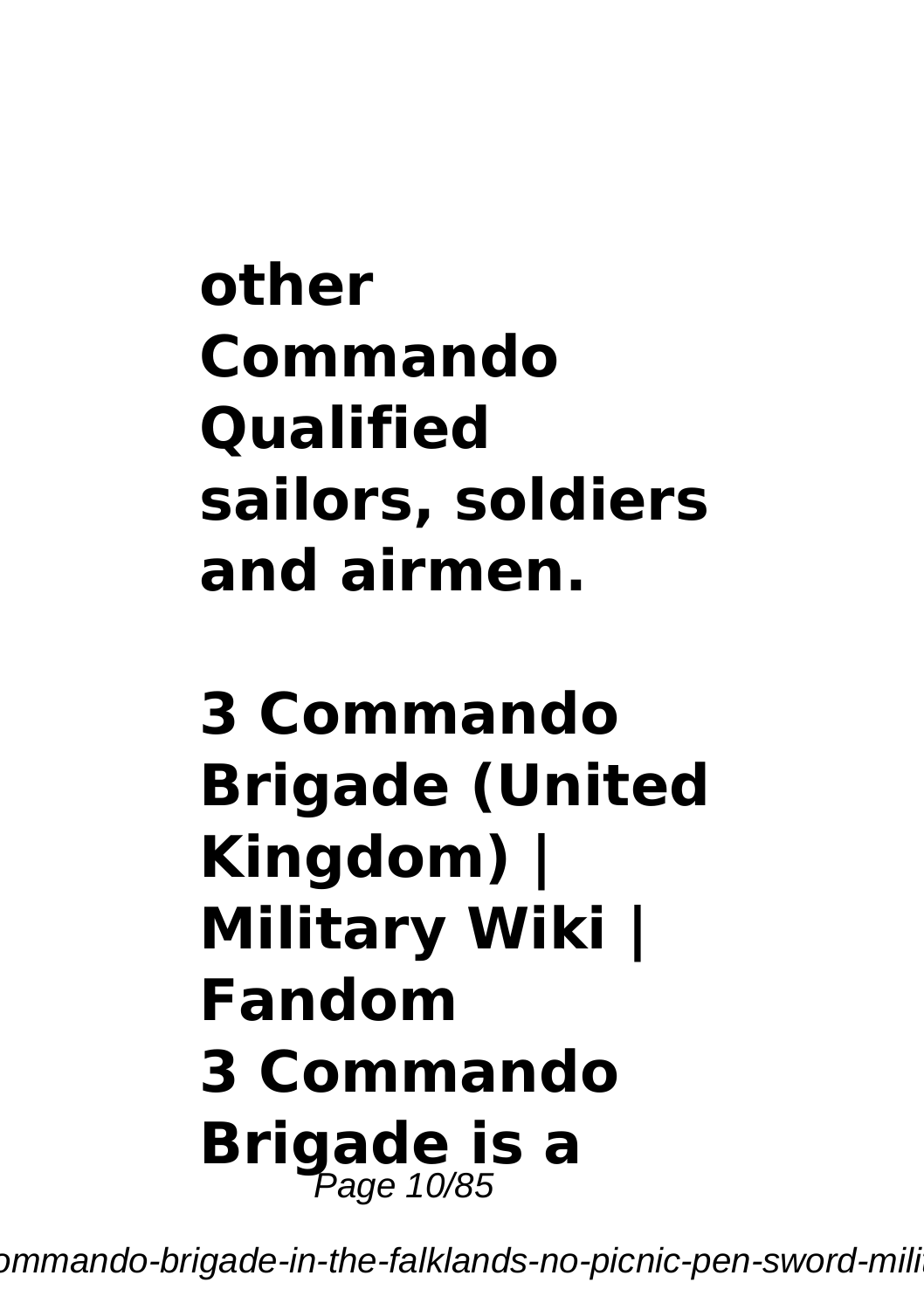**commando formation of the British Armed Forces and the main manoeuvre formation of the Royal Marines. Its personnel are predominantly Royal Marines, supported by** Page 11/85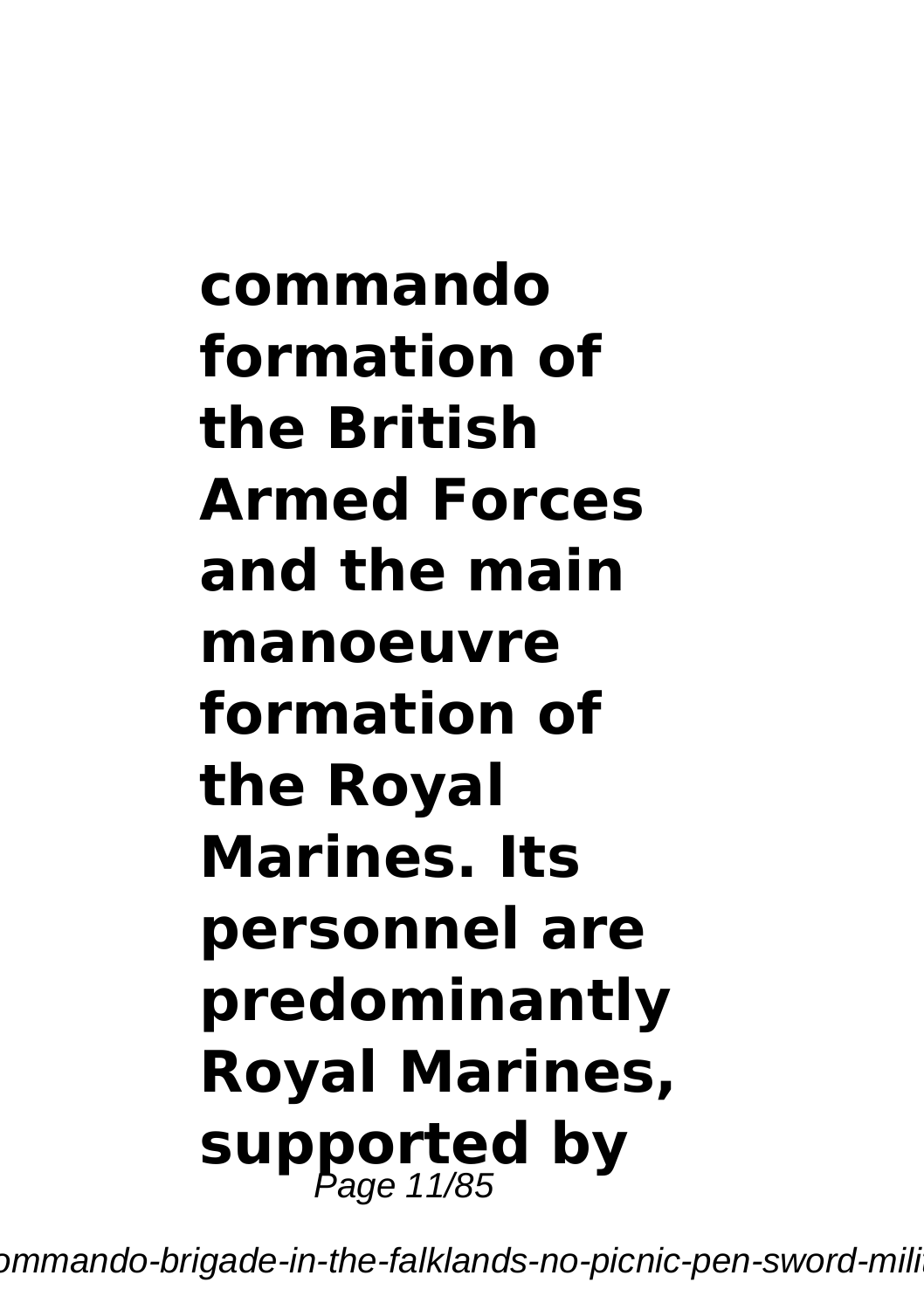**units of Royal Engineers, Royal Artillery, and the Fleet Air Arm, together with other Commando Qualified sailors, soldiers and airmen.**

#### **3 Commando** Page 12/85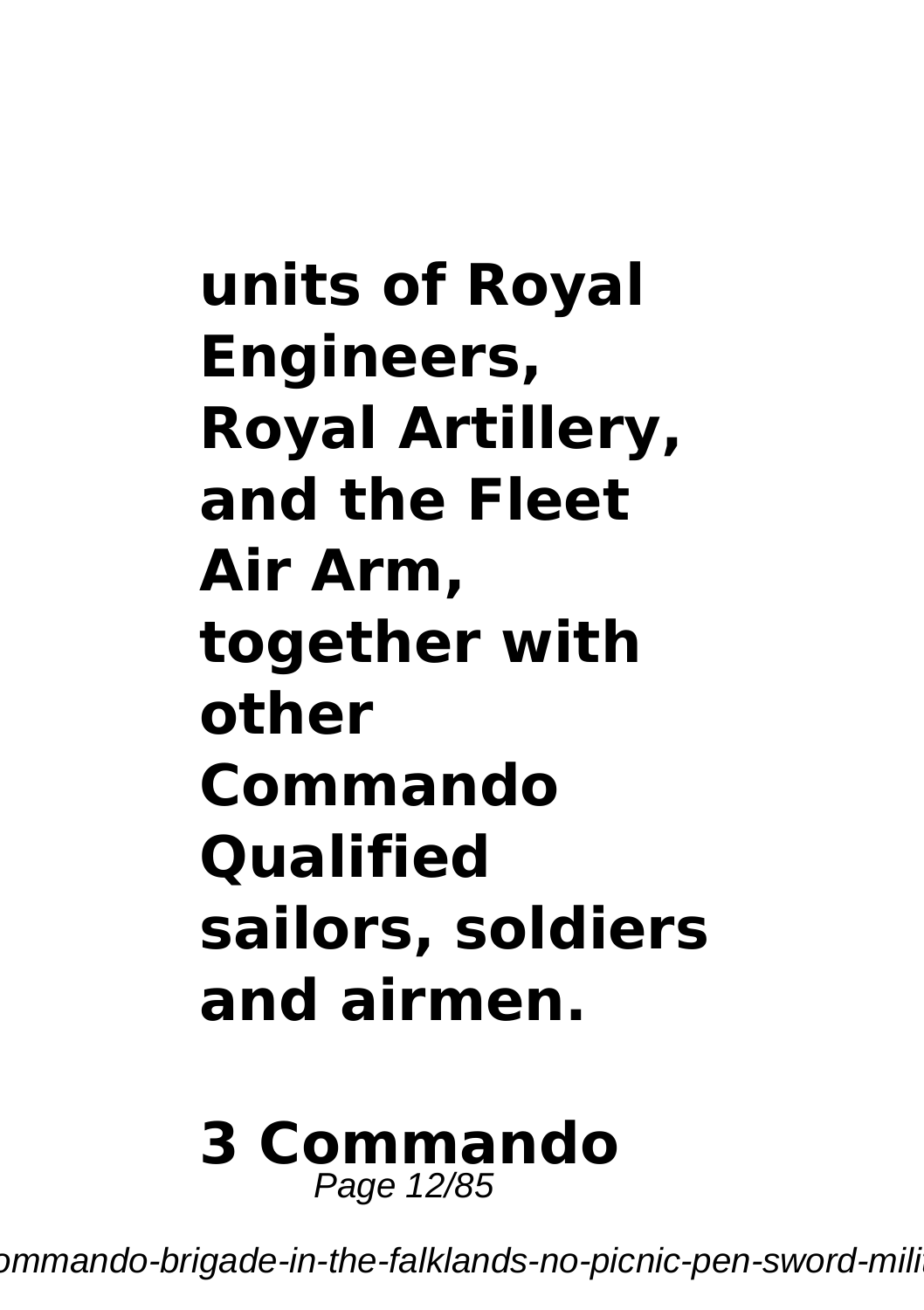**Brigade - WikiMili, The Free Encyclopedia 3 commando brigade This Book is an account of the exploits of the British Royal Marines' "3 Commando Brigade" in** Page 13/85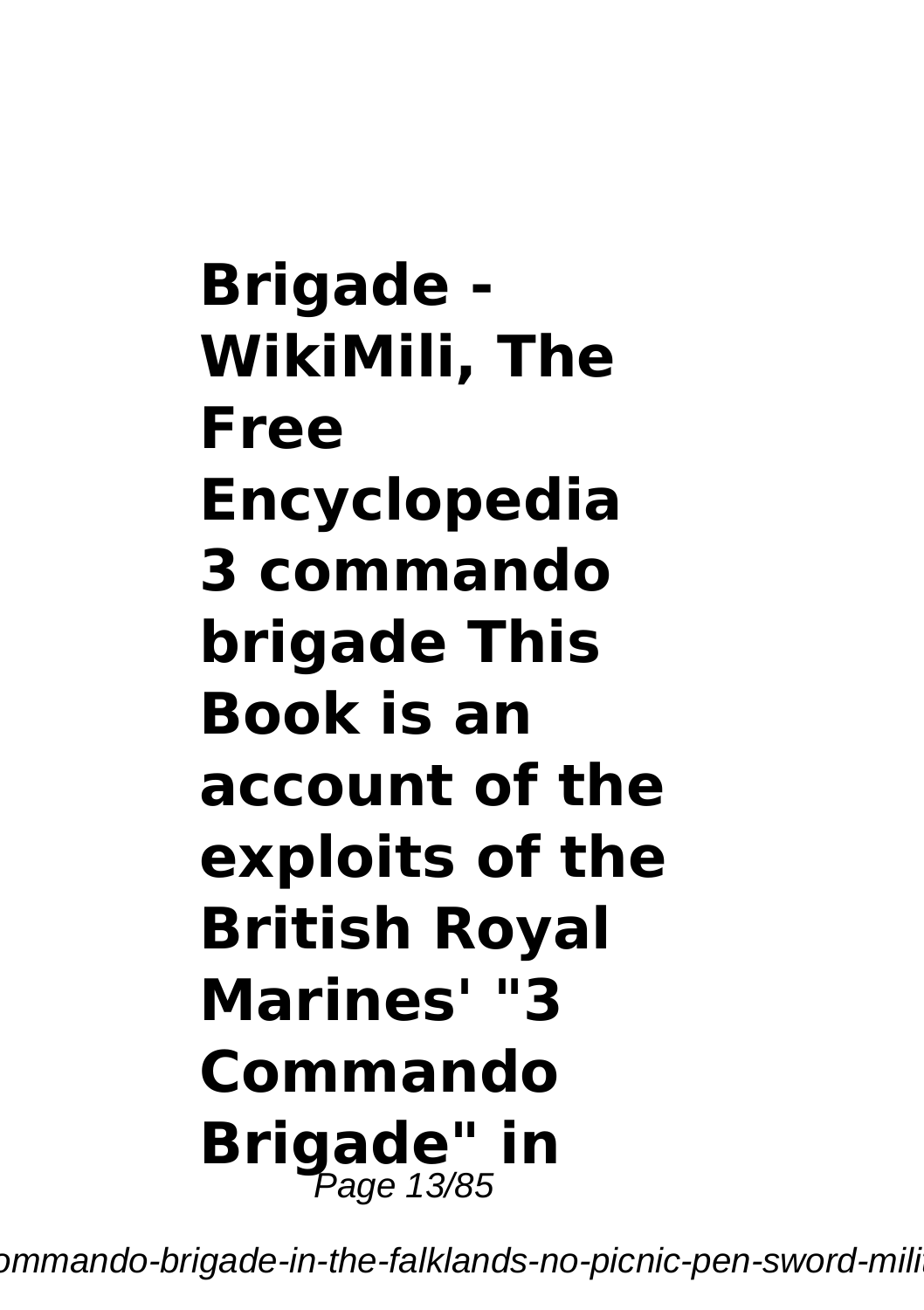**Afghanistan's Helmand Province, 2007. The author follows the brigade through their tour, and chronicles their acts and experiences.**

#### **3 Commando** Page 14/85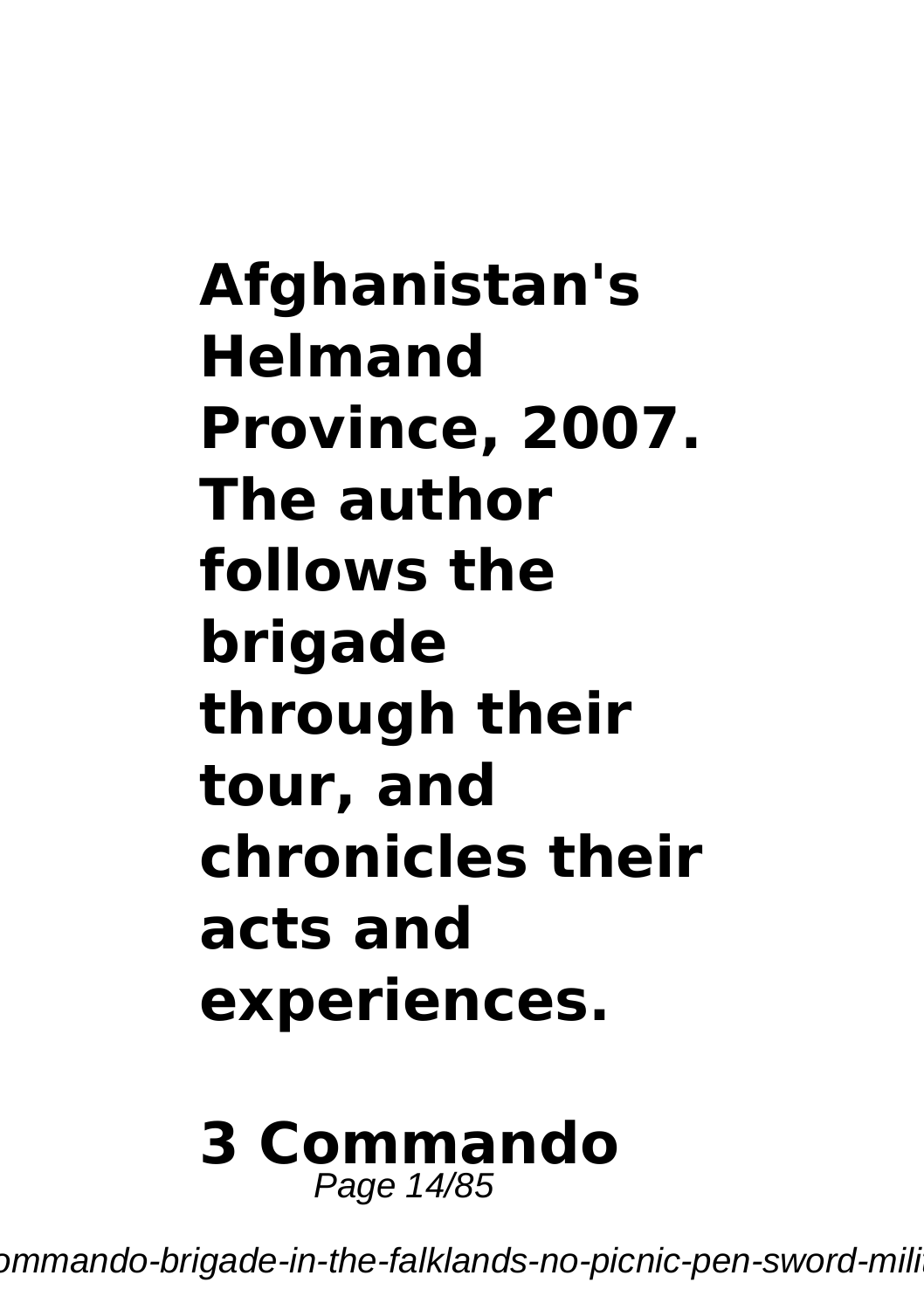## **Brigade: Helmand, Afghanistan: Ewen Southby**

**... This page provides information on becoming a member of 3 Commando Brigade. Becoming a** Page 15/85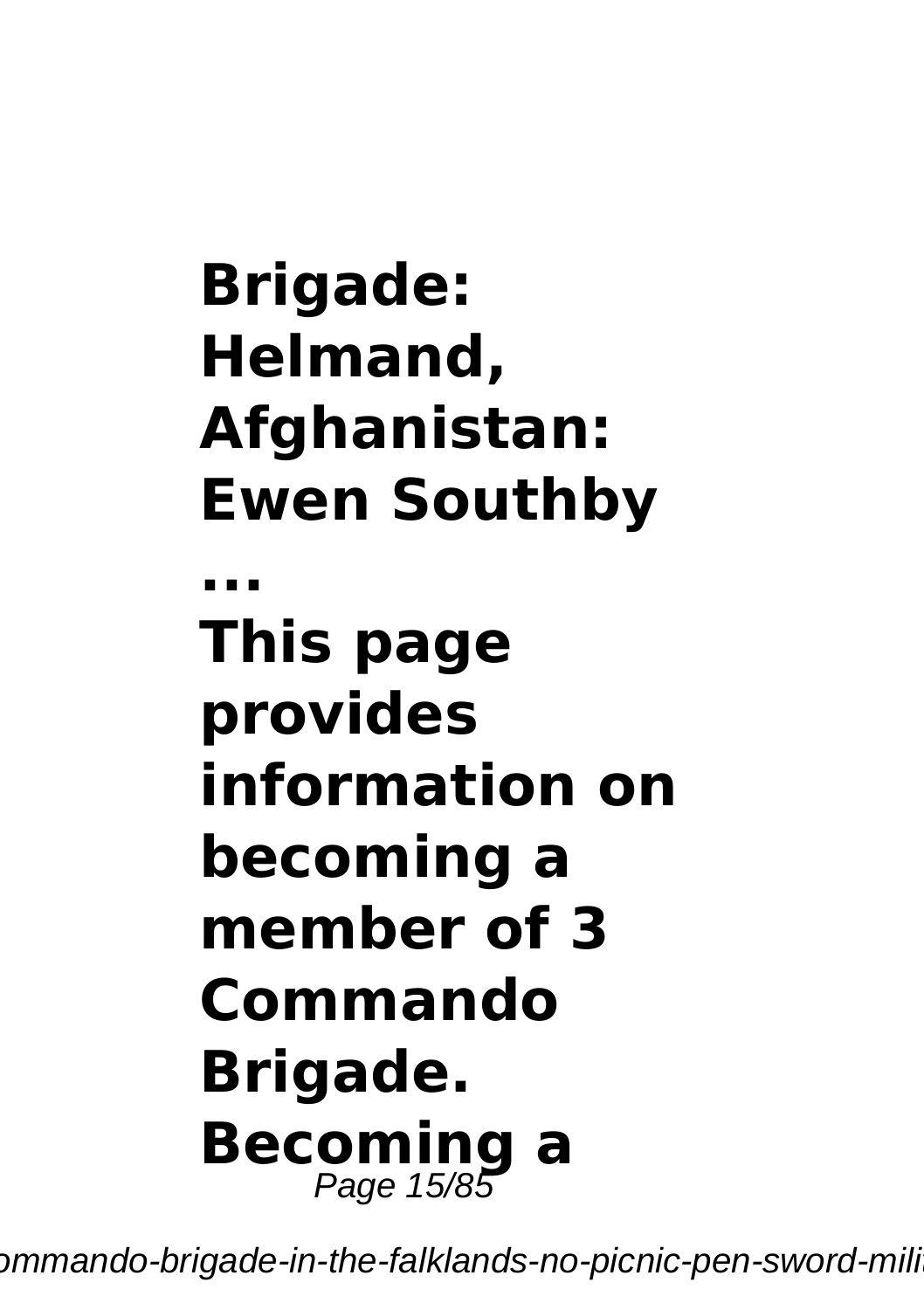**member is required to play in our Private operations but anyone can play on the Public server. IMPORTANT Before you apply it is important you make sure that 3 Commando** Page 16/85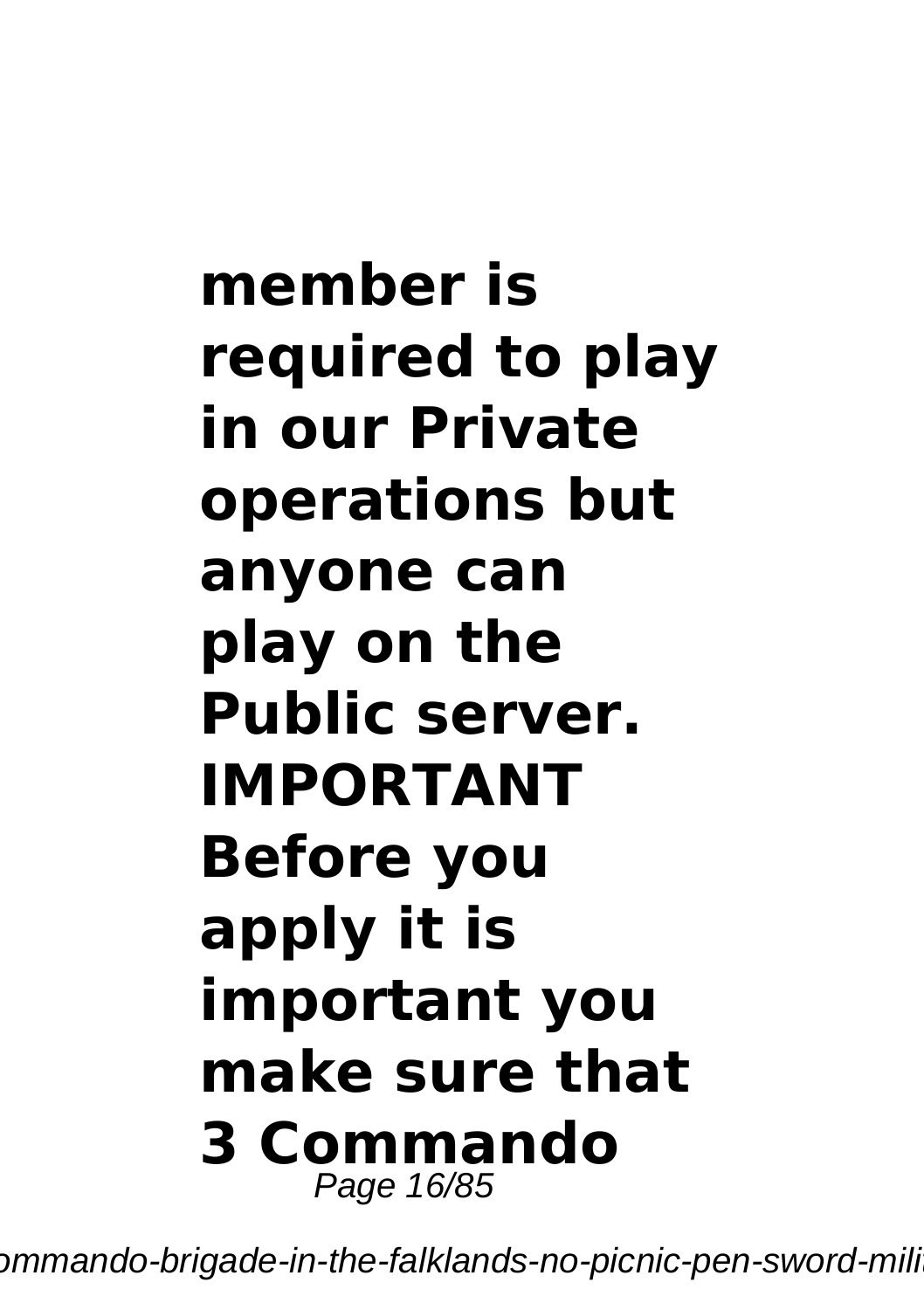## **Brigade is the right unit for you.**

**How to Join [3 Commando Brigade] Fun. - 3 Commando Brigade is a Global Semi-Realism group based in Arma3** Page 17/85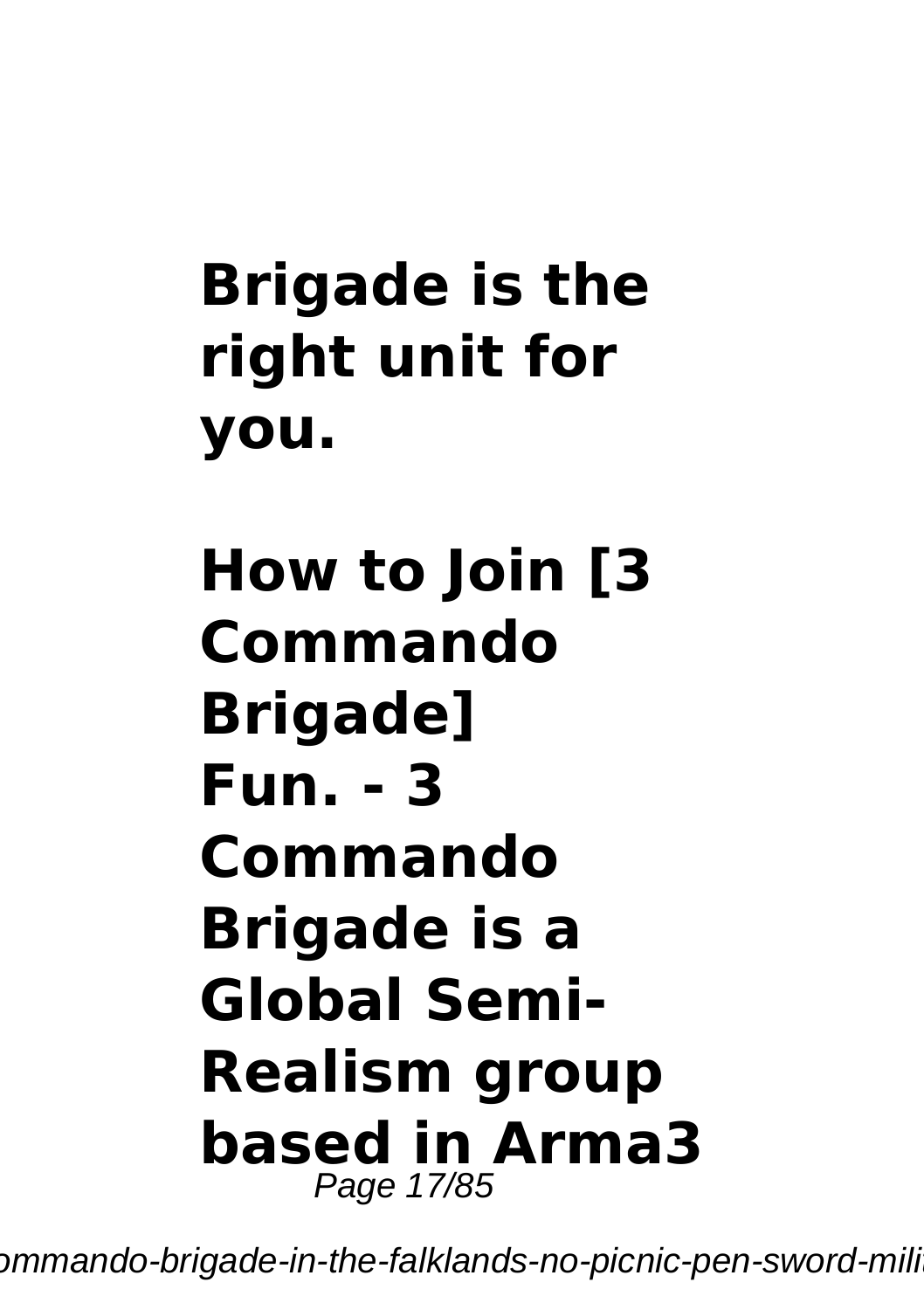**with a friendly flourishing community, military tactics and organisation, and a passion for success. 3 Commando Brigade | Arma 3**

**3 Commando** Page 18/85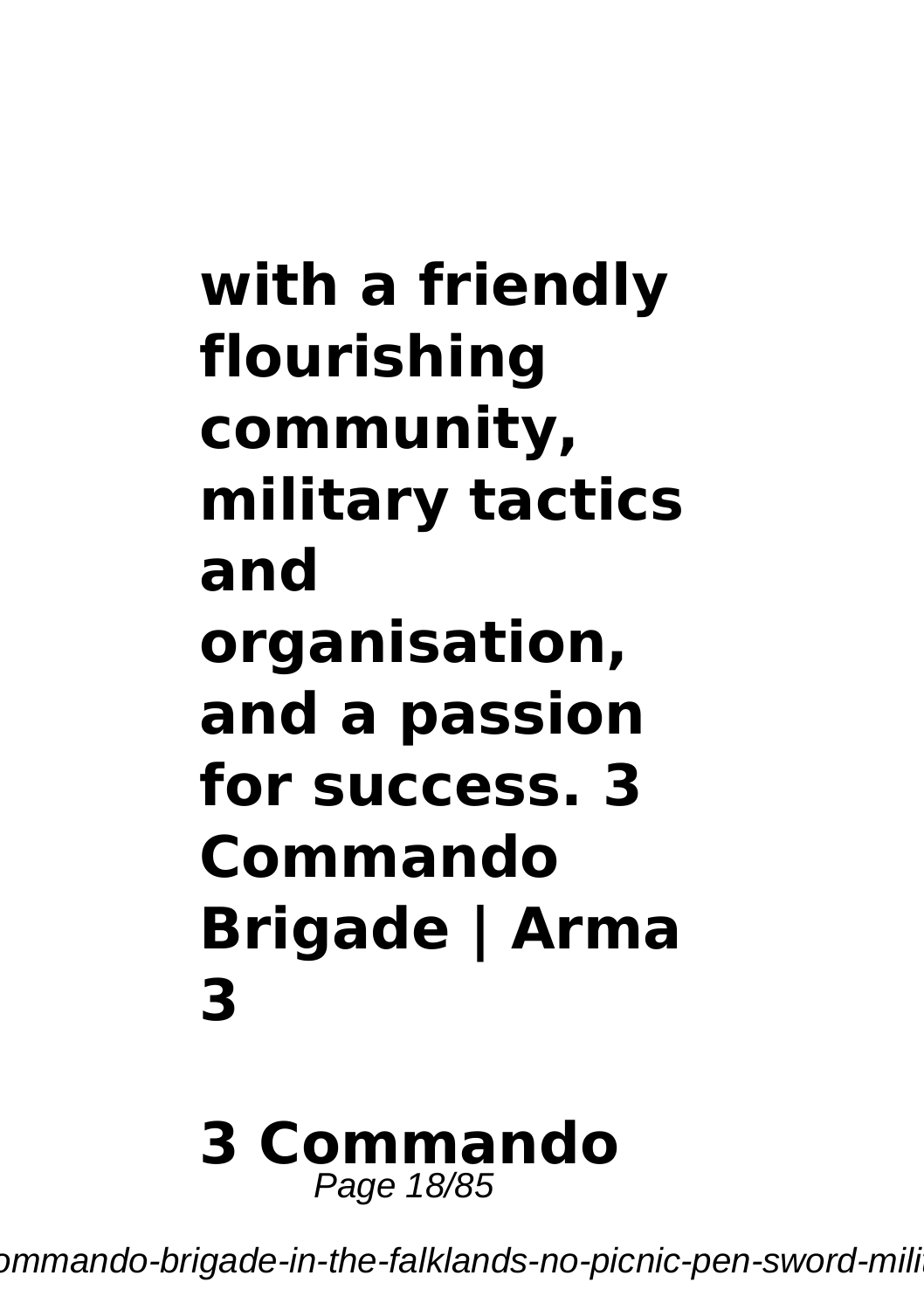**Brigade | Arma 3 3 Commando Brigade is the UK's commando force. It provides an amphibious contigency capability and can deploy over 5000 personnel. It is manned by** Page 19/85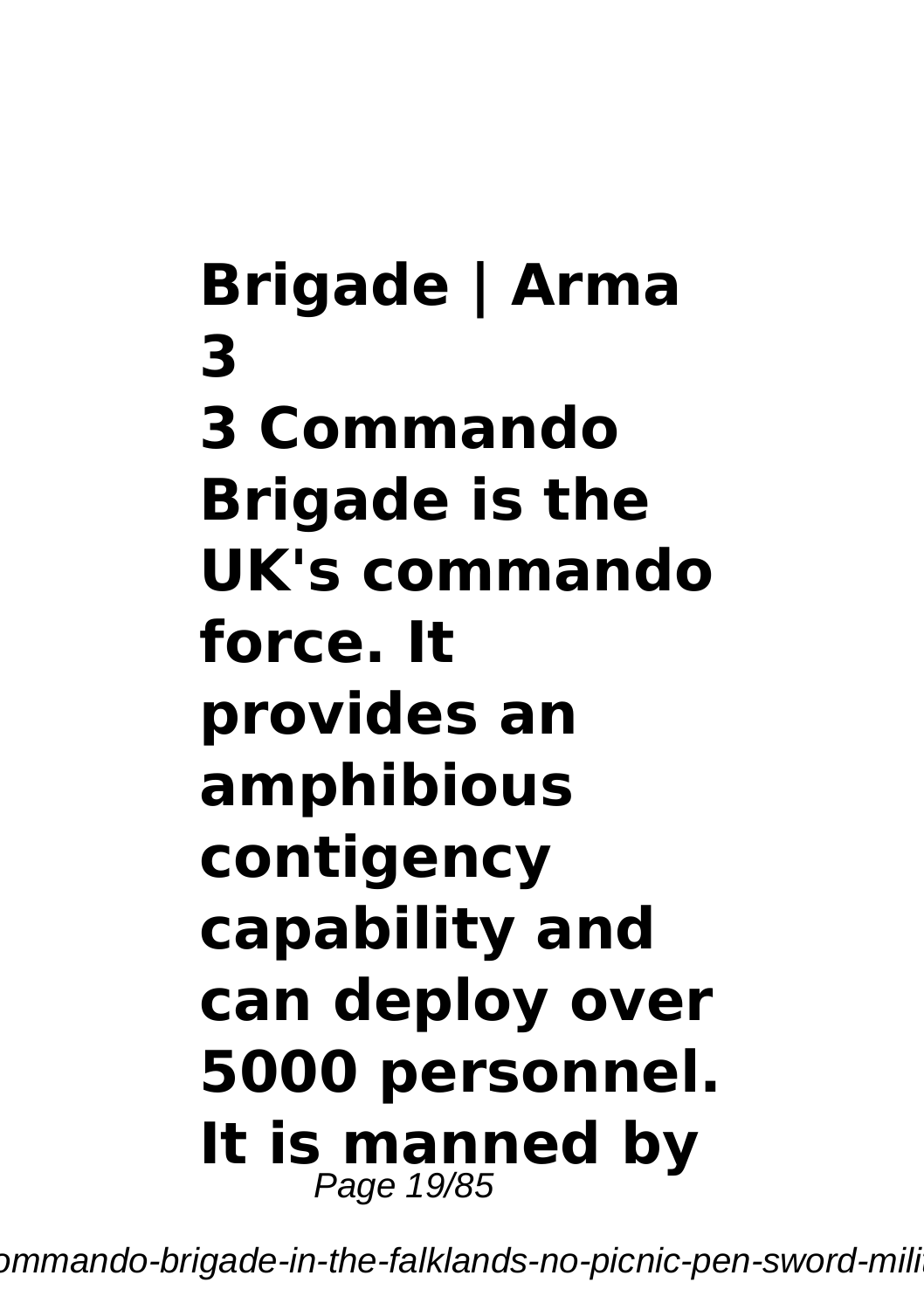## **men from the Royal Marines, Royal Navy and British Army.**

**3 Commando Brigade - eliteu kforces.info 3 Commando Brigade's job was to establish a bridgehead** Page 20/85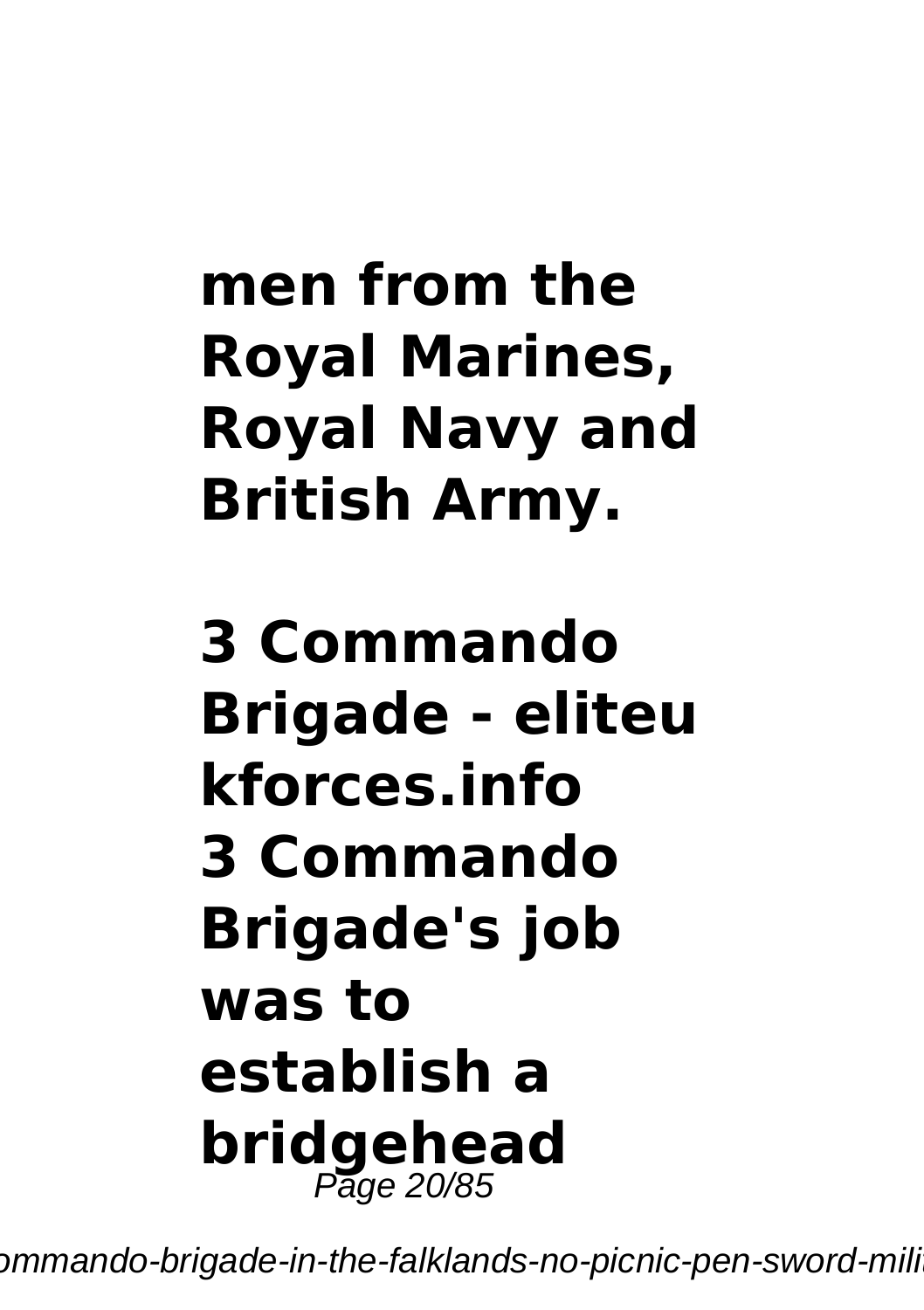**before the Army's 5th Infantry Brigade (5th Inf Bde) arrived to help complete the recapture of the Falklands. Its teeth were three Royal Marine Commandos** Page 21/85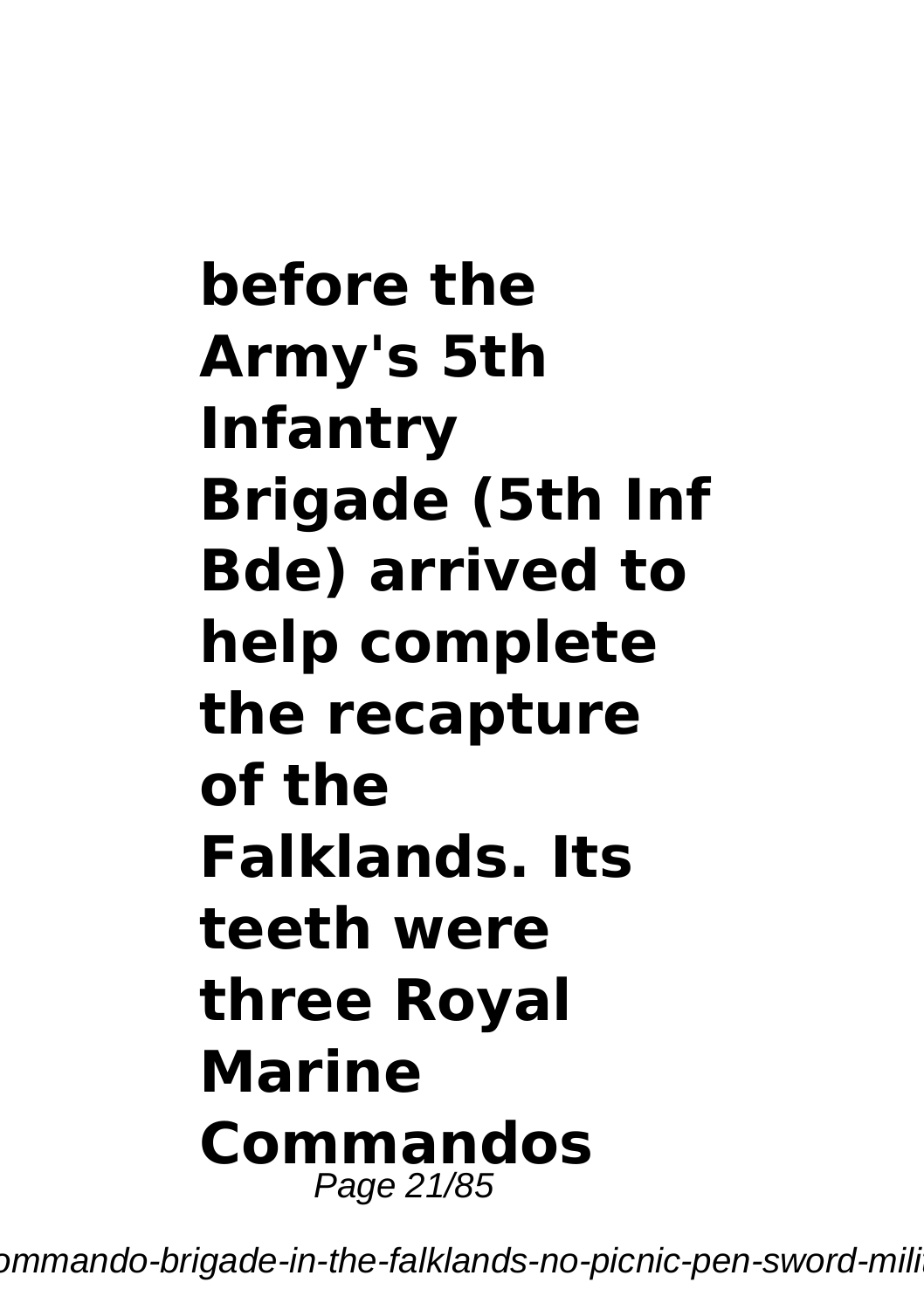**each with three rifle companies of 120 men each, one HQ and one support company, all backed up by a number of other Marine and commandotrained Army units.** Page 22/85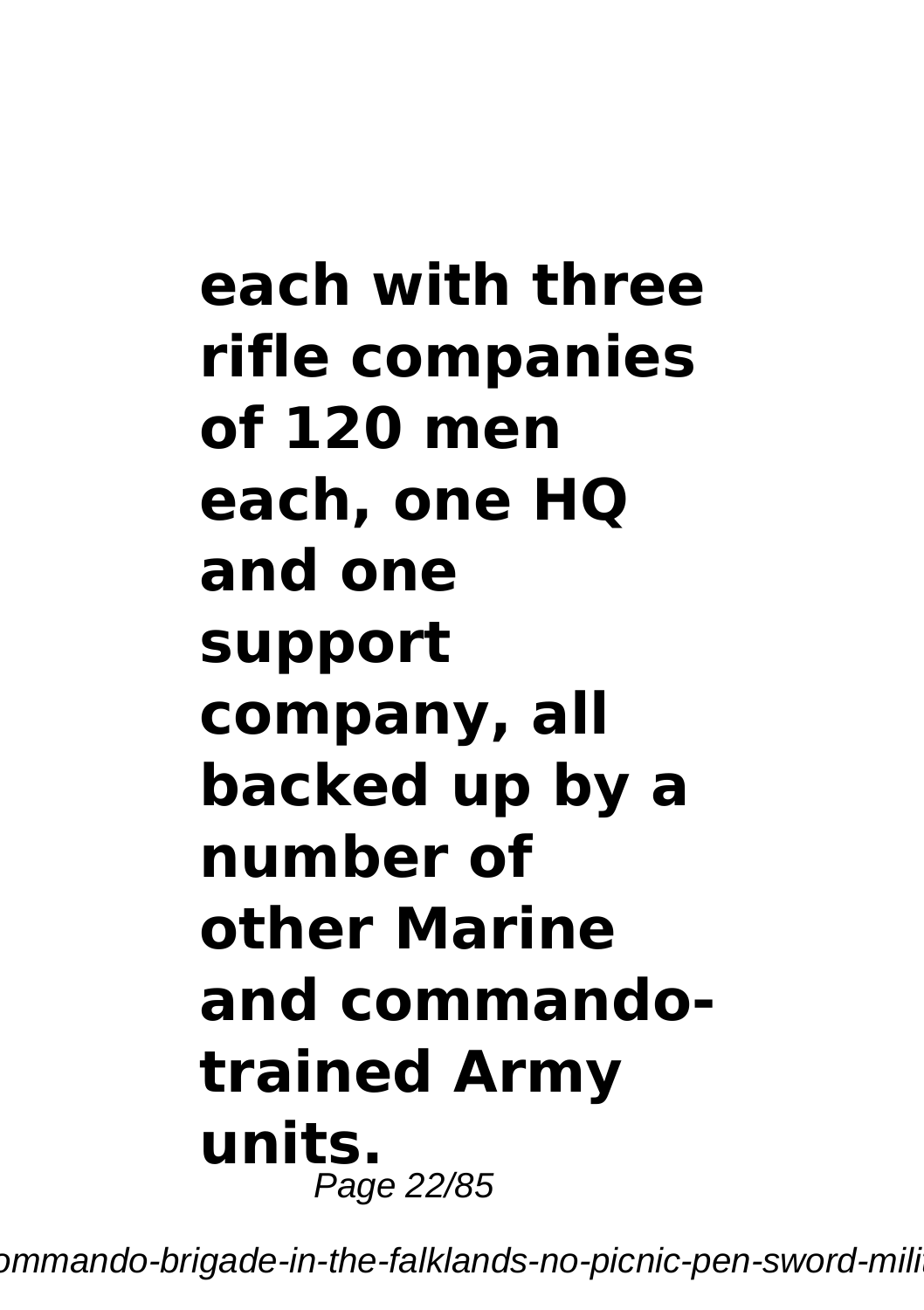**3 Commando Brigade, Royal Marines - Falklands War 1982 Welcome to the 3 Commando Brigade Wiki If you are a 3 Commando Brigade member login** Page 23/85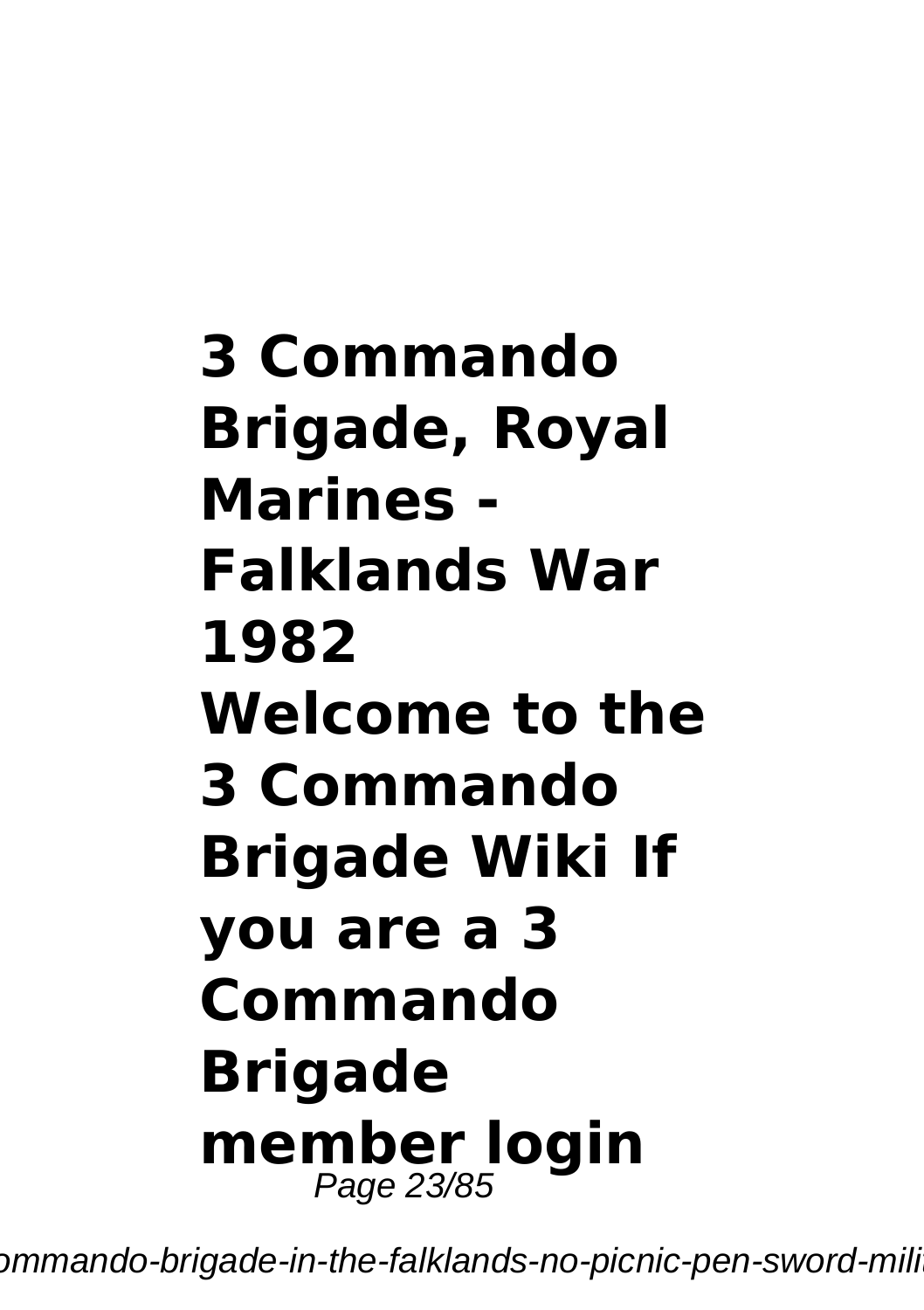**through the forum to gain access to the private areas of the wiki. If you have any problems using the wiki or spot any errors contact a member of the wiki team .**

Page 24/85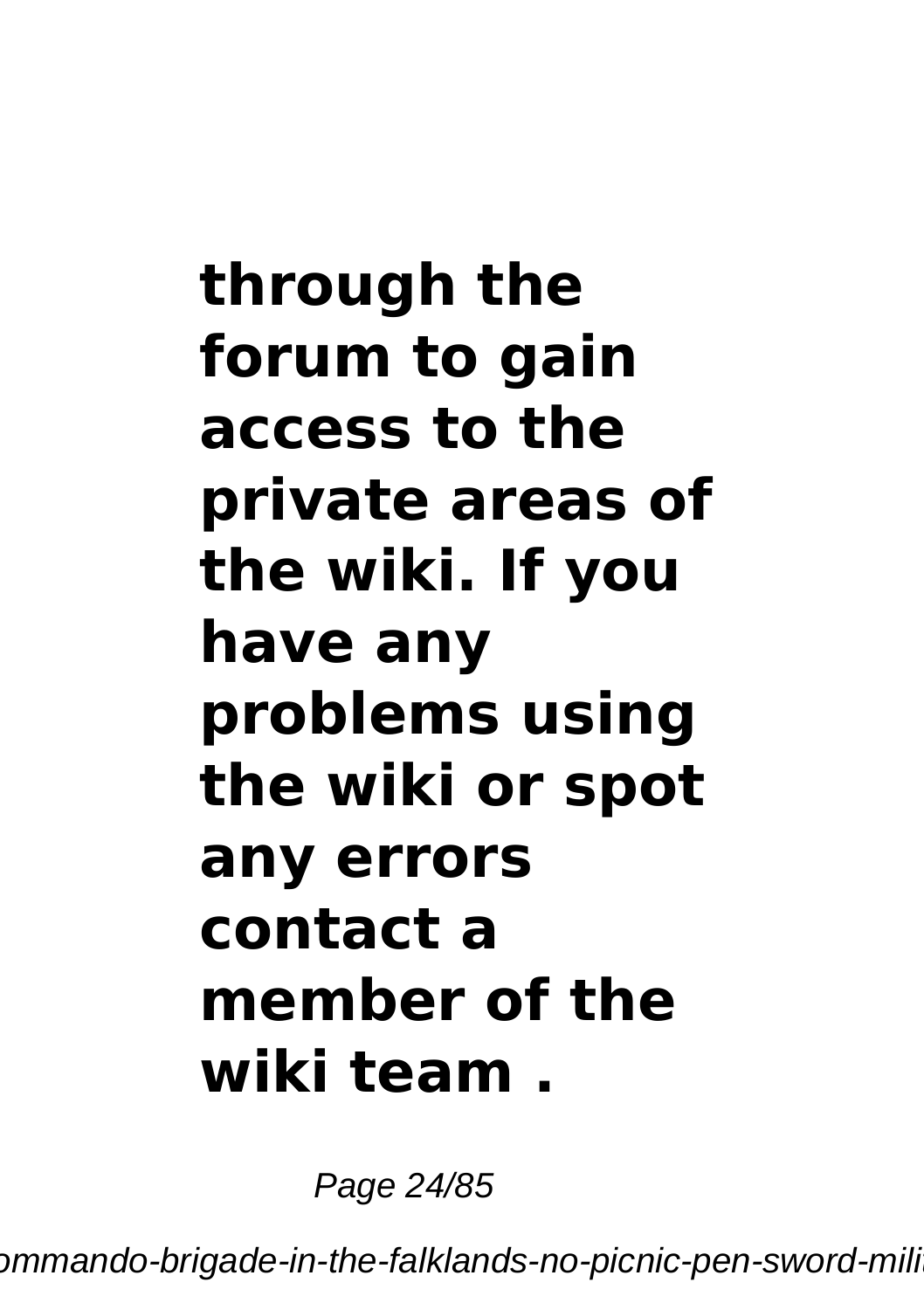**Home [3 Commando Brigade] The Royal Marine Commandos, known as 3 Commando Brigade, is further subdivided into various specialized** Page 25/85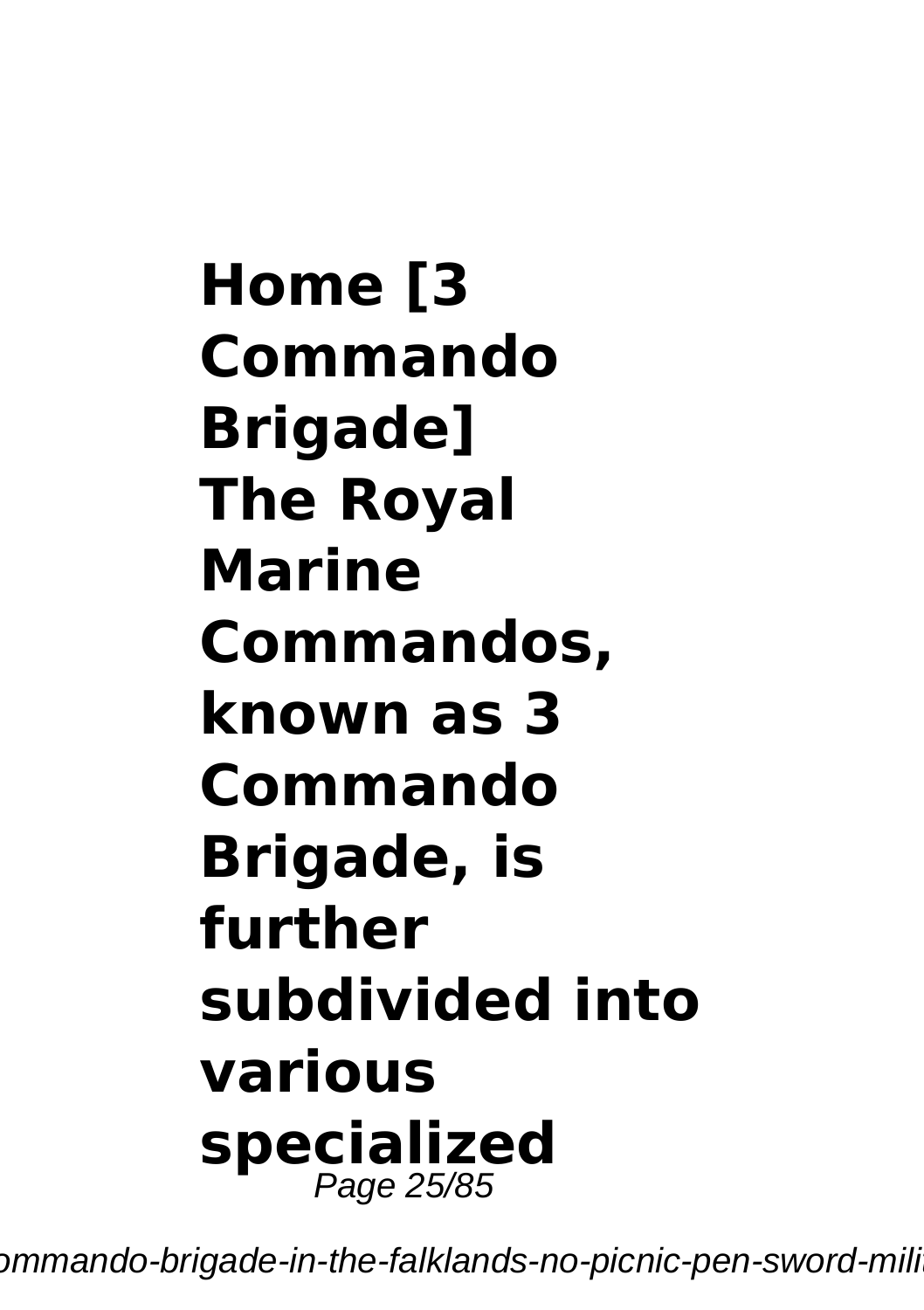#### **units.**

### **Royal Marine Commandos: The Beginning of Best, 3 Brigade's ... The reports at the foot of this page relate to the operations of the Commando** Page 26/85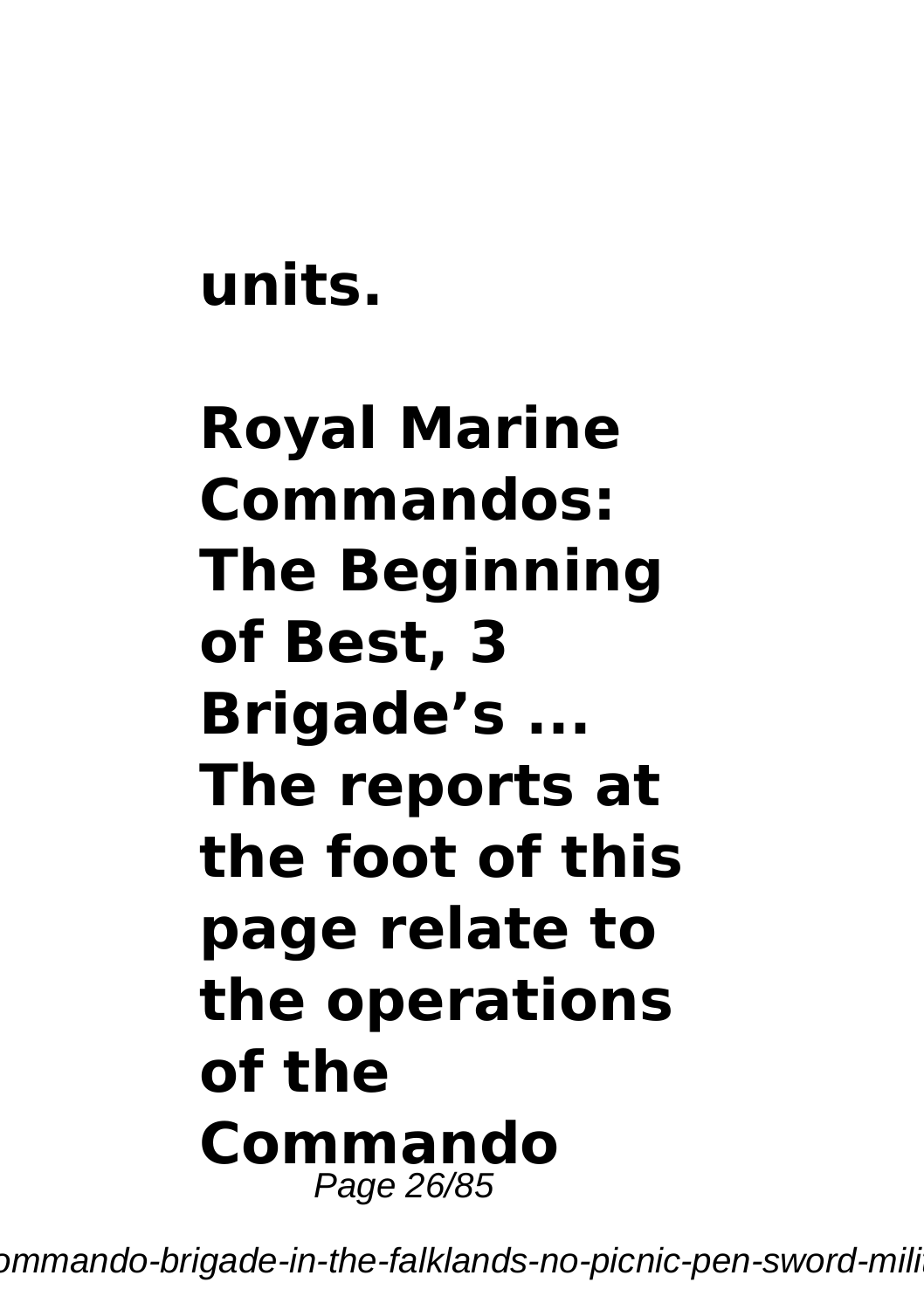**Units attached to 3 Commando Brigade that took place after the 1st January 1944. Link of interest There were a large number of casualties in the Burma Campaigns, both battle and** Page 27/85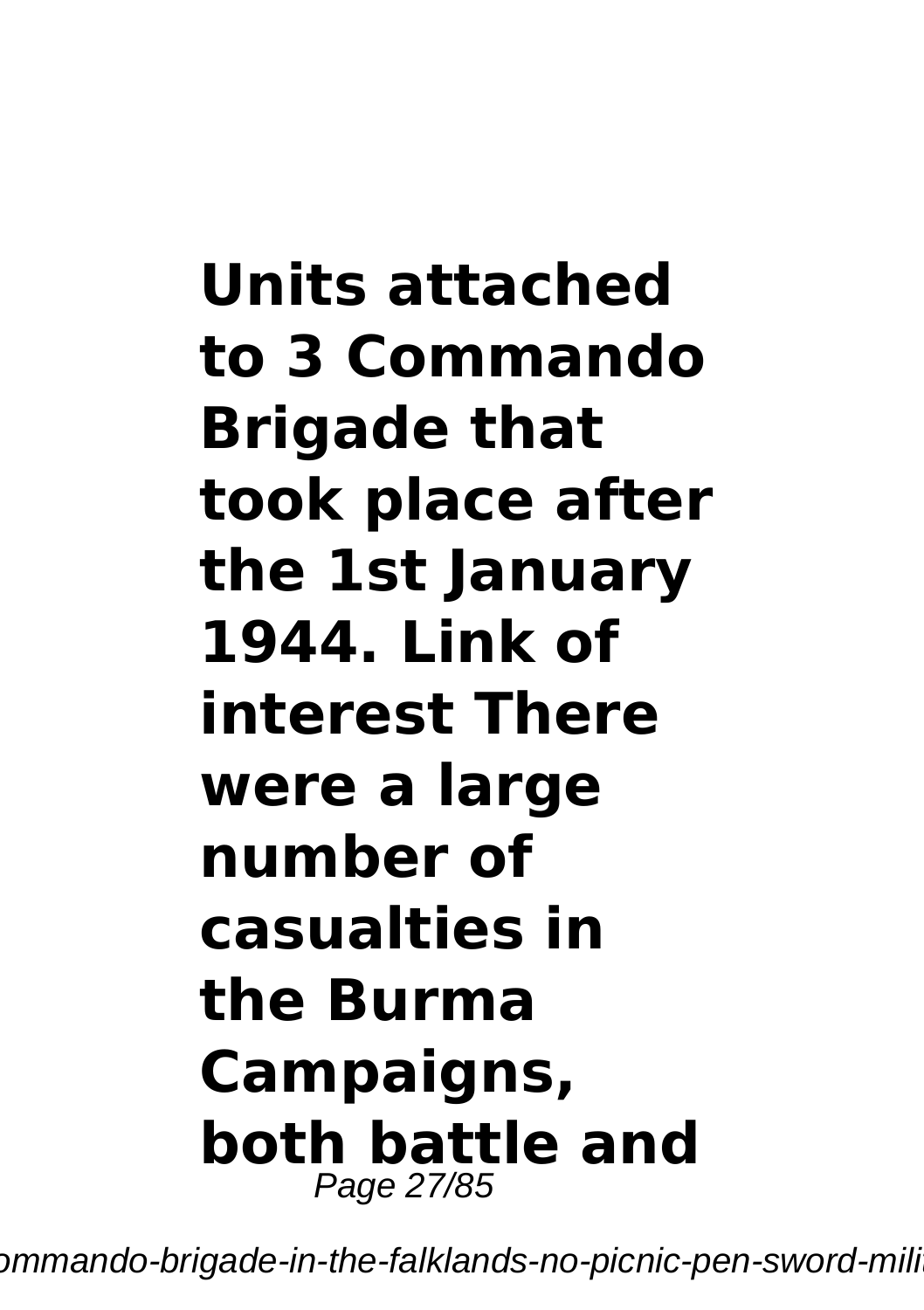#### **illness.**

## **3 Commando Brigade, Burma Operations | commando formation of the British Armed Forces and the main manoeuvre formation of the Royal** Page 28/85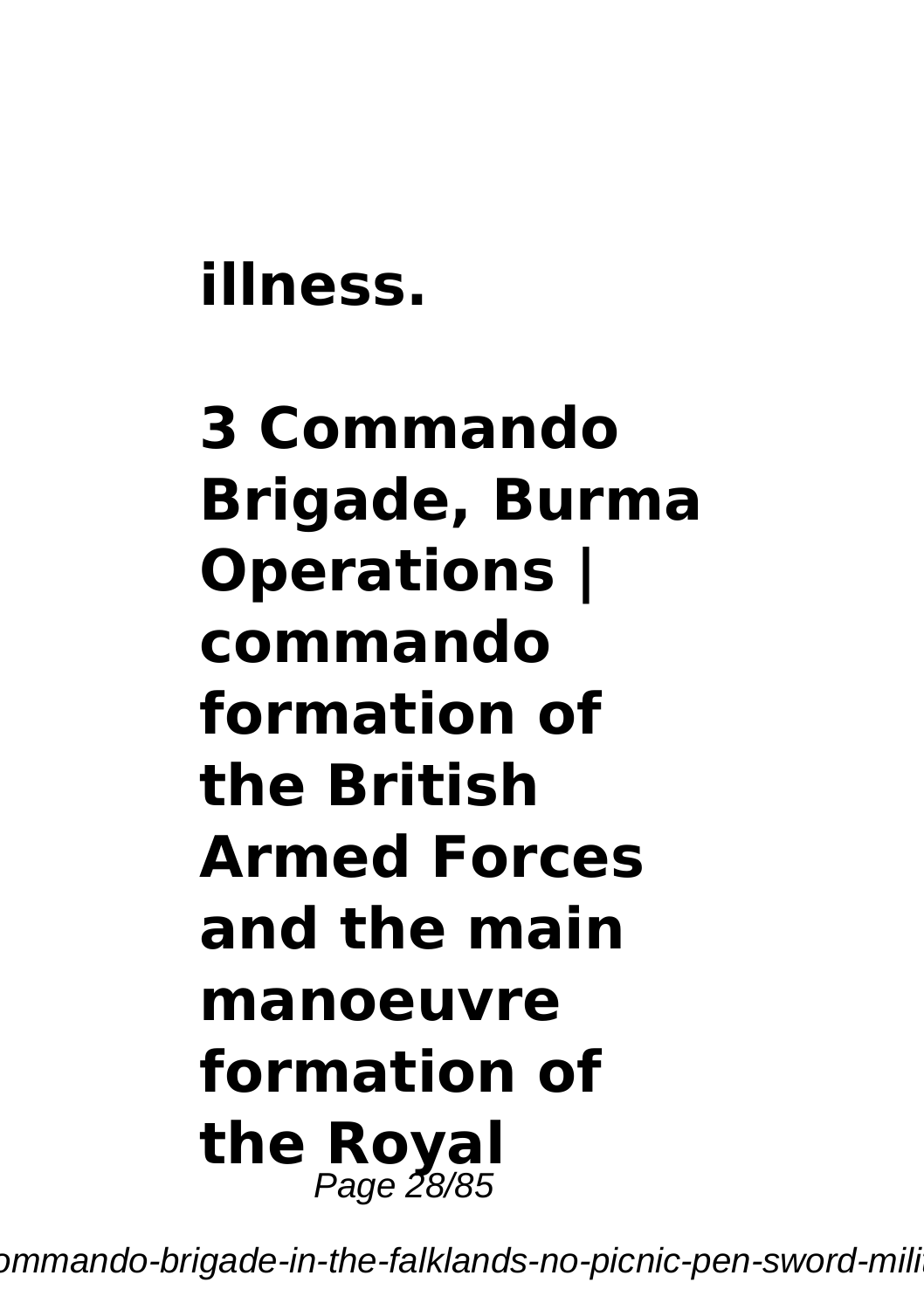**Marines ... Media in category "3 Commando Brigade" The following 23 files are in this category, out of 23 total. 10072 2-M-6539J-054 ( 4830926301).jp g 4,080 × 2,720; 4.25 MB.** Page 29/85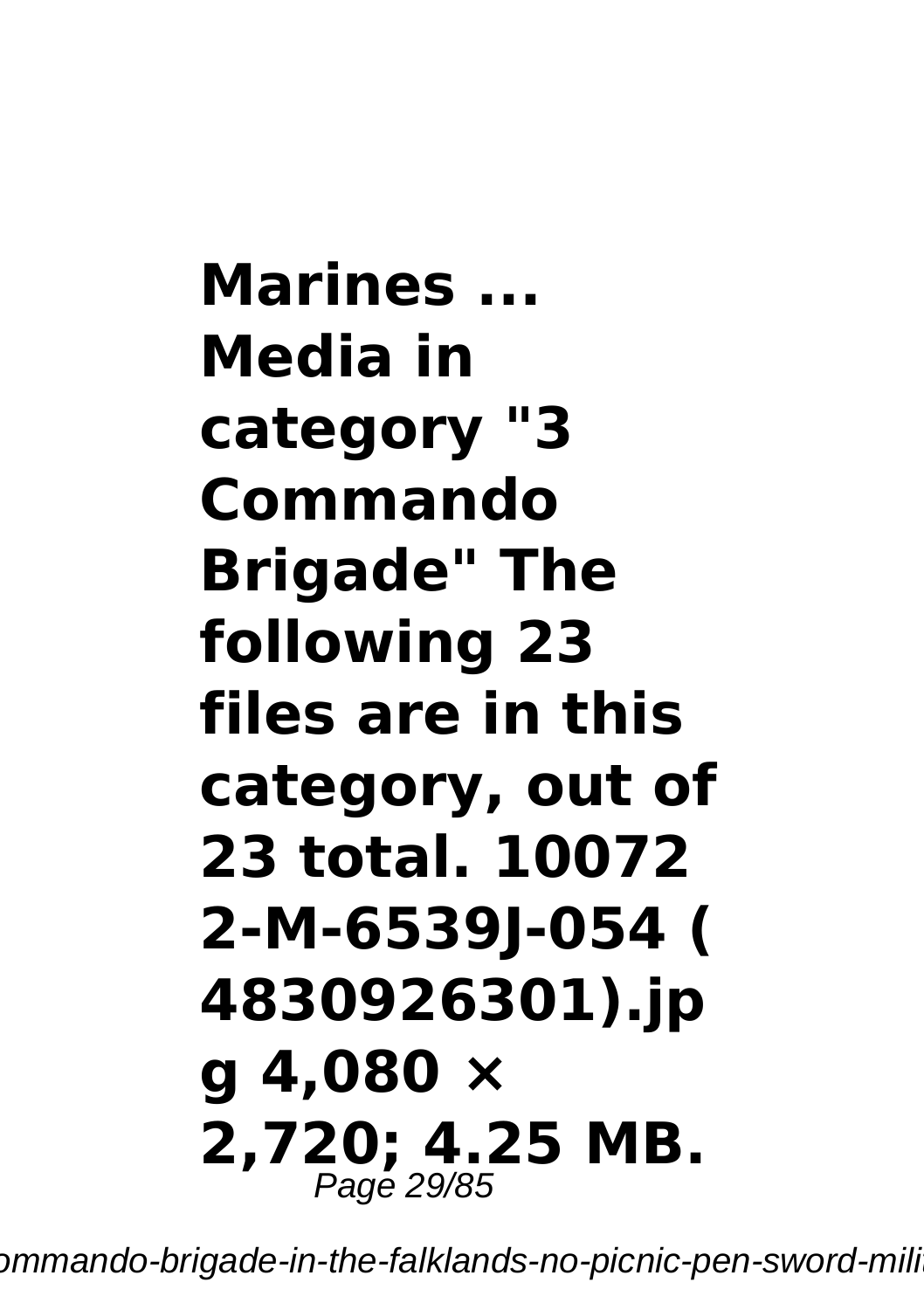**Category:3 Commando Brigade - Wikimedia Commons 3 Commando Brigade Air Squadron, Royal Marines, was formed in 1968 in Singapore by** Page 30/85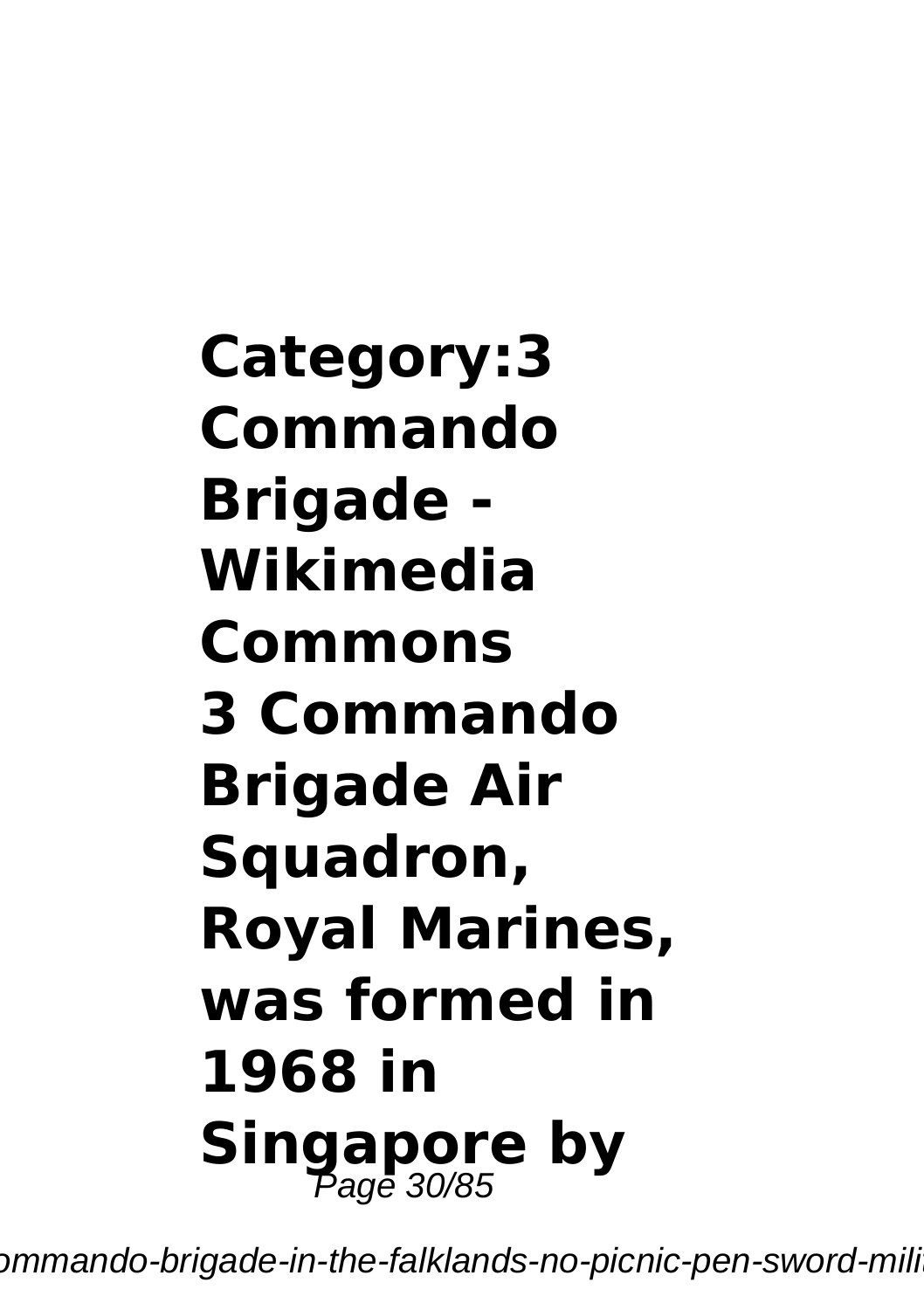**the amalgamation of three Commando Air Troops and the Brigade Flight. The squadron moved to Plymouth in 1971 and the two remaining UK Commando Air Troops** Page 31/85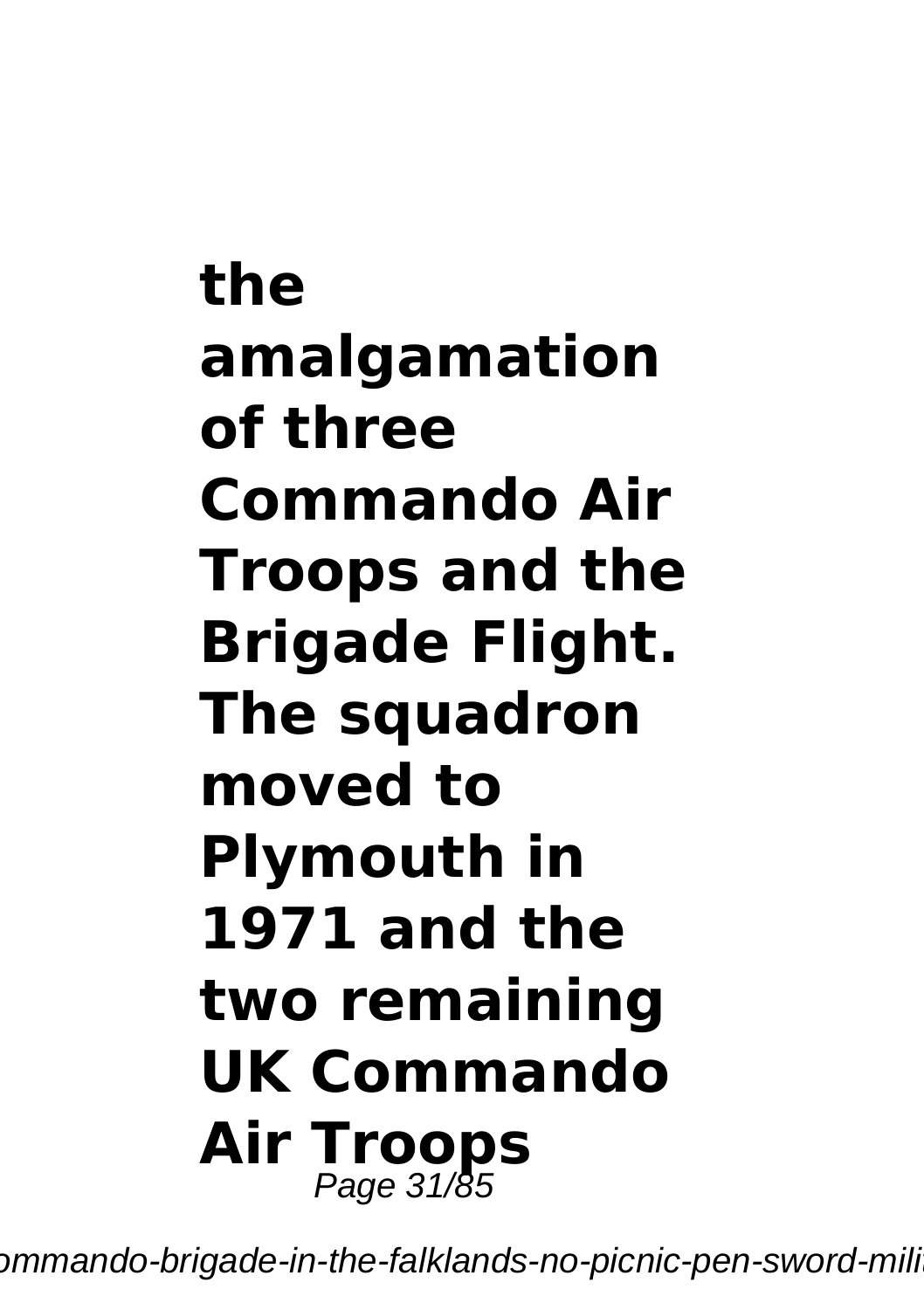## **became part of it.**

## **3 Commando Brigade Air Squadron | Military Wiki | FANDOM ... As Commander of 3 Commando Brigade, he was at the heart of the planning** Page 32/85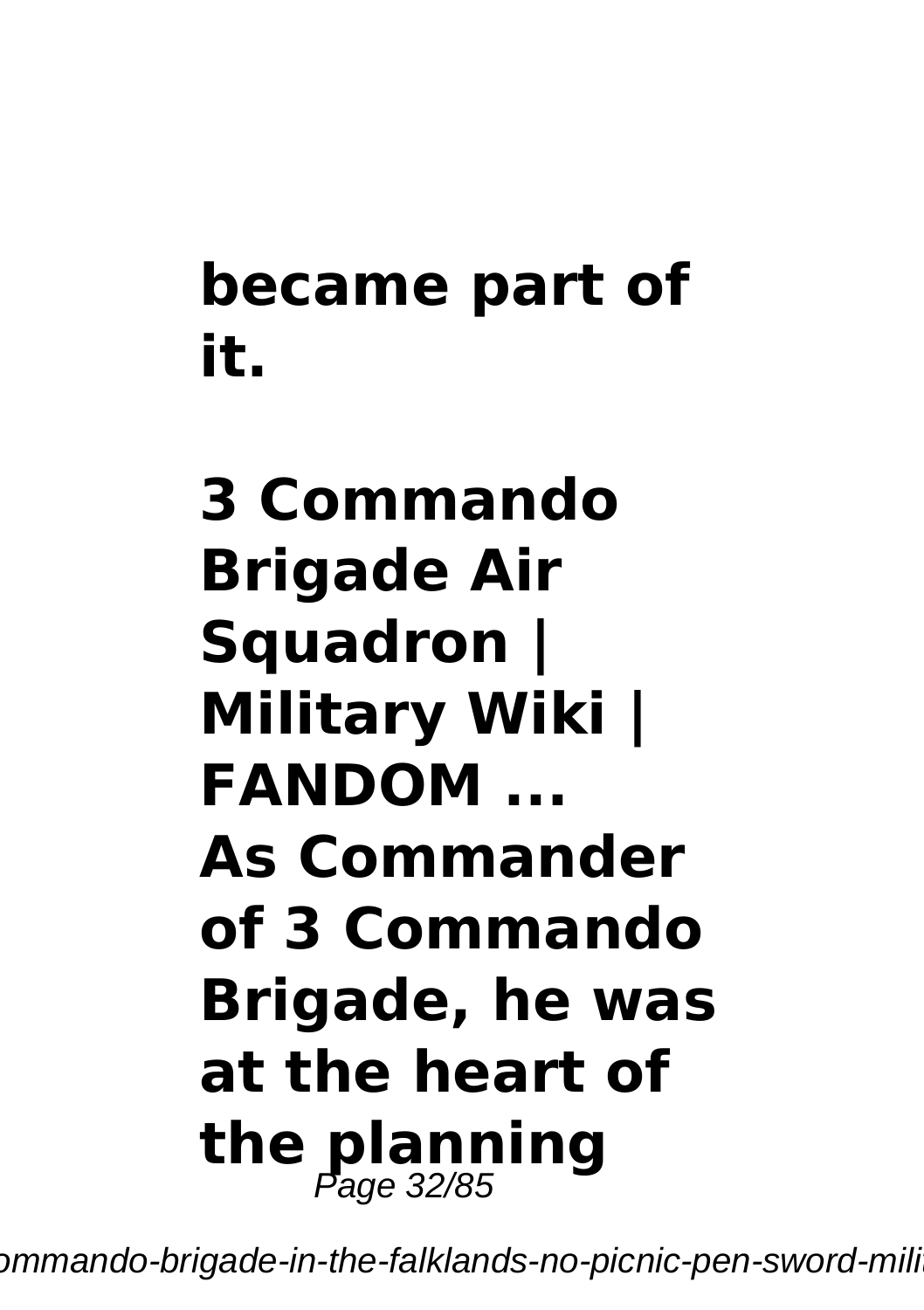**and conduct of the War. Under his direct command had been the Royal Marine Commandos and the two battalions of the Parachute Regiment who conducted the lion's share of** Page 33/85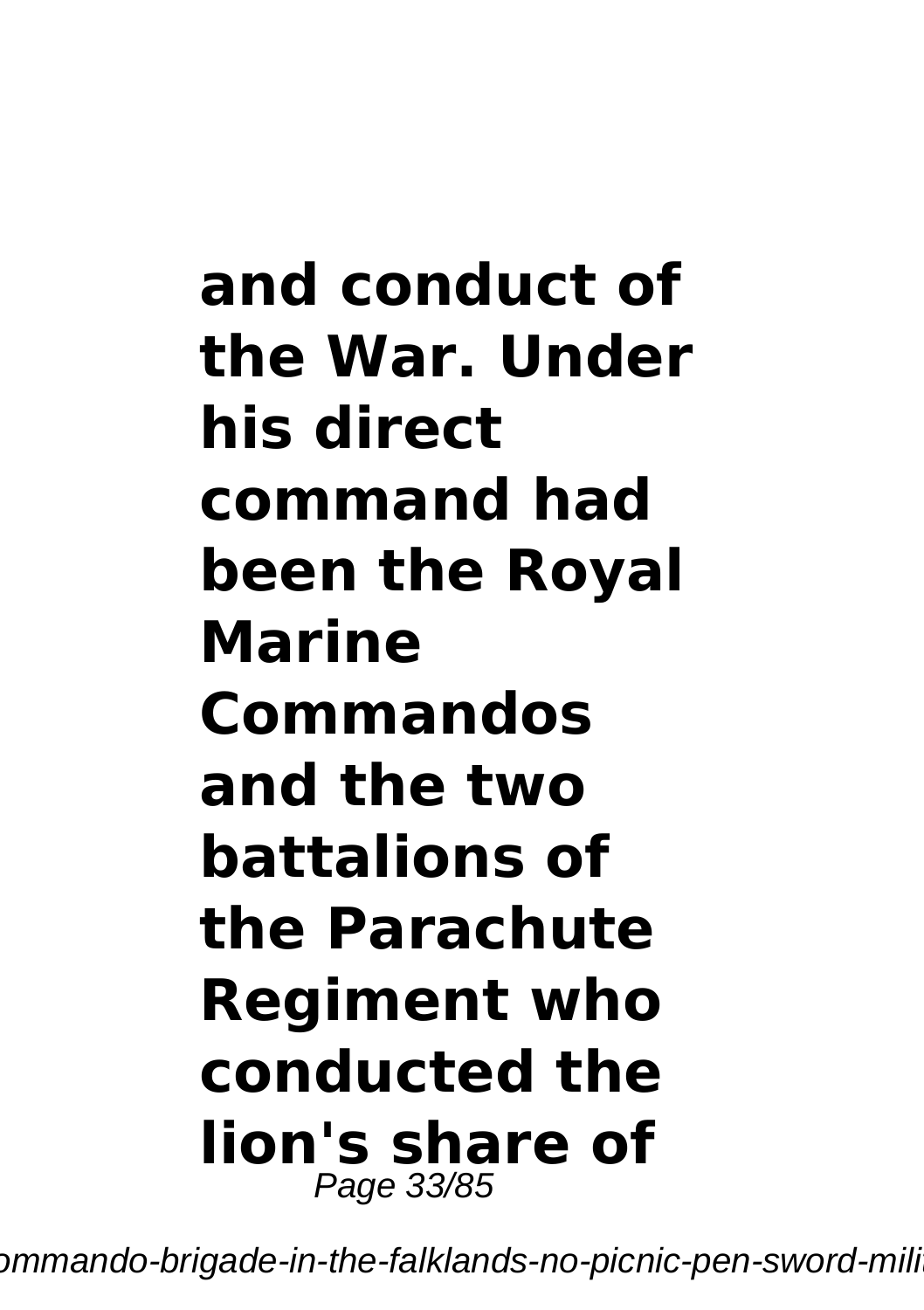## **the fighting.**

## **Amazon.com: 3 Commando Brigade in the Falklands: No Picnic ... 3 Commando Brigade - An Arma 3 Realism Unit. We play Arma using British military** Page 34/85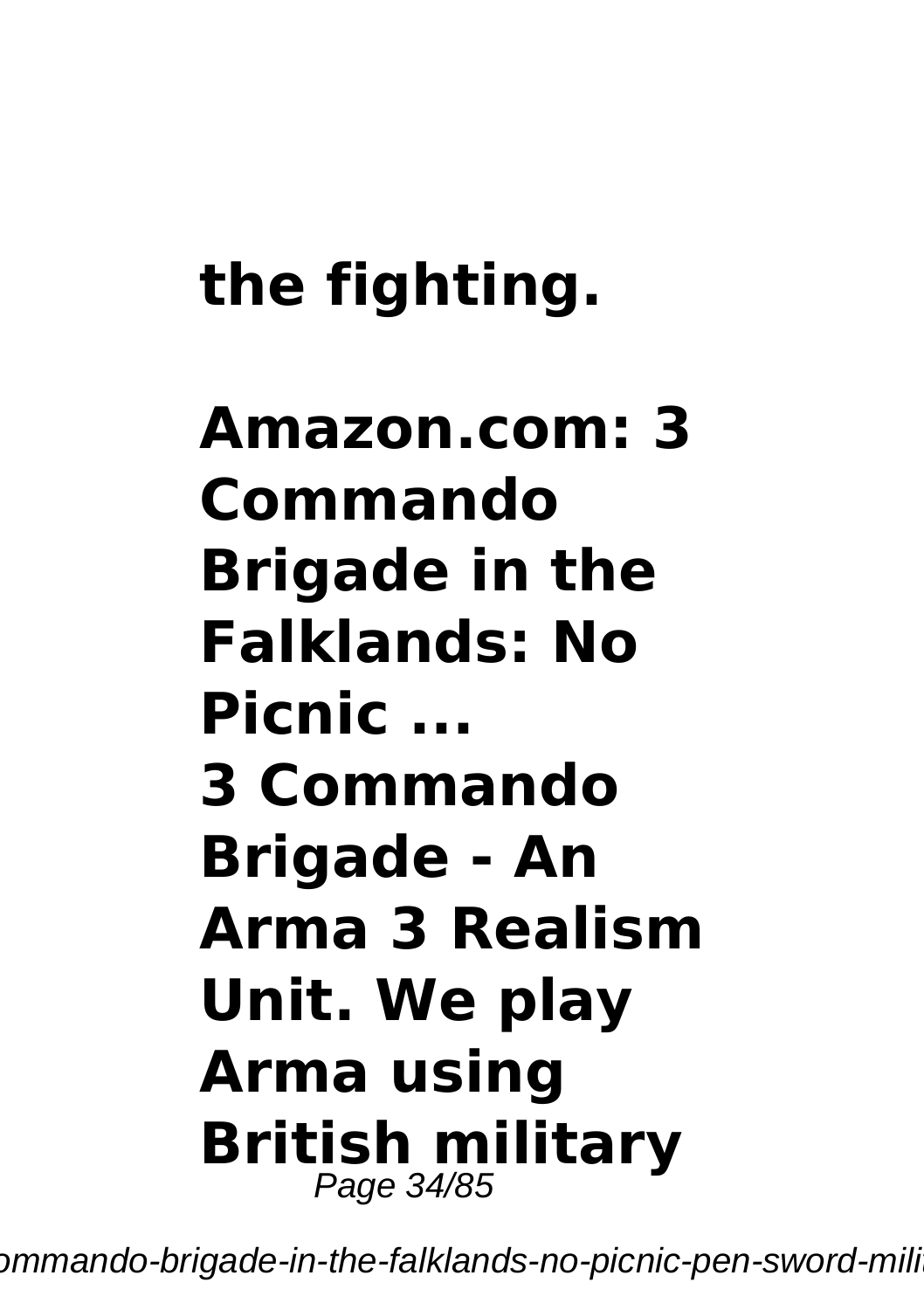**tactics and equipment to try and simulate (to a degree) the modern British forces while maintaining an overall fun and enjoyable gameplay experience. We like to use** Page 35/85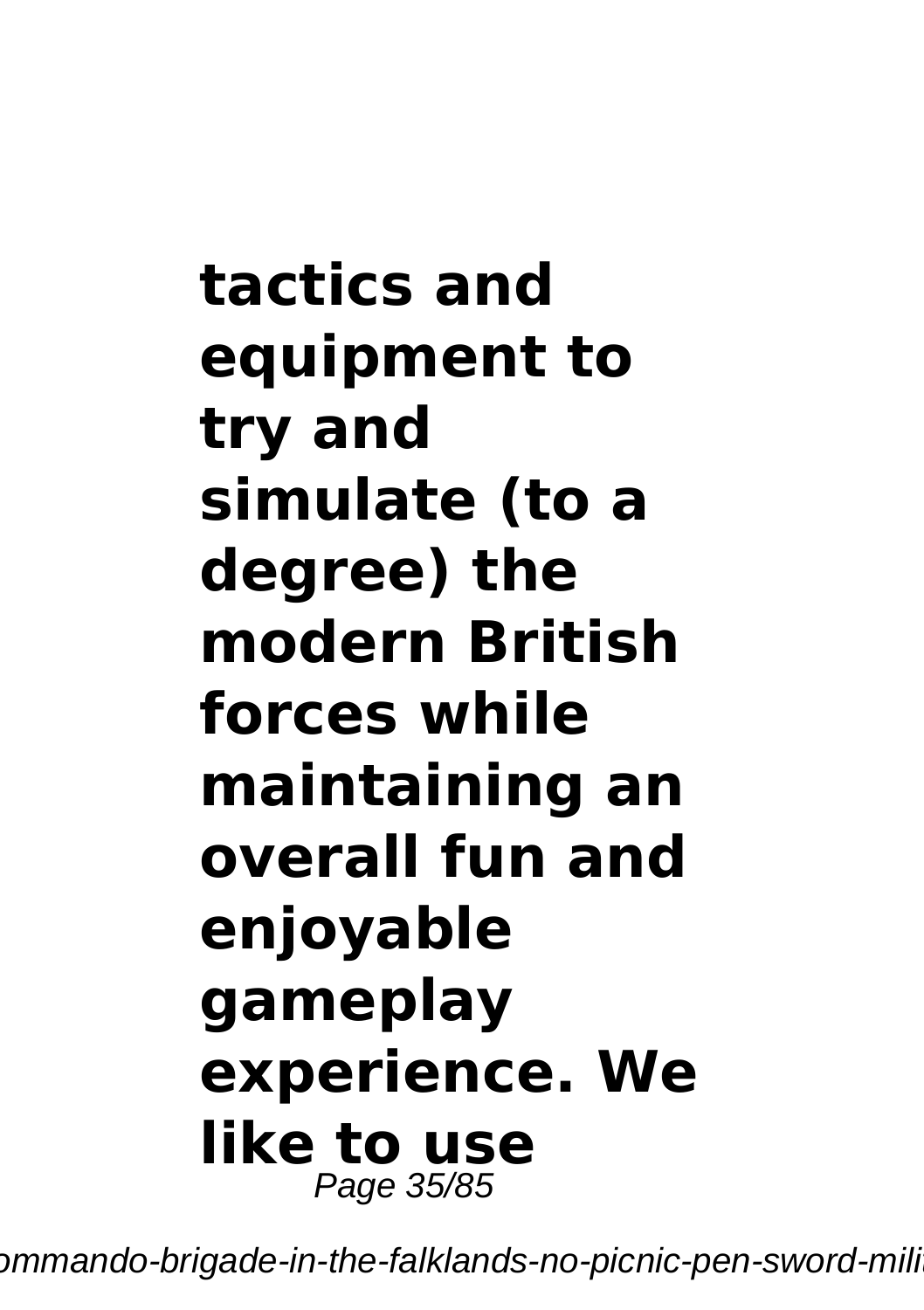## **ranks within the unit to delegate respo nsibilities...**

**3 Commando Brigade eliteukforces.info** As Commander of 3 Commando Brigade, he was at Page 36/85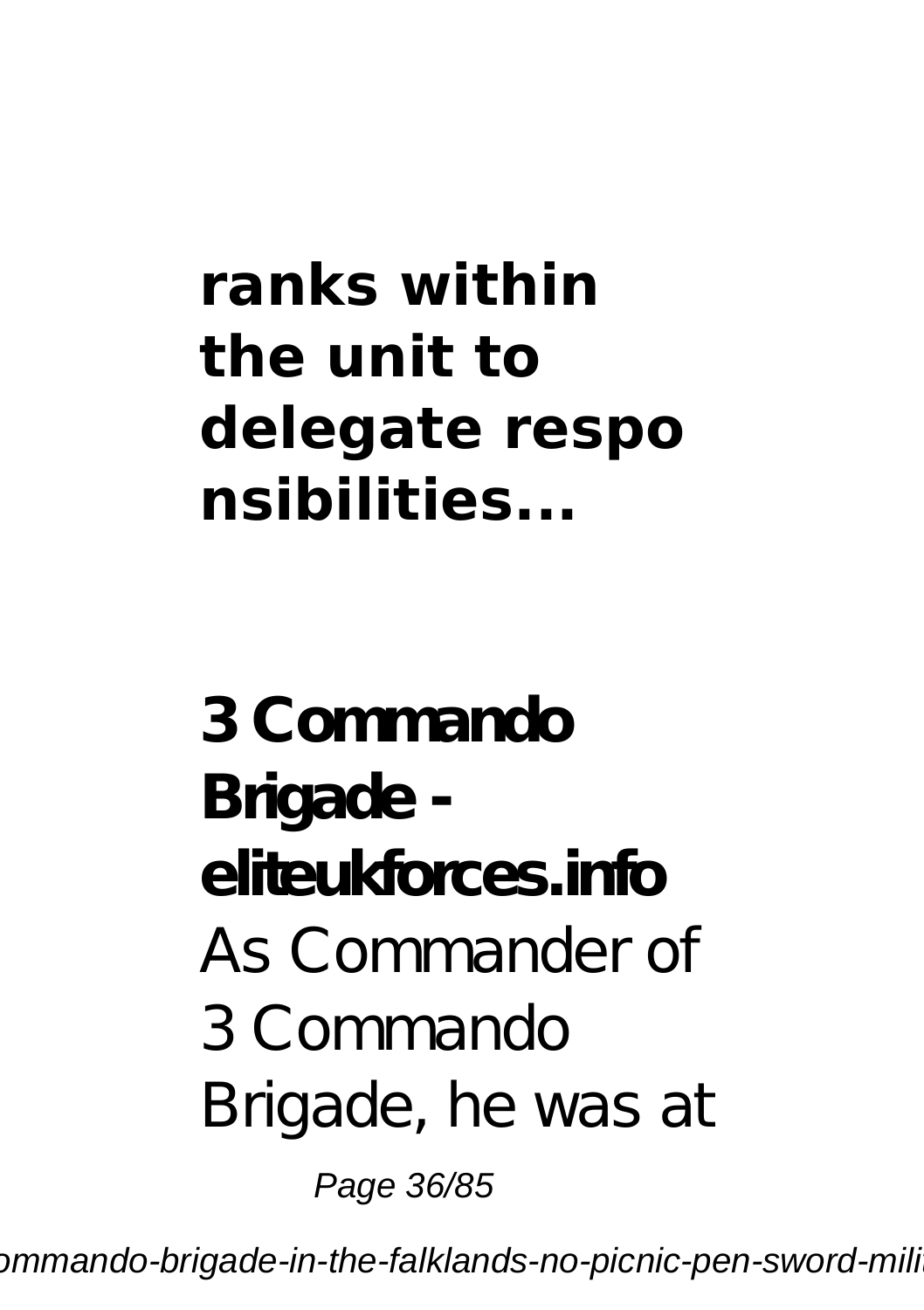the heart of the planning and conduct of the War. Under his direct command had been the Royal Marine Commandos and the two battalions of the Parachute Regiment who conducted the Page 37/85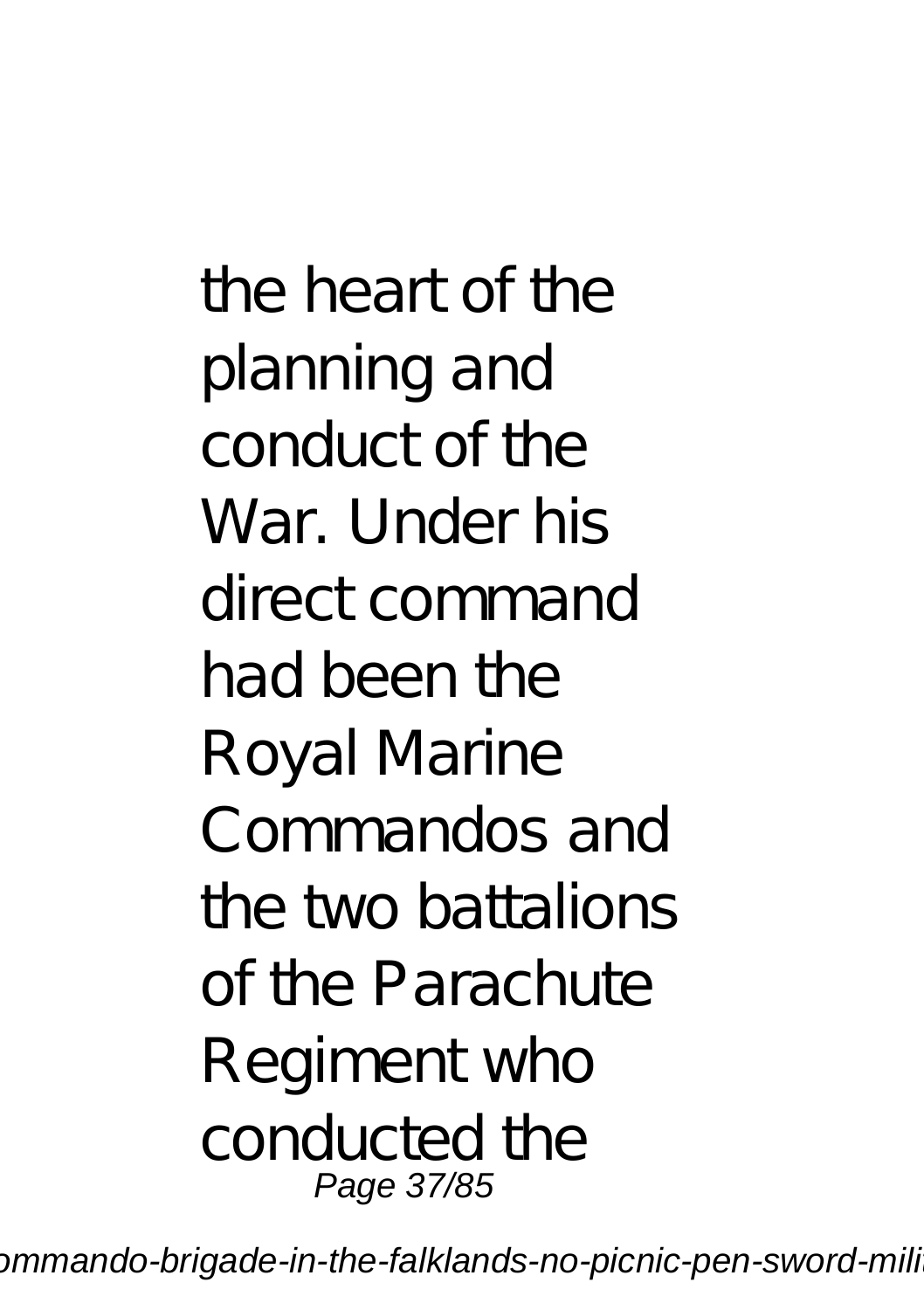lion's share of the fighting. **Home [3 Commando Brigade]** 3 Commando Brigade's job was to establish a bridgehead before the Army's 5th Infantry Brigade (5th Inf Bde) Page 38/85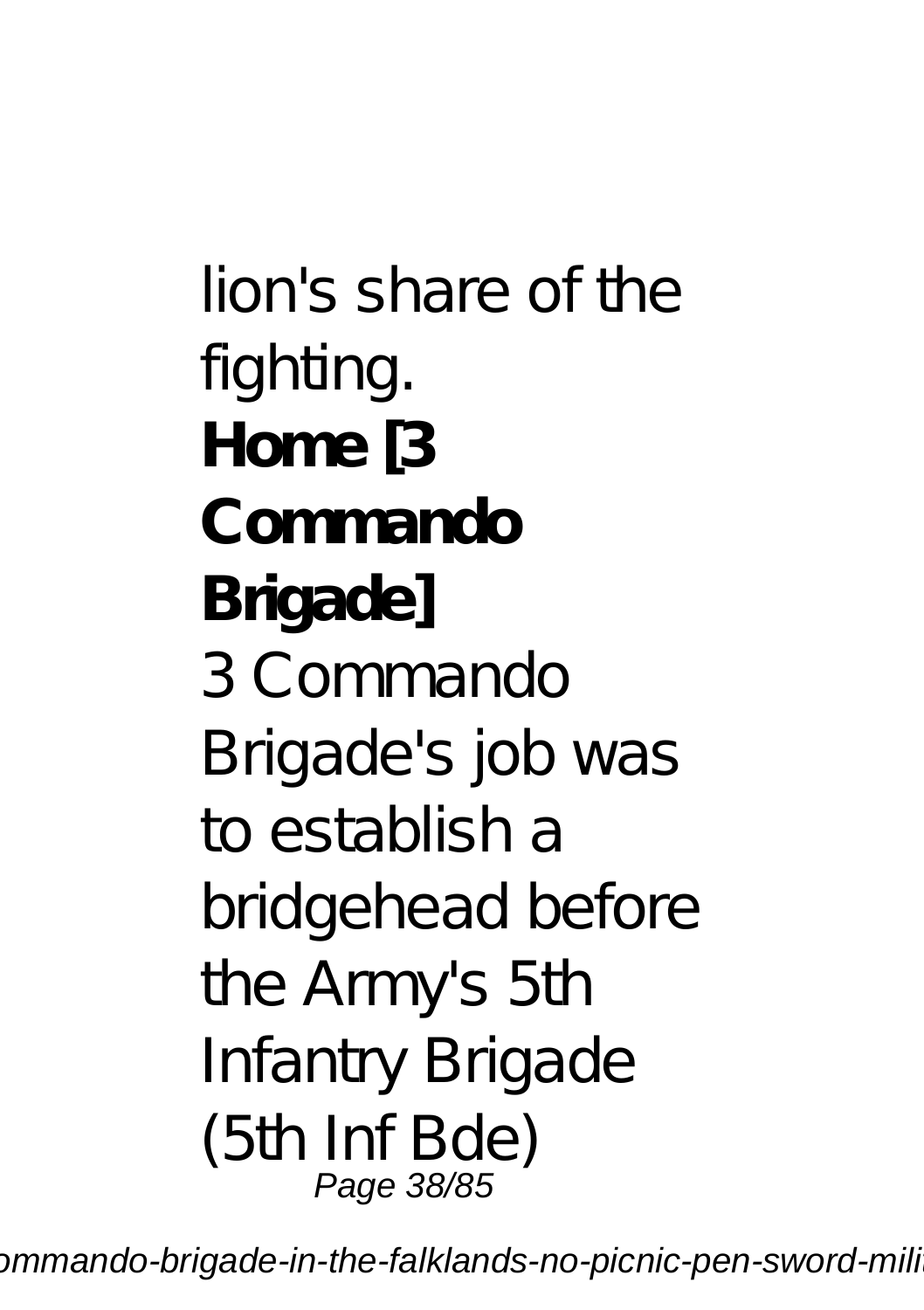arrived to help complete the recapture of the Falklands. Its teeth were three Royal Marine Commandos each with three rifle companies of 120 men each, one HQ and one support company, all Page 39/85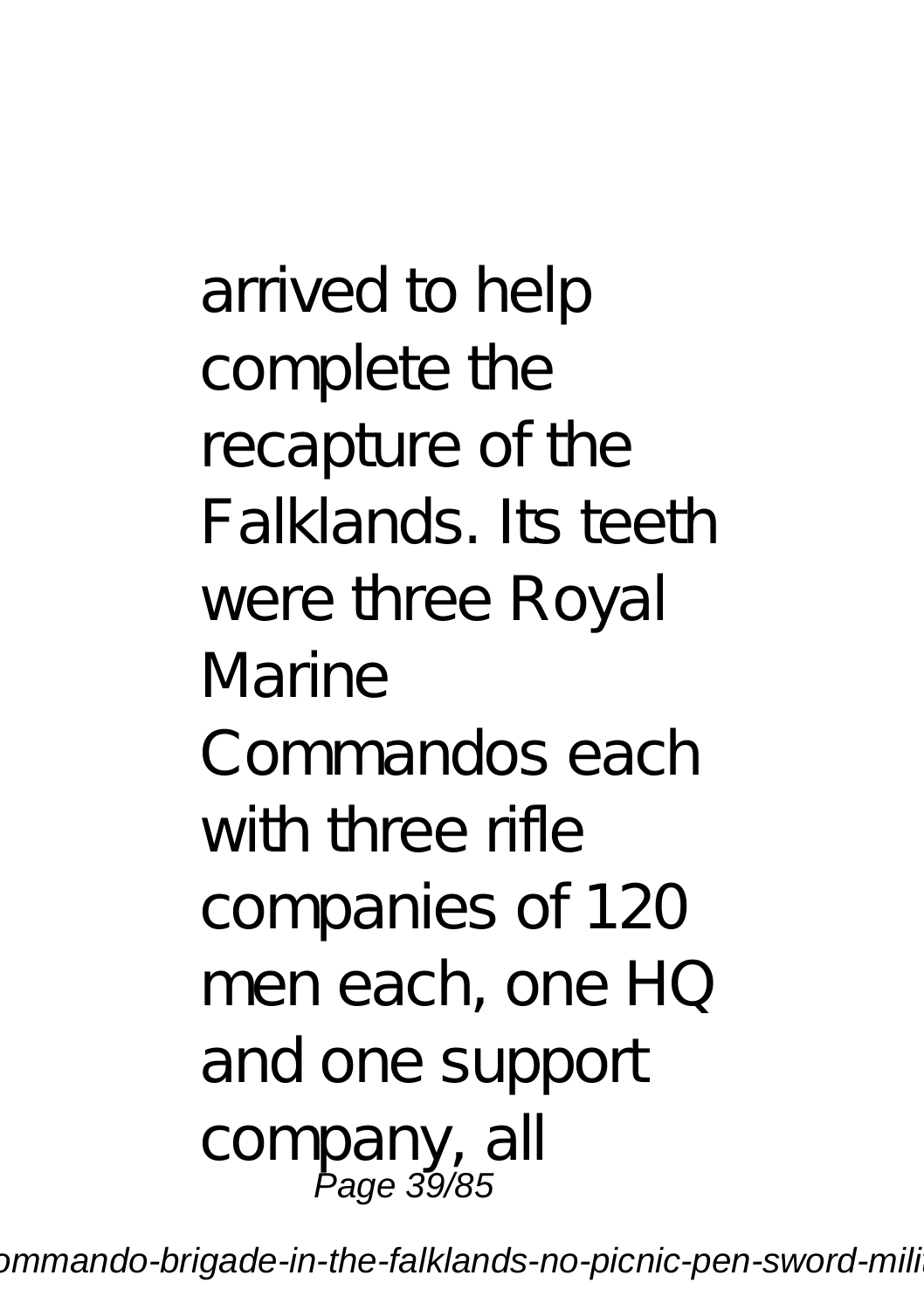backed up by a number of other Marine and commando-trained Army units.

3 commando brigade This Book is an account of the exploits of the British Royal Marines' "3

Page 40/85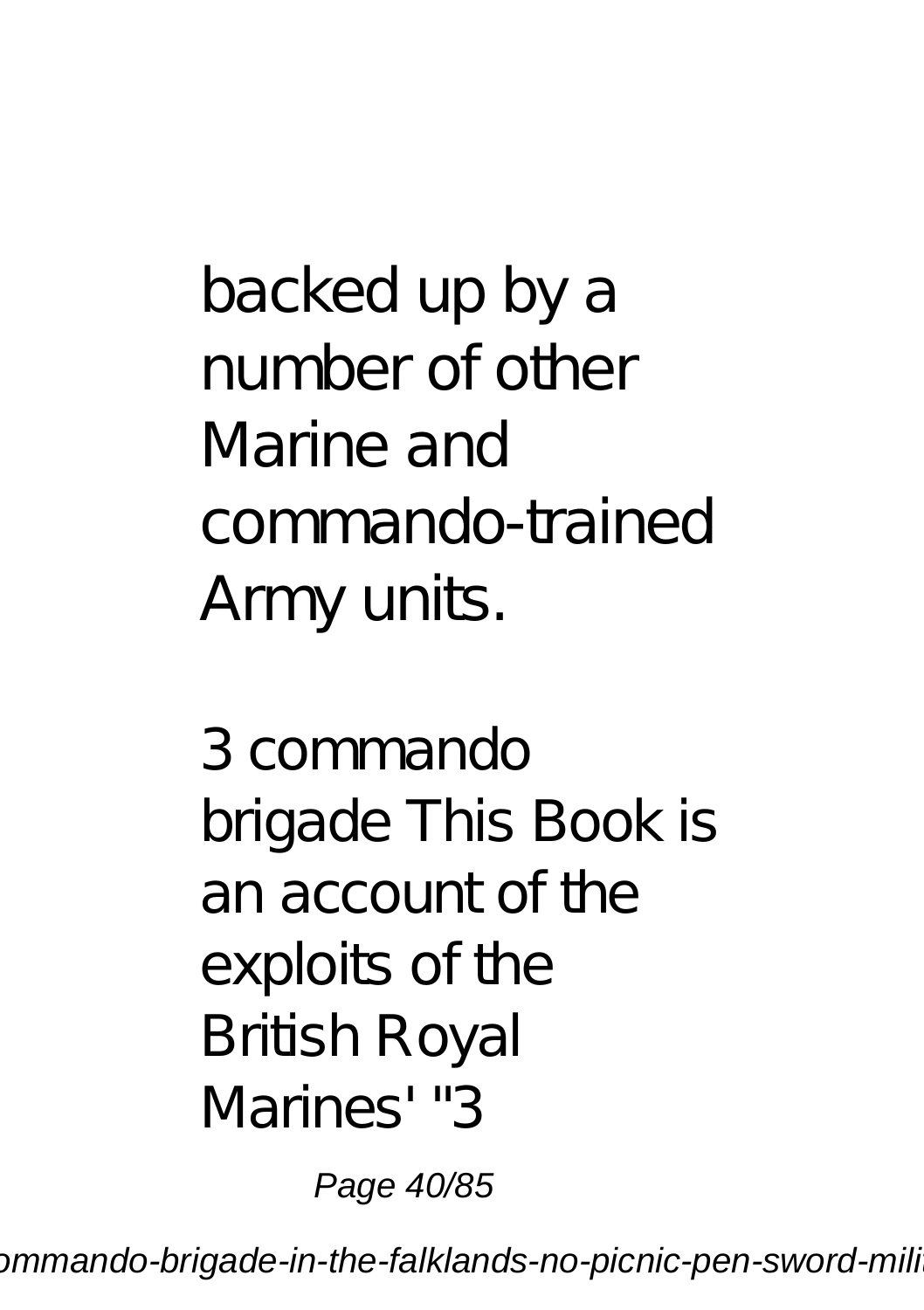Commando Brigade" in Afghanistan's Helmand Province, 2007. The author follows the brigade through their tour, and chronicles their acts and experiences. 3 Commando Brigade - An Arma 3 Realism Unit. We Page 41/85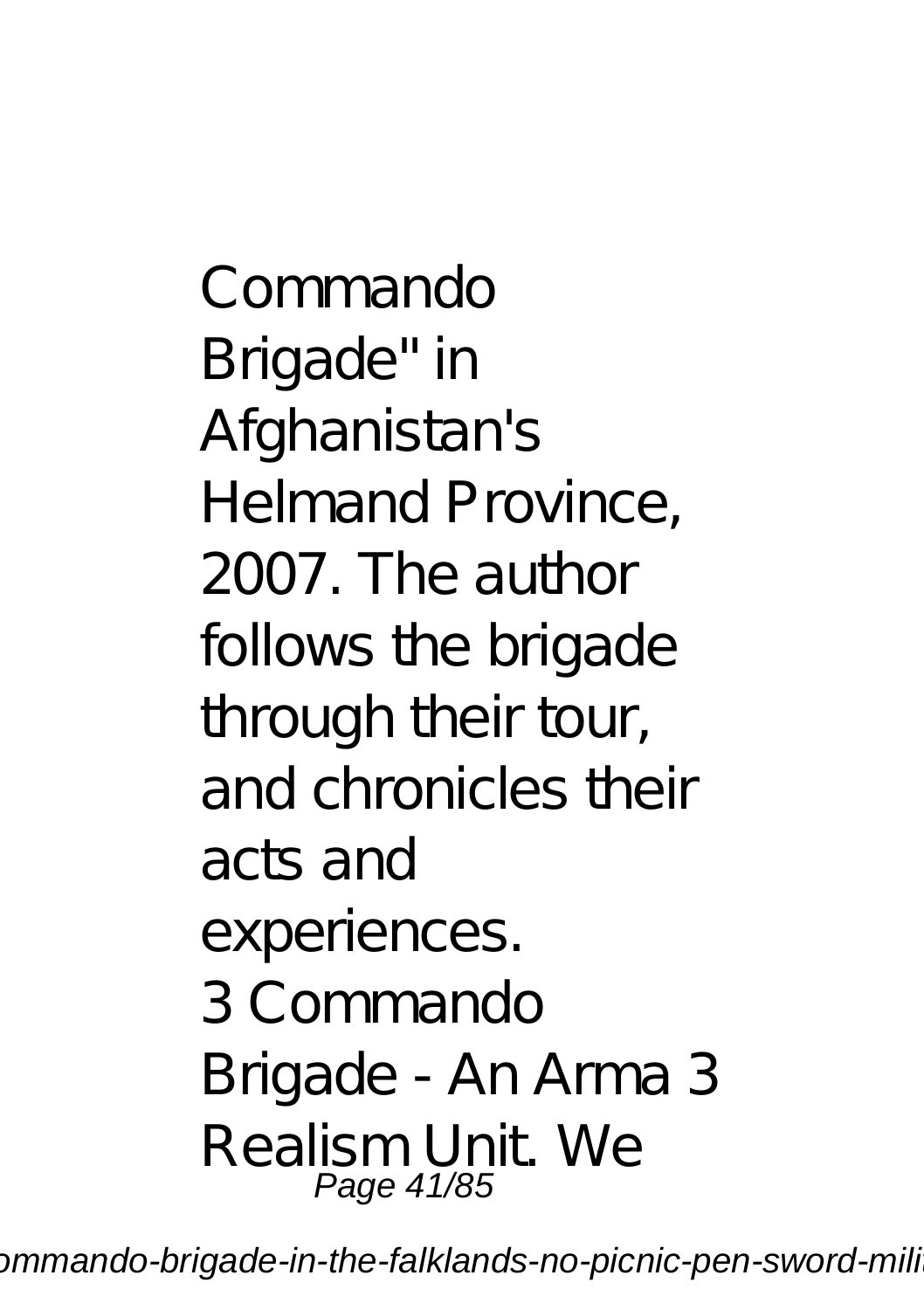play Arma using British military tactics and equipment to try and simulate (to a degree) the modern British forces while maintaining an overall fun and enjoyable gameplay experience. We like to use ranks within the unit to delegate<br>Page 42/85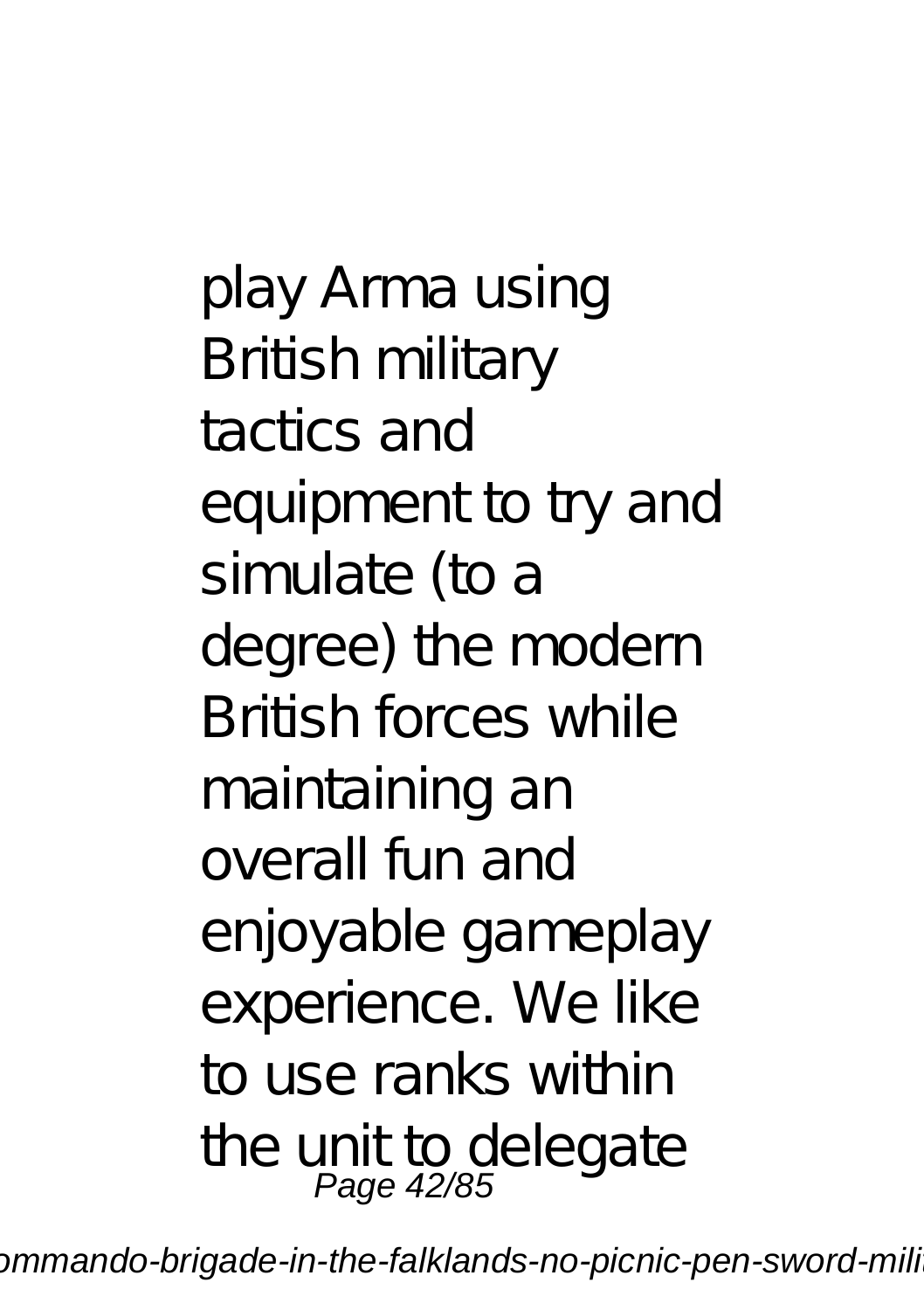responsibilities... The Royal Marine Commandos, known as 3 Commando Brigade, is further subdivided into various specialized units. 3 Commando Brigade is primarily a military realism unit currently based in ArmA 3. We're an Page 43/85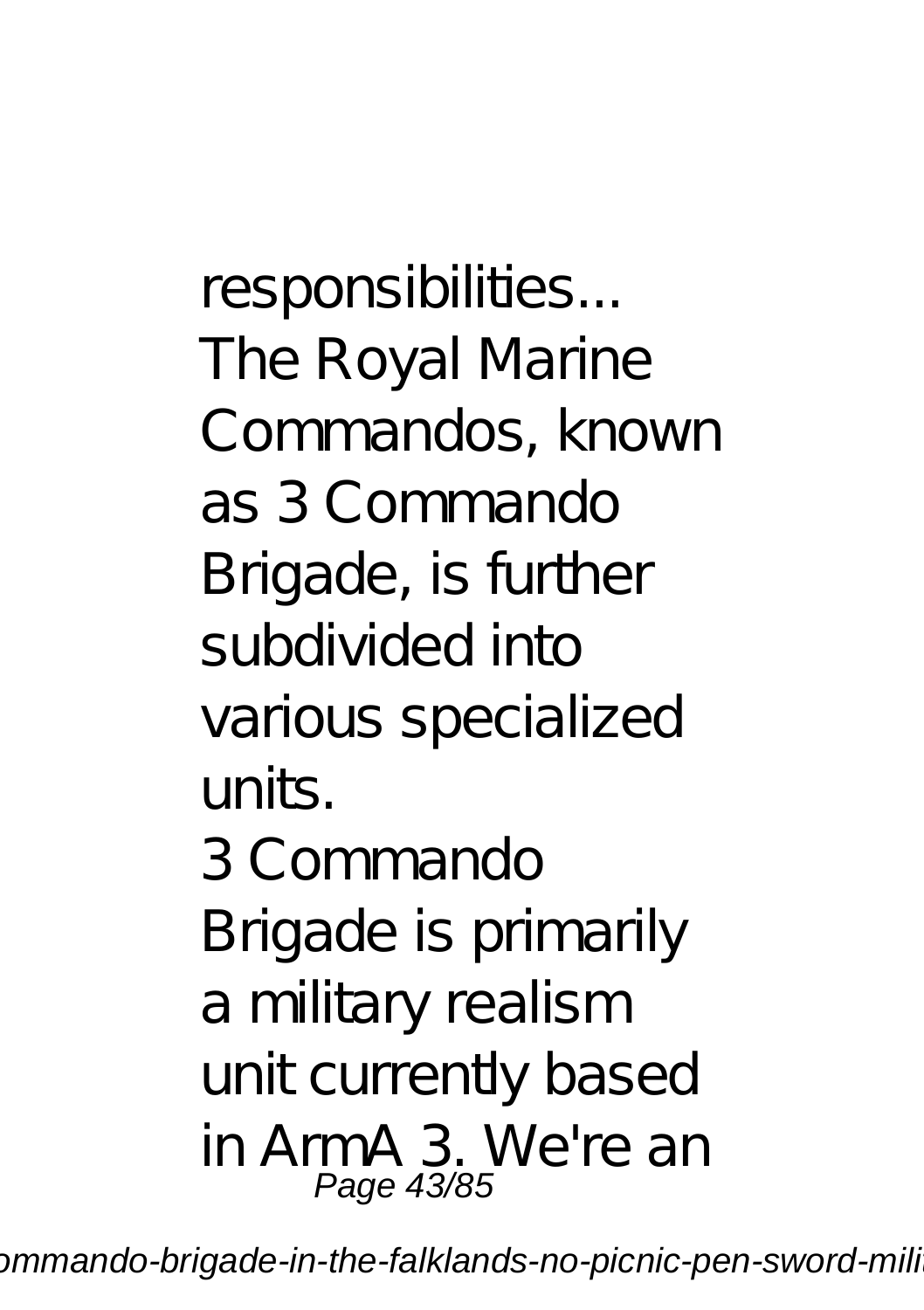ArmA 3 clan using British military tactics and equipment to try and simulate the modern British forces.

**Category:3 Commando Brigade - Wikimedia Commons**

Page 44/85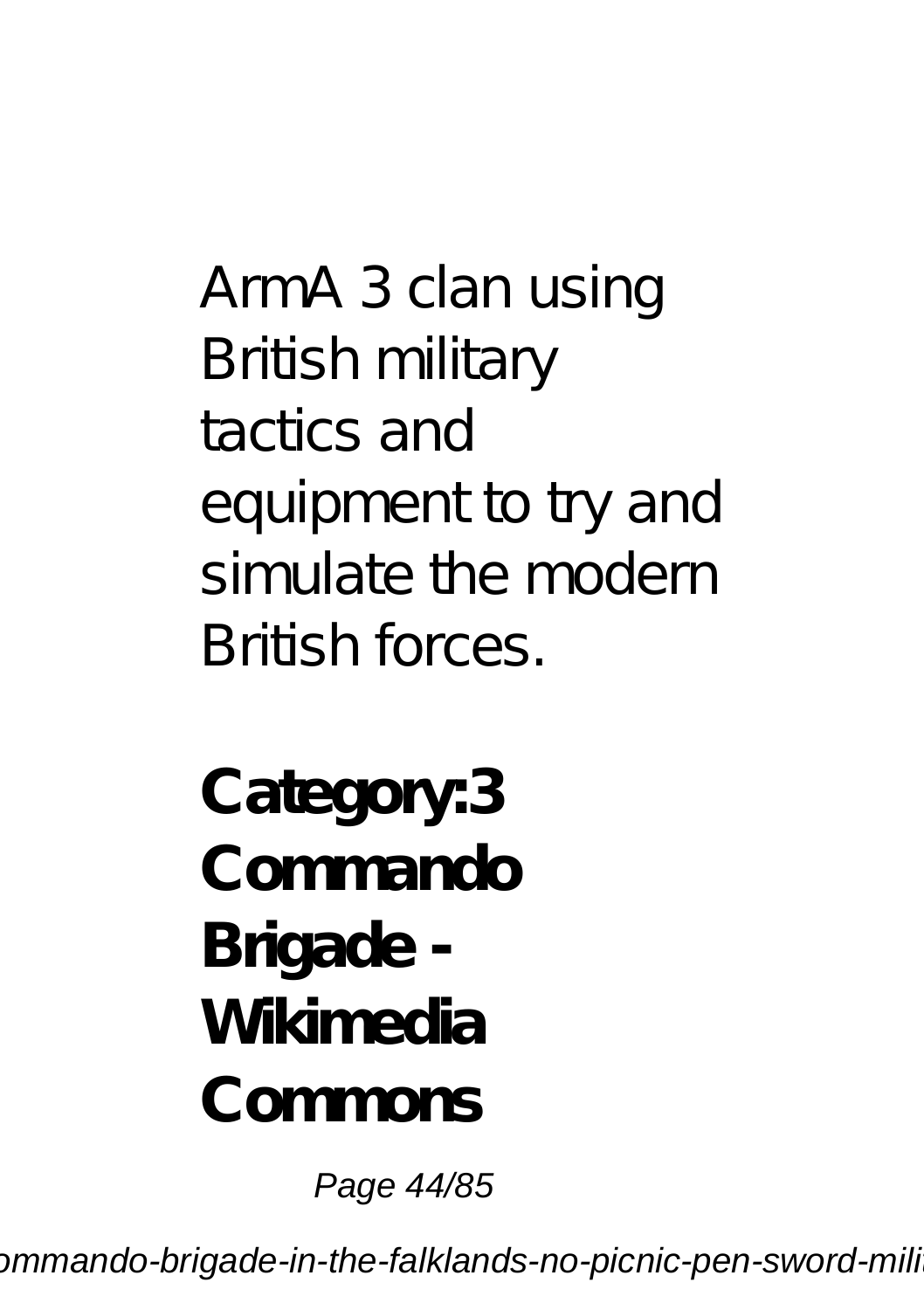# **Royal Marine Commandos: The Beginning of Best, 3 Brigade's ...**

**3 Commando Brigade In The** Welcome to the 3 Commando Brigade Wiki If you are a 3 Commando Page 45/85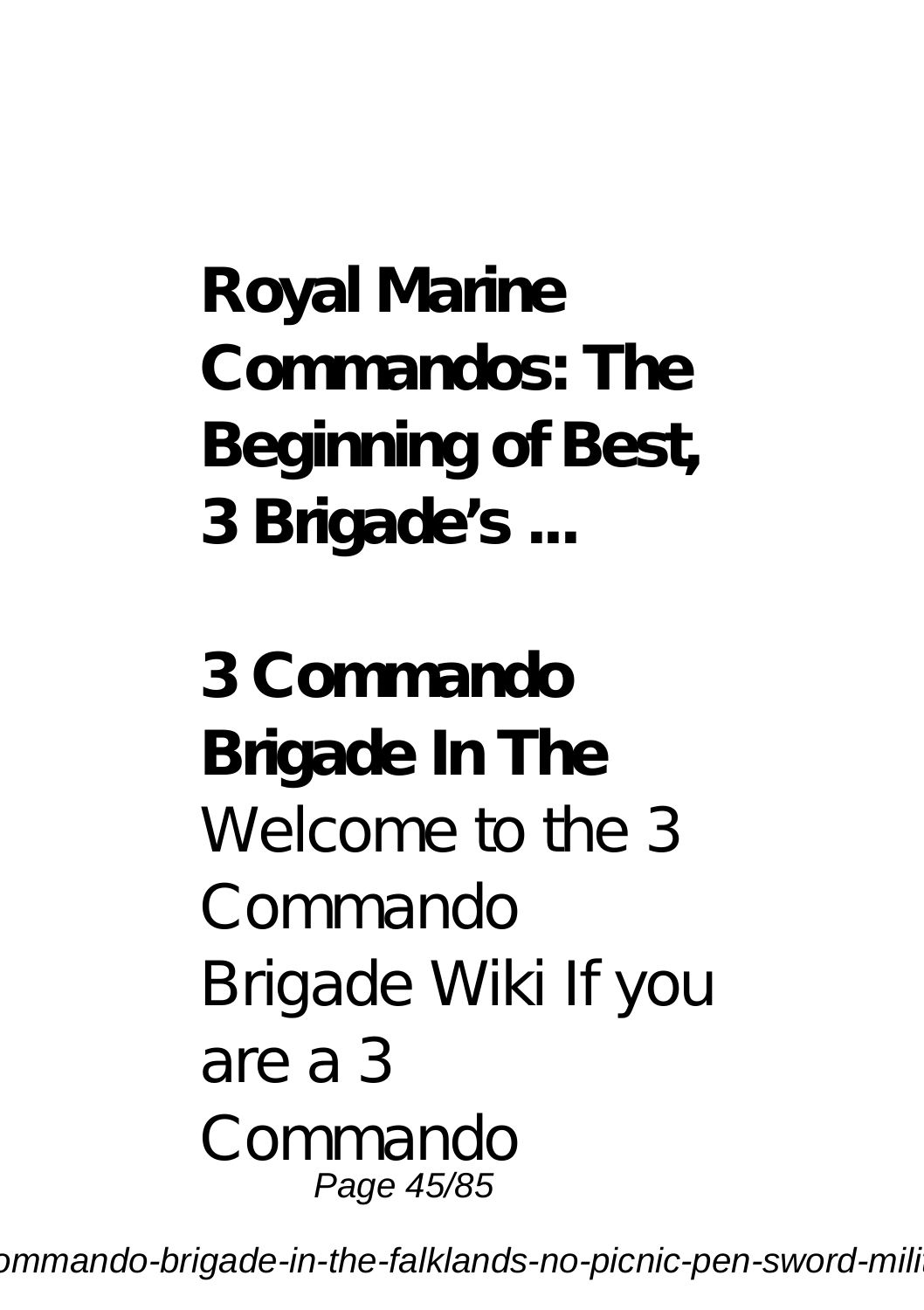Brigade member login through the forum to gain access to the private areas of the wiki. If you have any problems using the wiki or spot any errors contact a member of the wiki team .

Page 46/85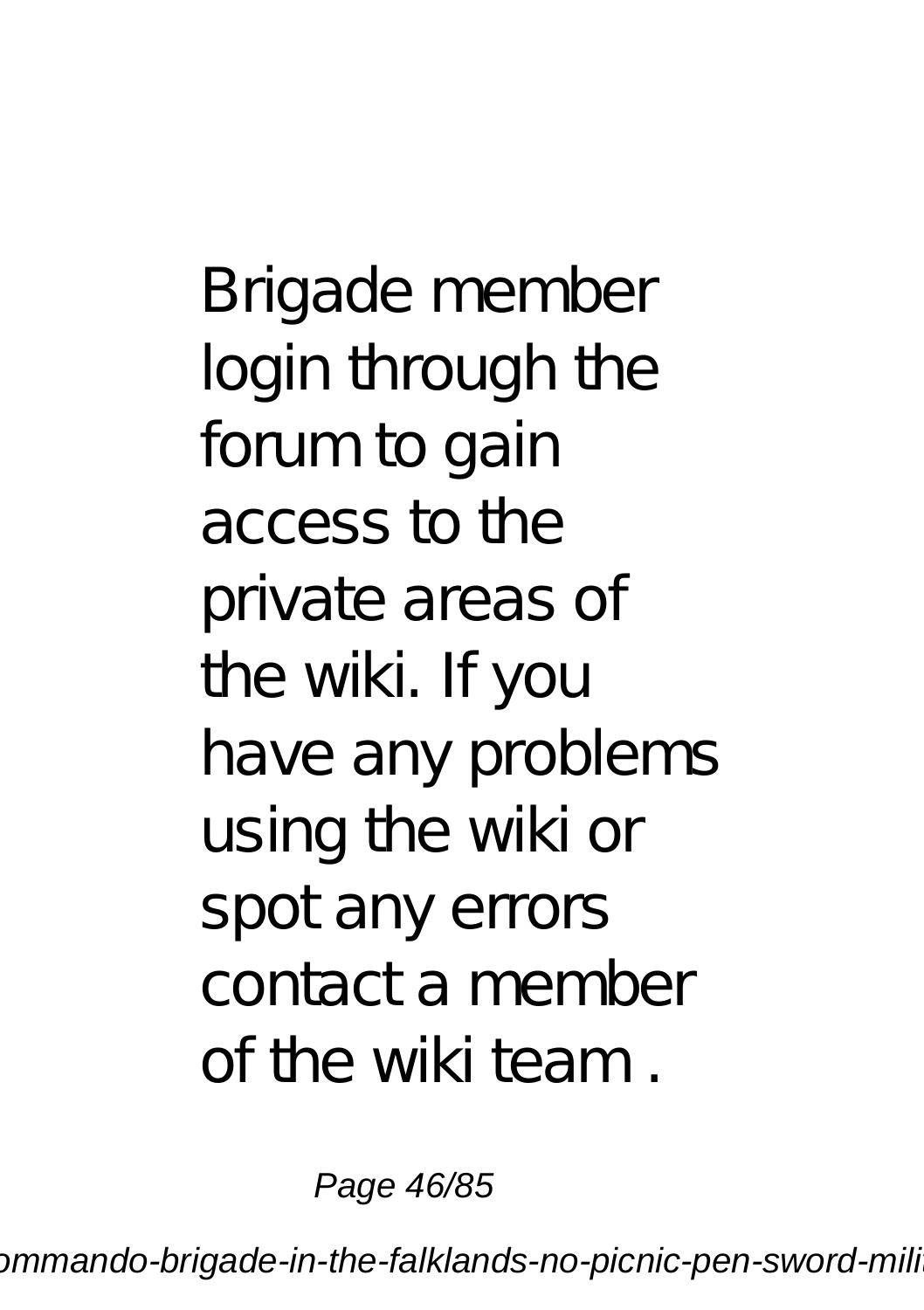3 Commando Brigade Air Squadron | Military Wiki | FANDOM ... 3 Commando Brigade, Royal Marines - Falklands War 1982 3 Commando Brigade | Arma 3 3 Commando Page 47/85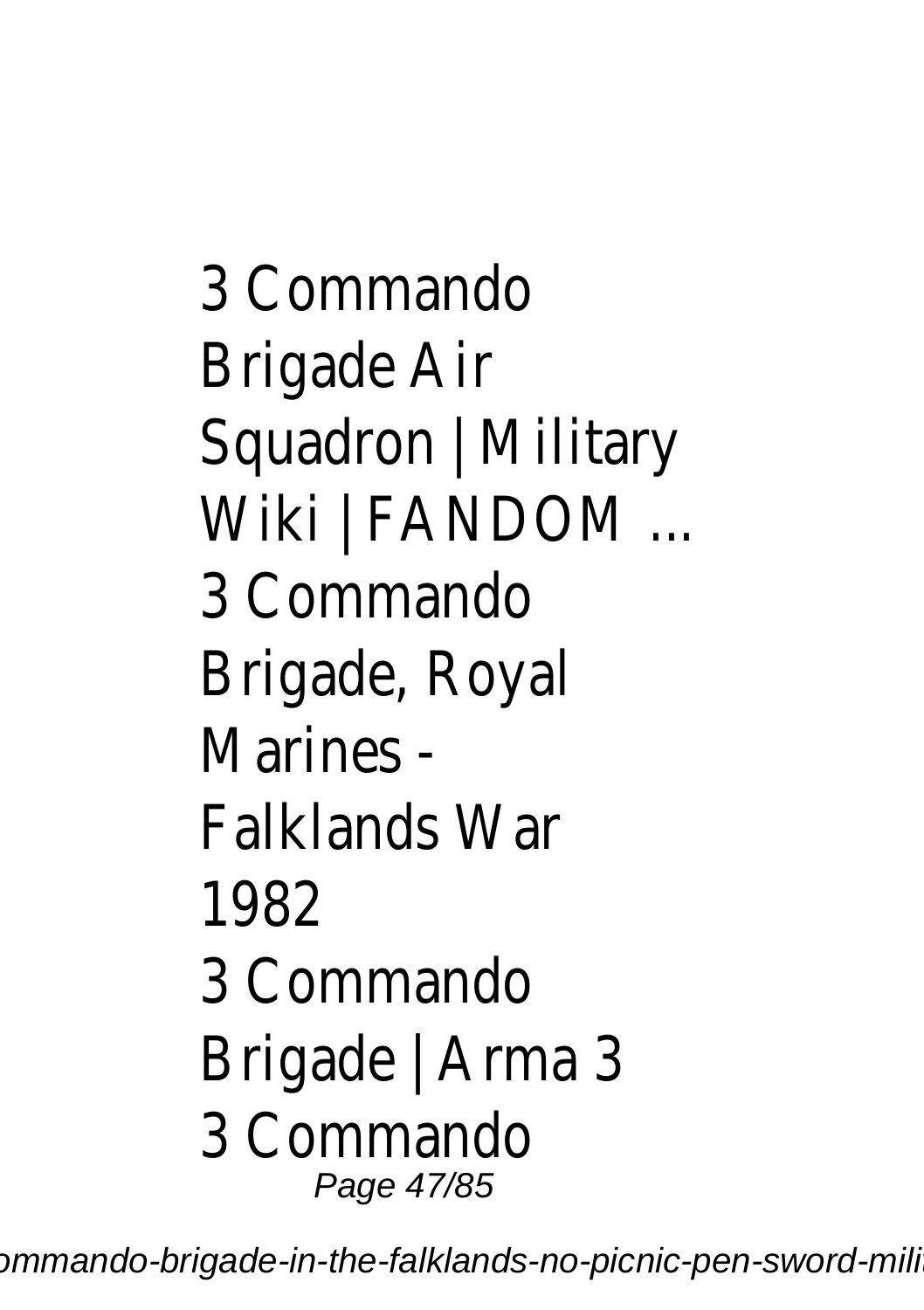Brigade - Wikipedia

*3 Commando Brigade - WikiMili, The Free Encyclopedia 3 Commando Brigade | Home 3 Commando Brigade (United Kingdom) | Military Wiki | Fandom*

Page 48/85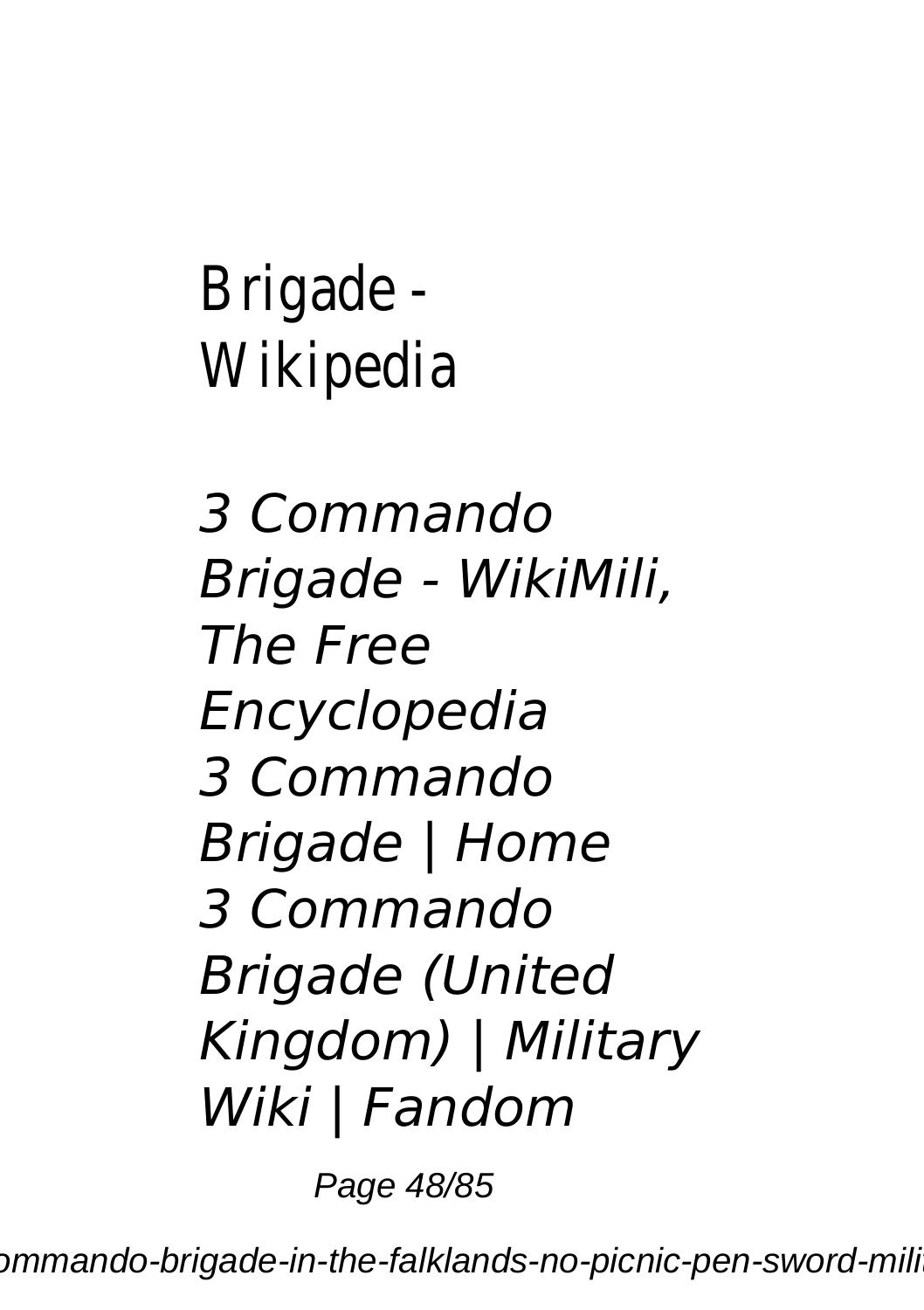*3 Commando Brigade Air Squadron, Royal Marines, was formed in 1968 in Singapore by the amalgamation of three Commando Air Troops and the Brigade Flight. The squadron moved to Plymouth in 1971 and the two remaining UK* Page 49/85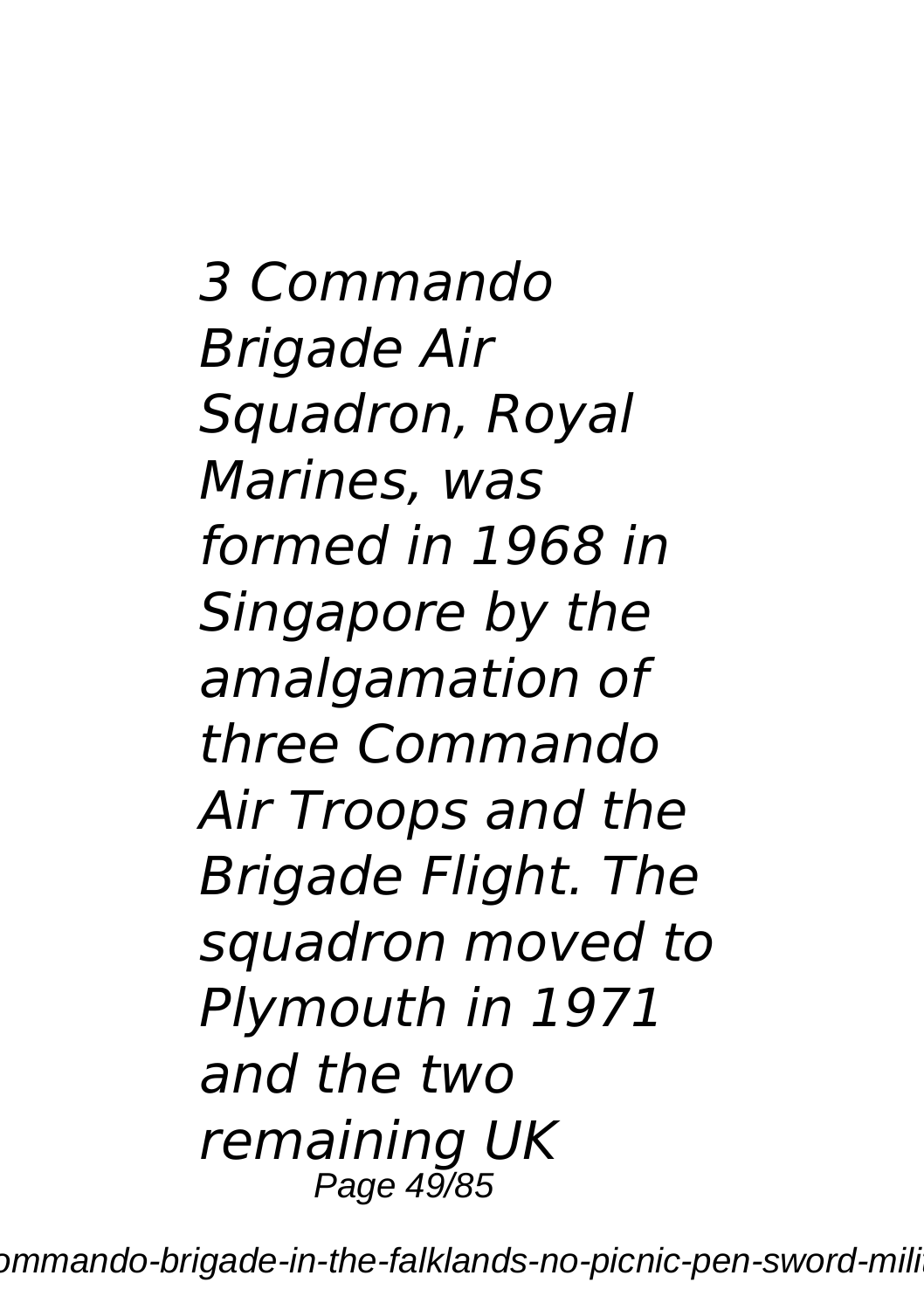*Commando Air Troops became part of it.*

This page provides information on becoming a member of 3 Commando Brigade. Becoming a member is required to play in our Private Page 50/85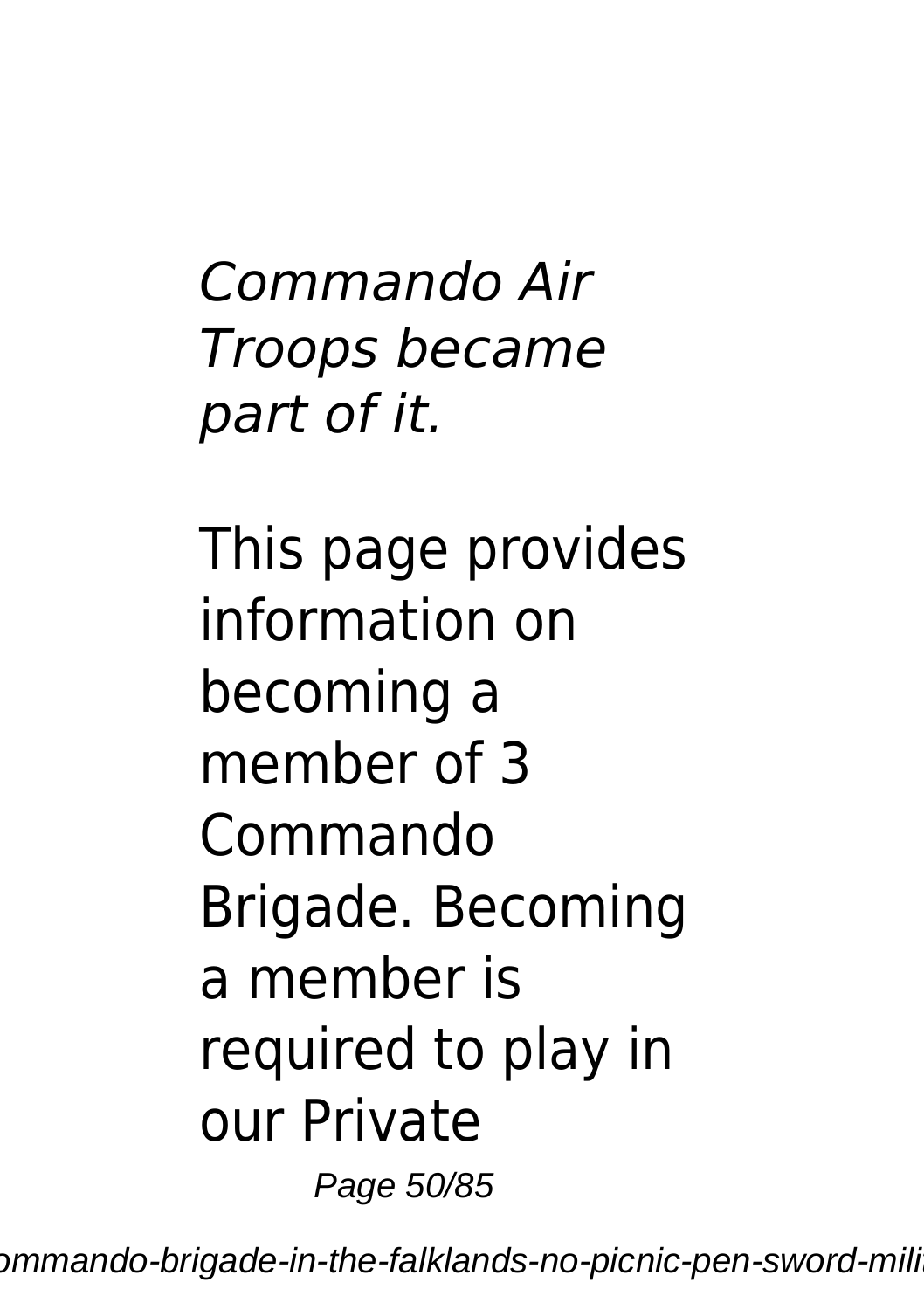operations but anyone can play on the Public server. IMPORTANT Before you apply it is important you make sure that 3 Commando Brigade is the right unit for you. The reports at the foot of this page relate to the Page 51/85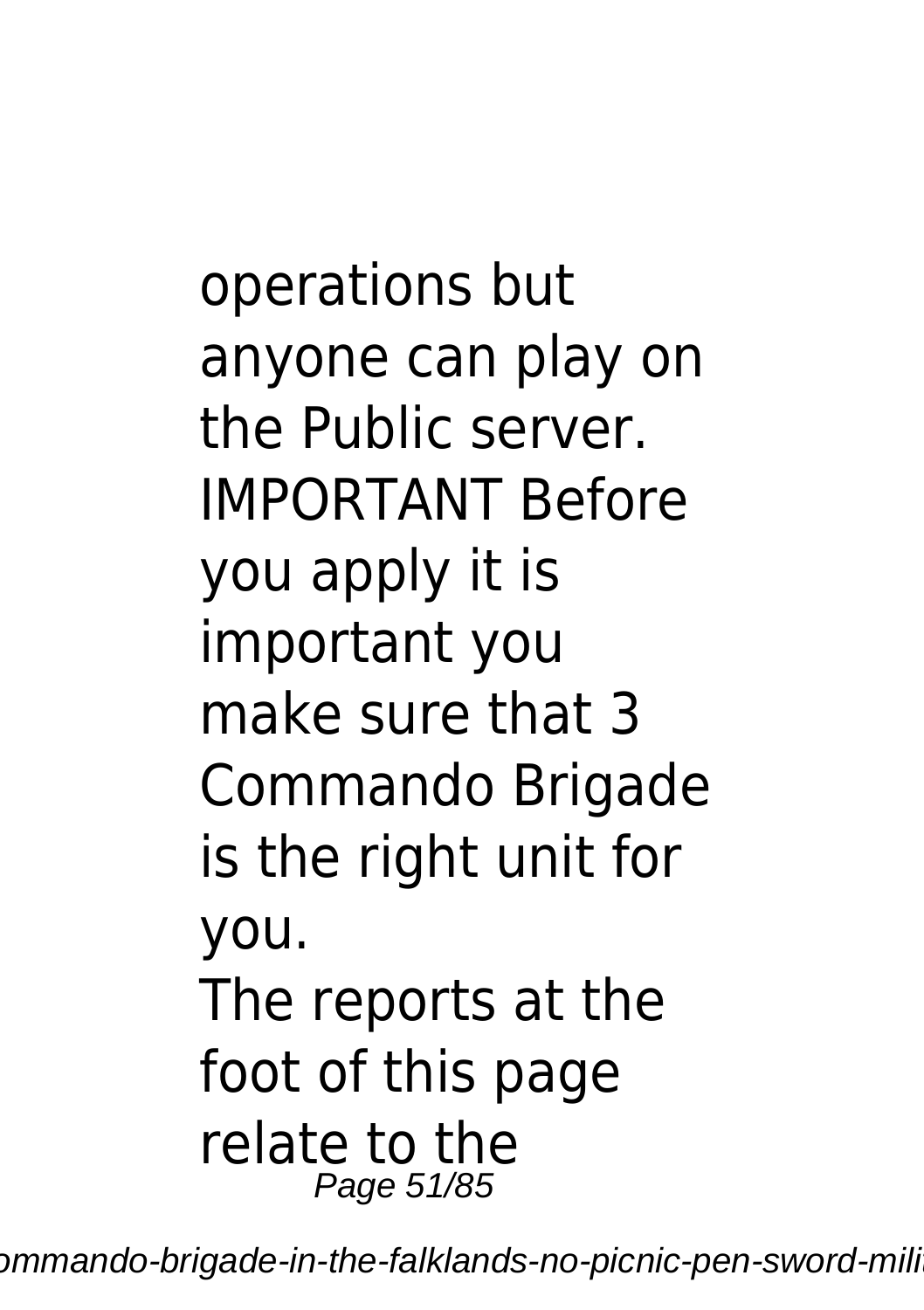operations of the Commando Units attached to 3 Commando Brigade that took place after the 1st January 1944. Link of interest There were a large number of casualties in the Burma Campaigns, both battle and Page 52/85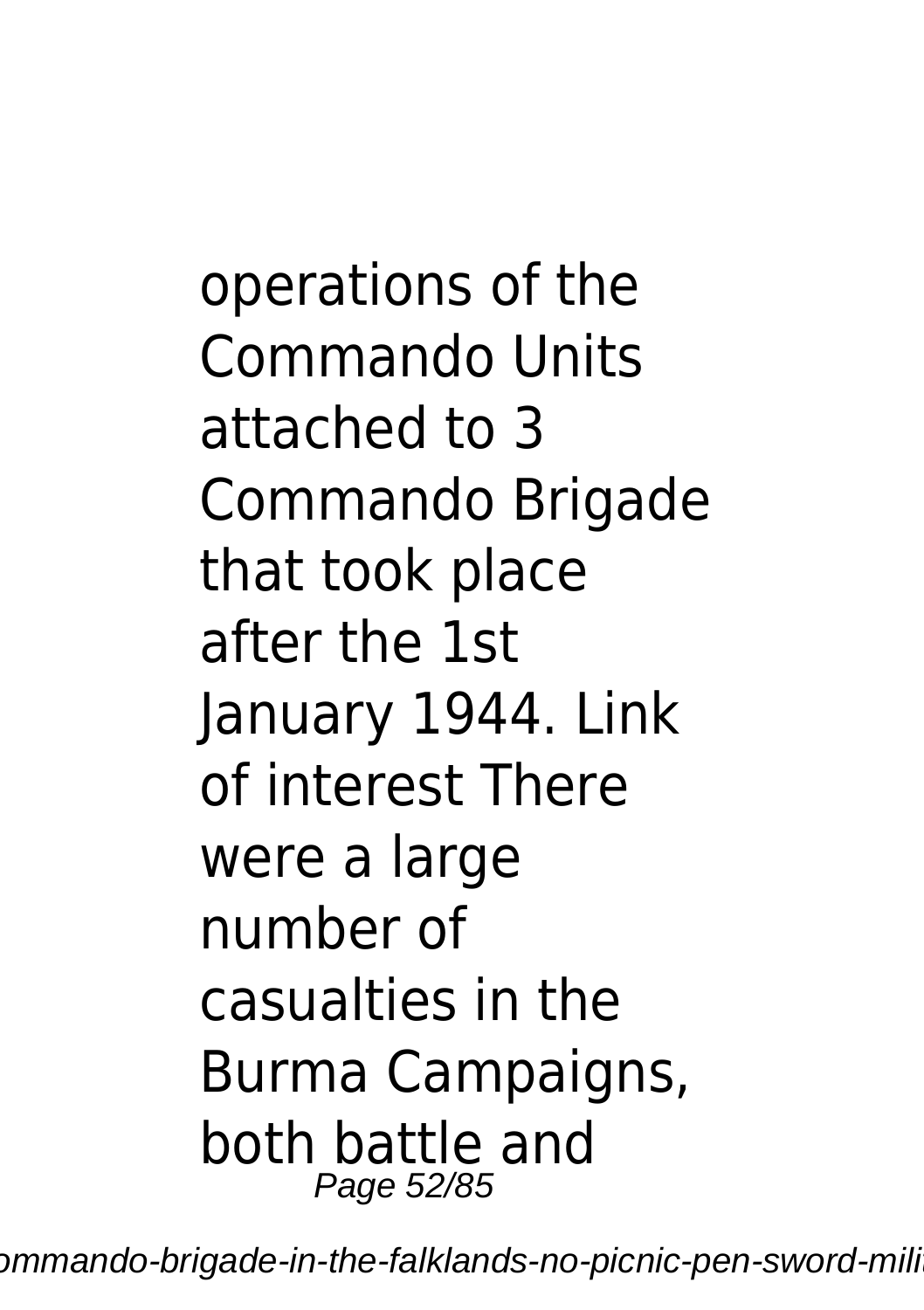illness. 3 Commando Brigade is the UK's commando force. It provides an amphibious contigency capability and can deploy over 5000 personnel. It is manned by men from the Royal Marines, Royal Page 53/85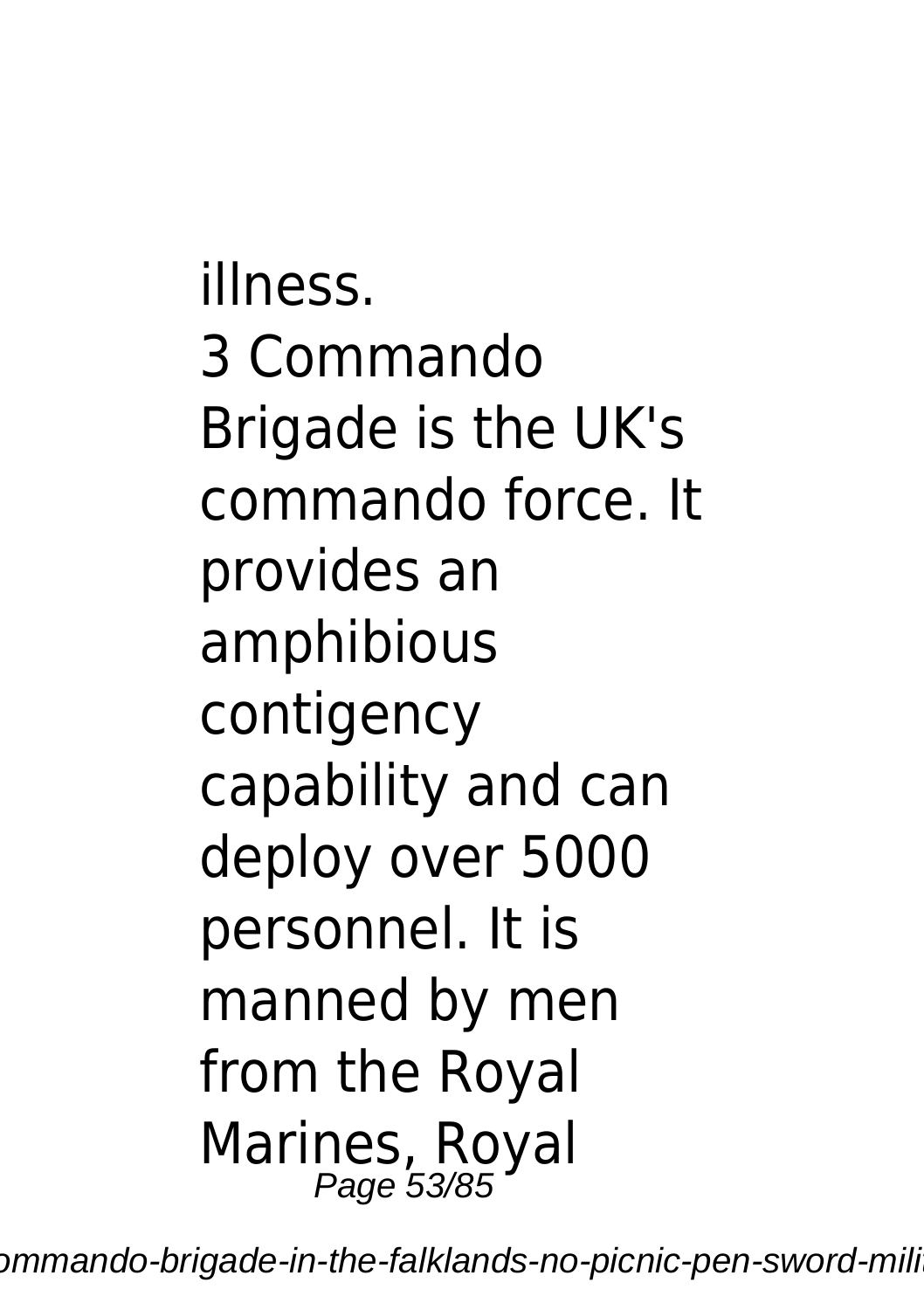Navy and British Army.

### **3 Commando Brigade In The** 3 Commando Brigade is a commando formation of the British Armed Forces and the main manoeuvre formation of the Page 54/85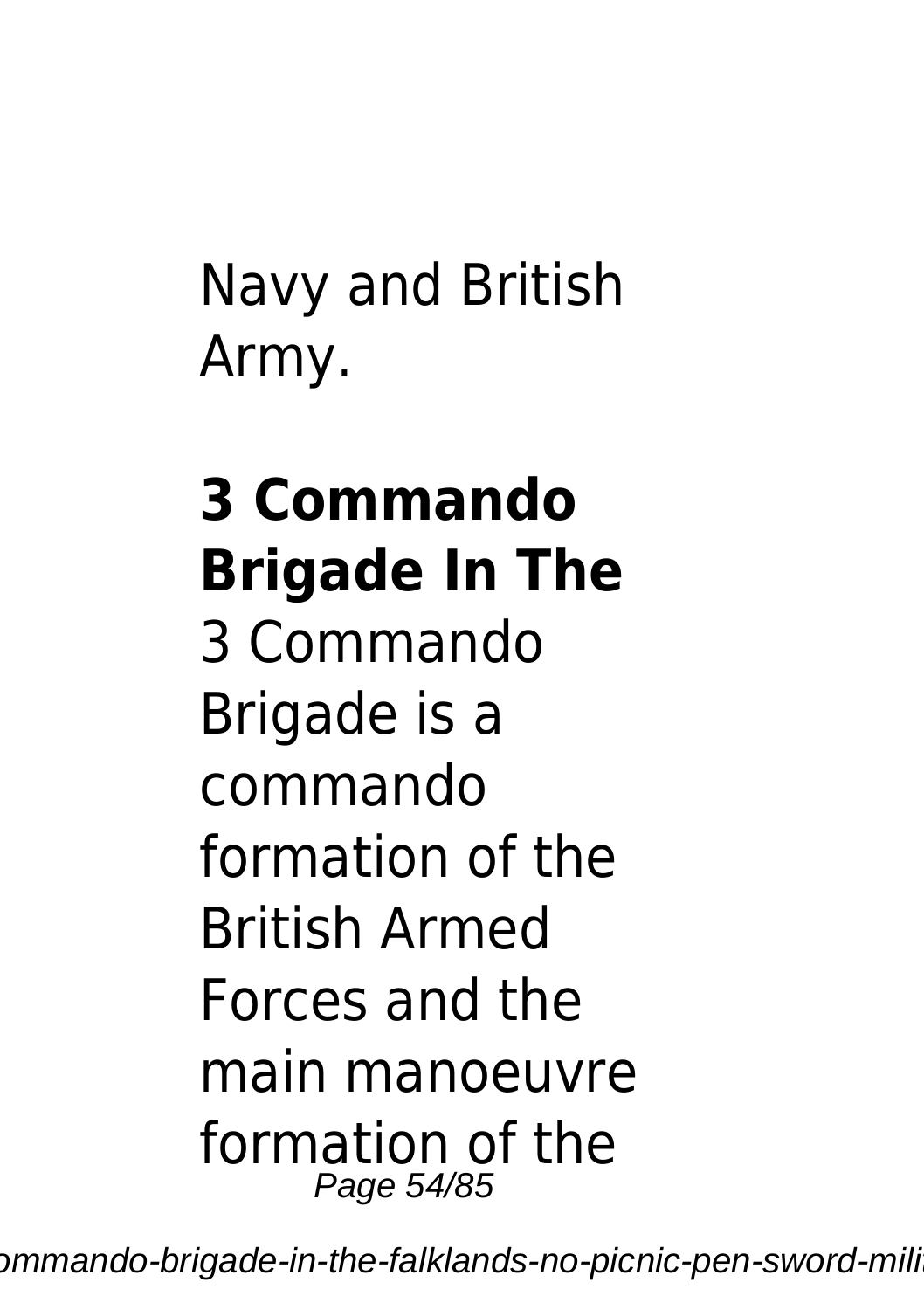Royal Marines. Its personnel are predominantly Royal Marines, supported by units of Royal Engineers , Royal Artillery , and the Fleet Air Arm , together with other Commando Qualified sailors , soldiers and airmen

Page 55/85

.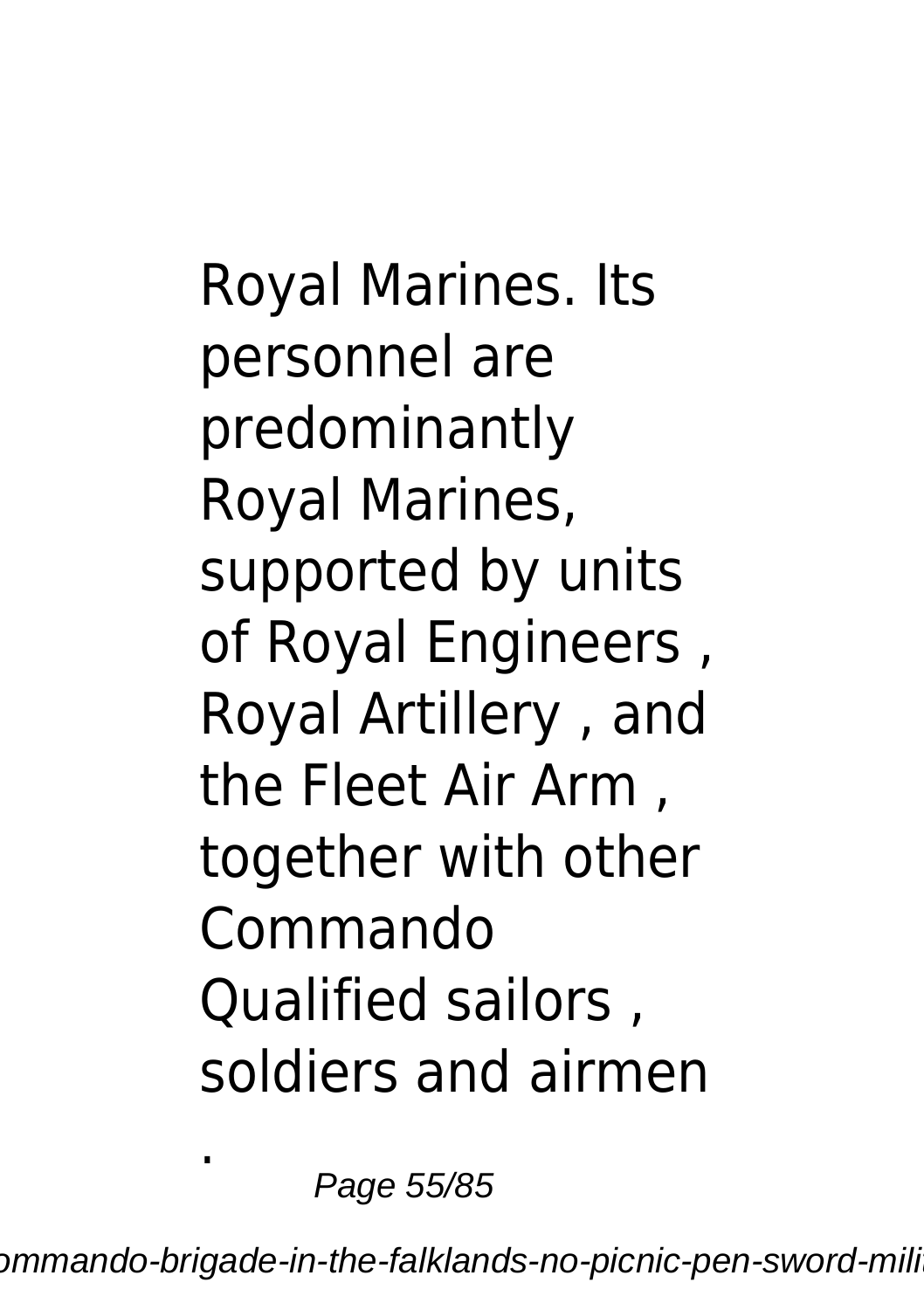**3 Commando Brigade - Wikipedia** 3 Commando Brigade is primarily a military realism unit currently based in ArmA 3. We're an ArmA 3 clan using British military tactics and equipment to try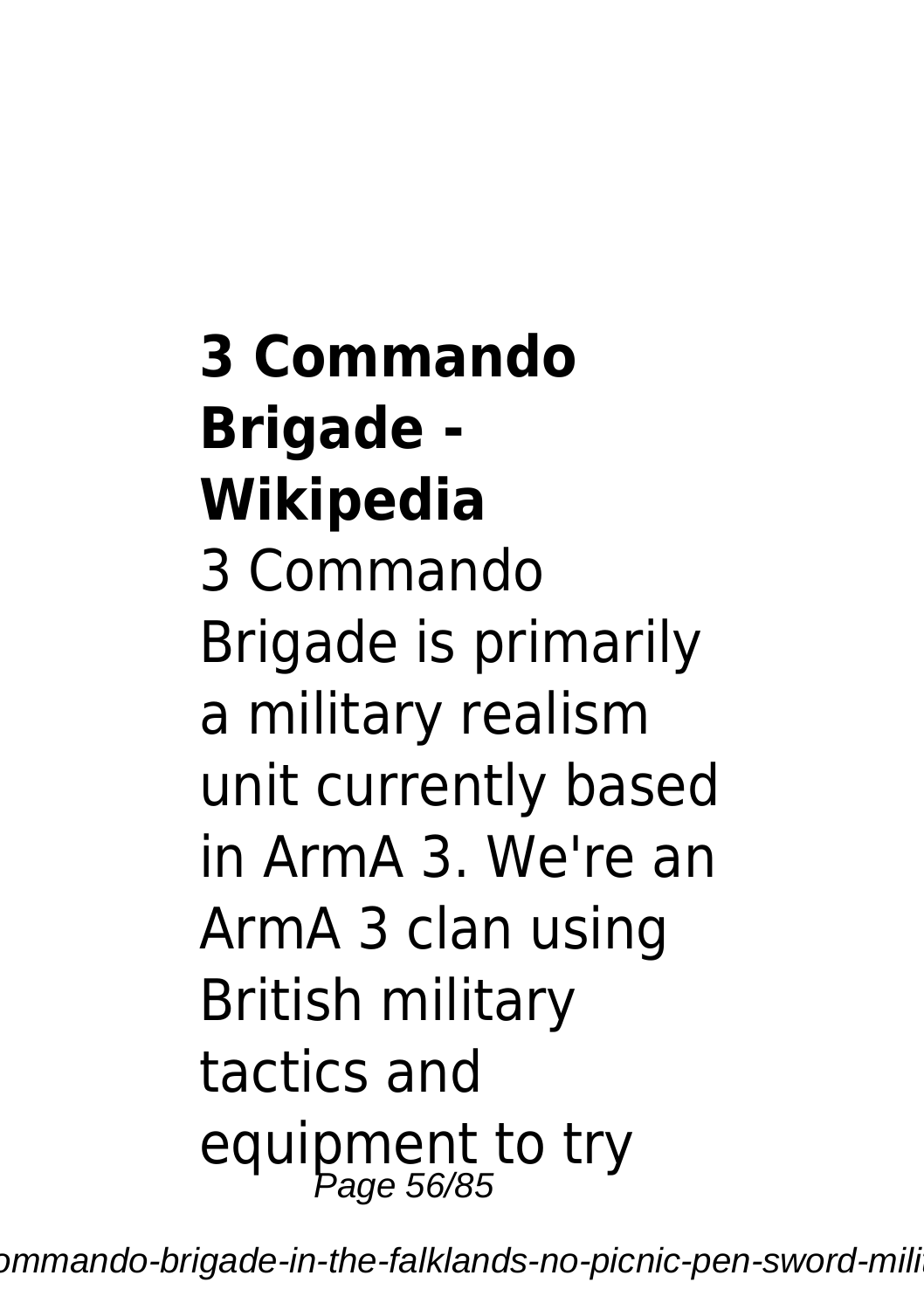and simulate the modern British forces.

### **3 Commando Brigade | Home** 3 Commando Brigade is a commando formation of the British Armed Forces and the main manoeuvre Page 57/85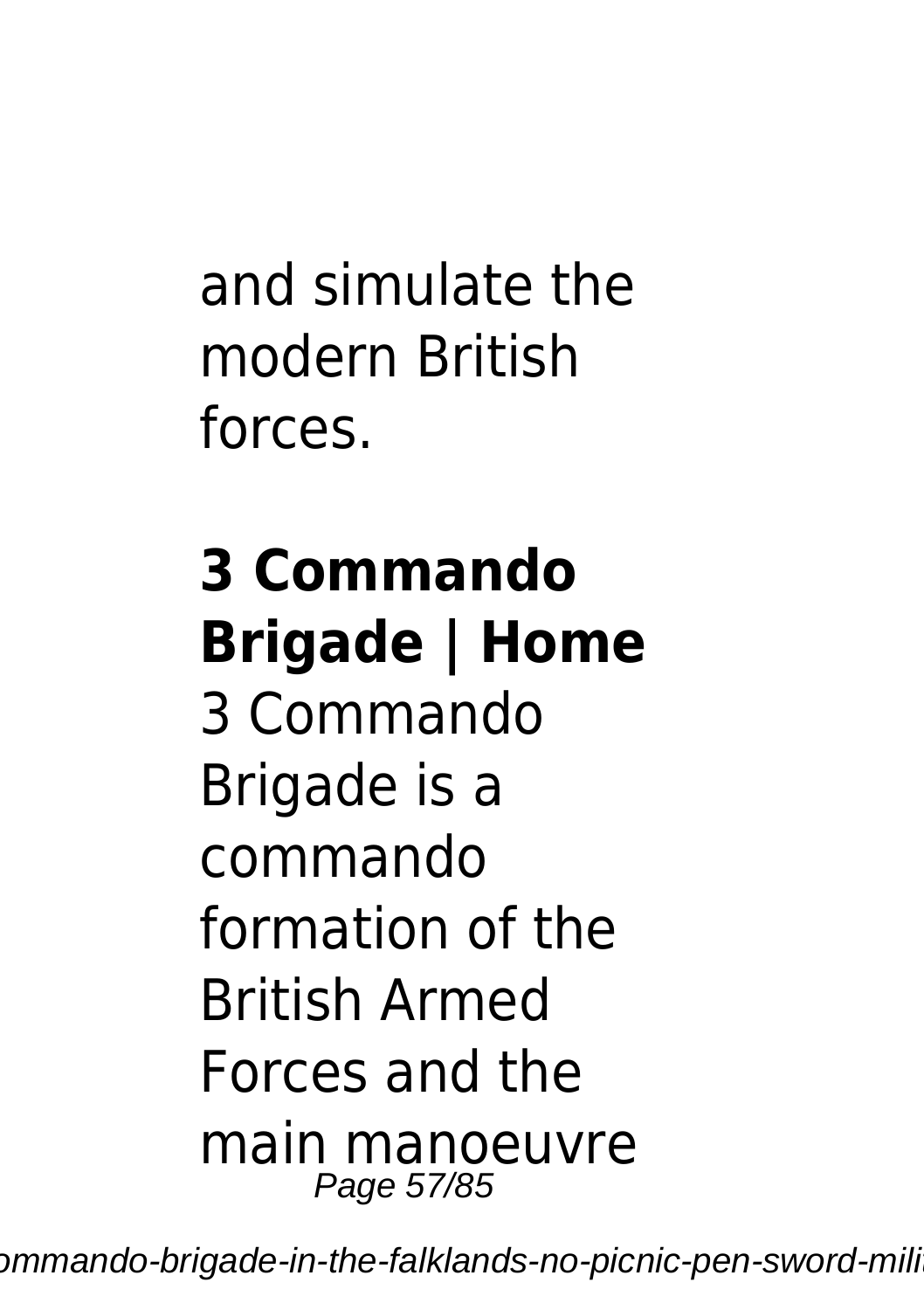formation of the Royal Marines. Its personnel are predominantly Royal Marines, supported by units of Royal Engineers, Royal Artillery, and the Fleet Air Arm, together with other Commando Qualified sailors, soldiers and Page 58/85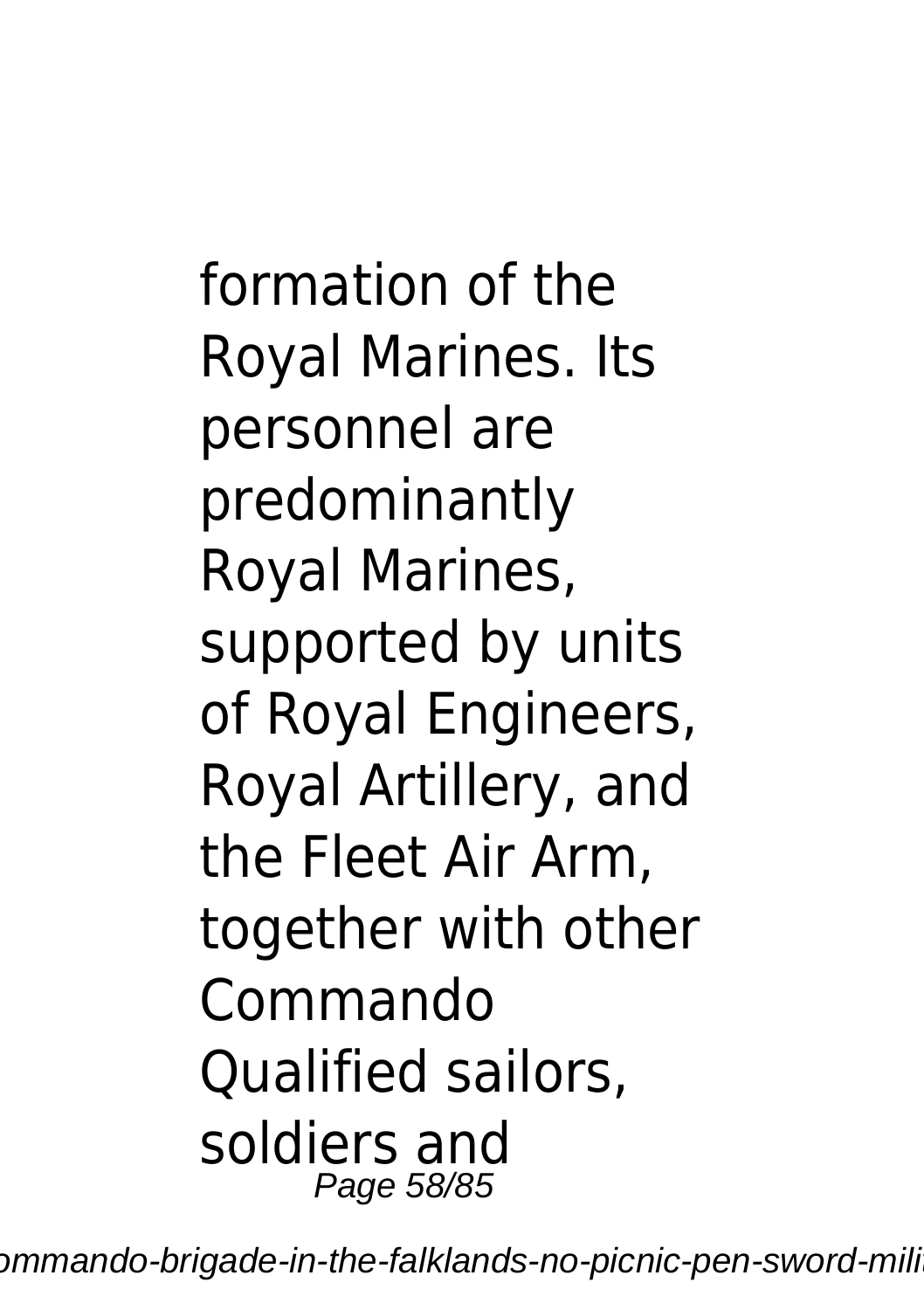airmen.

### **3 Commando Brigade (United Kingdom) | Military Wiki | Fandom** 3 Commando Brigade is a commando formation of the British Armed Forces and the Page 59/85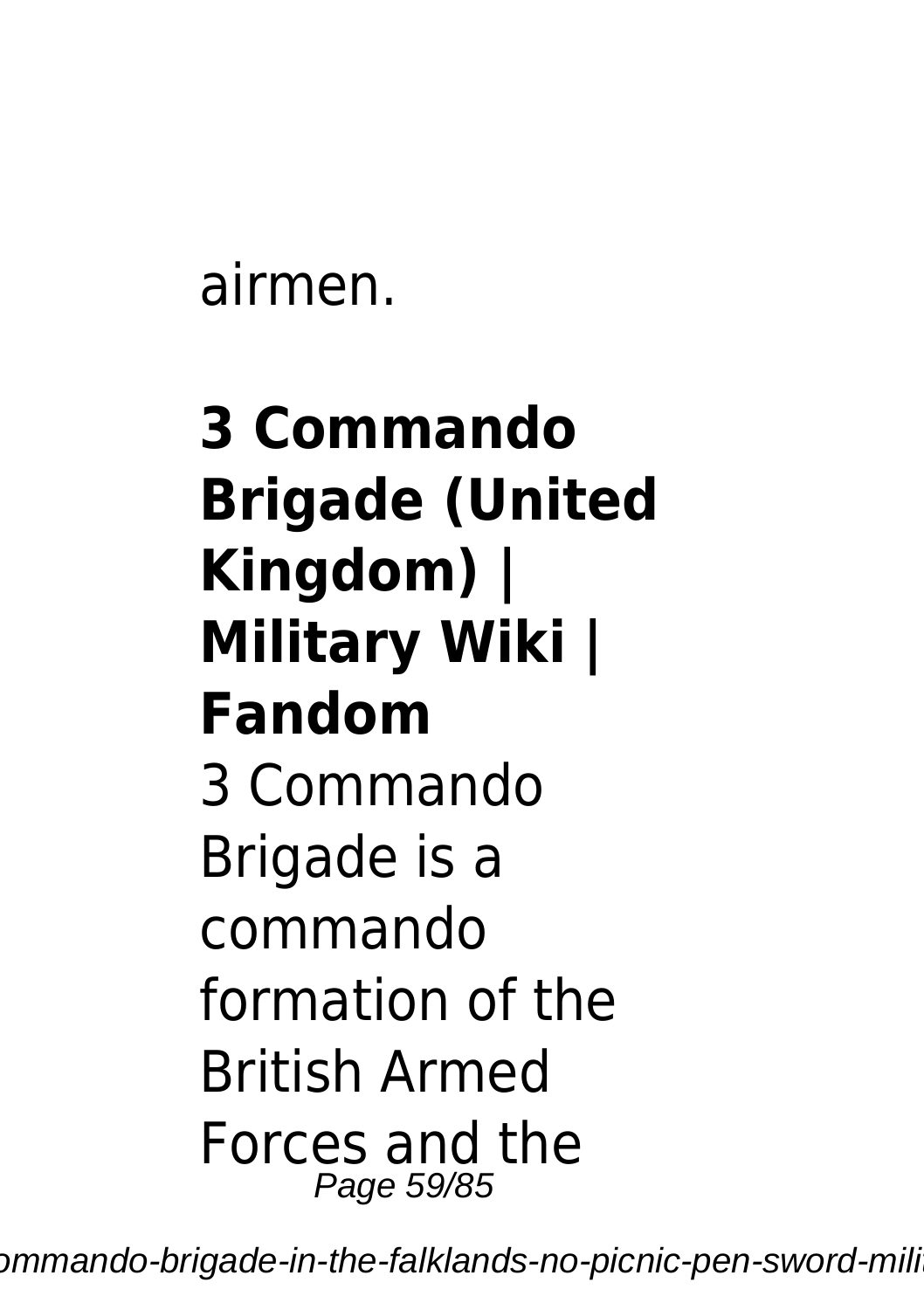main manoeuvre formation of the Royal Marines. Its personnel are predominantly Royal Marines, supported by units of Royal Engineers, Royal Artillery, and the Fleet Air Arm, together with other Commando Qualified sailors, Page 60/85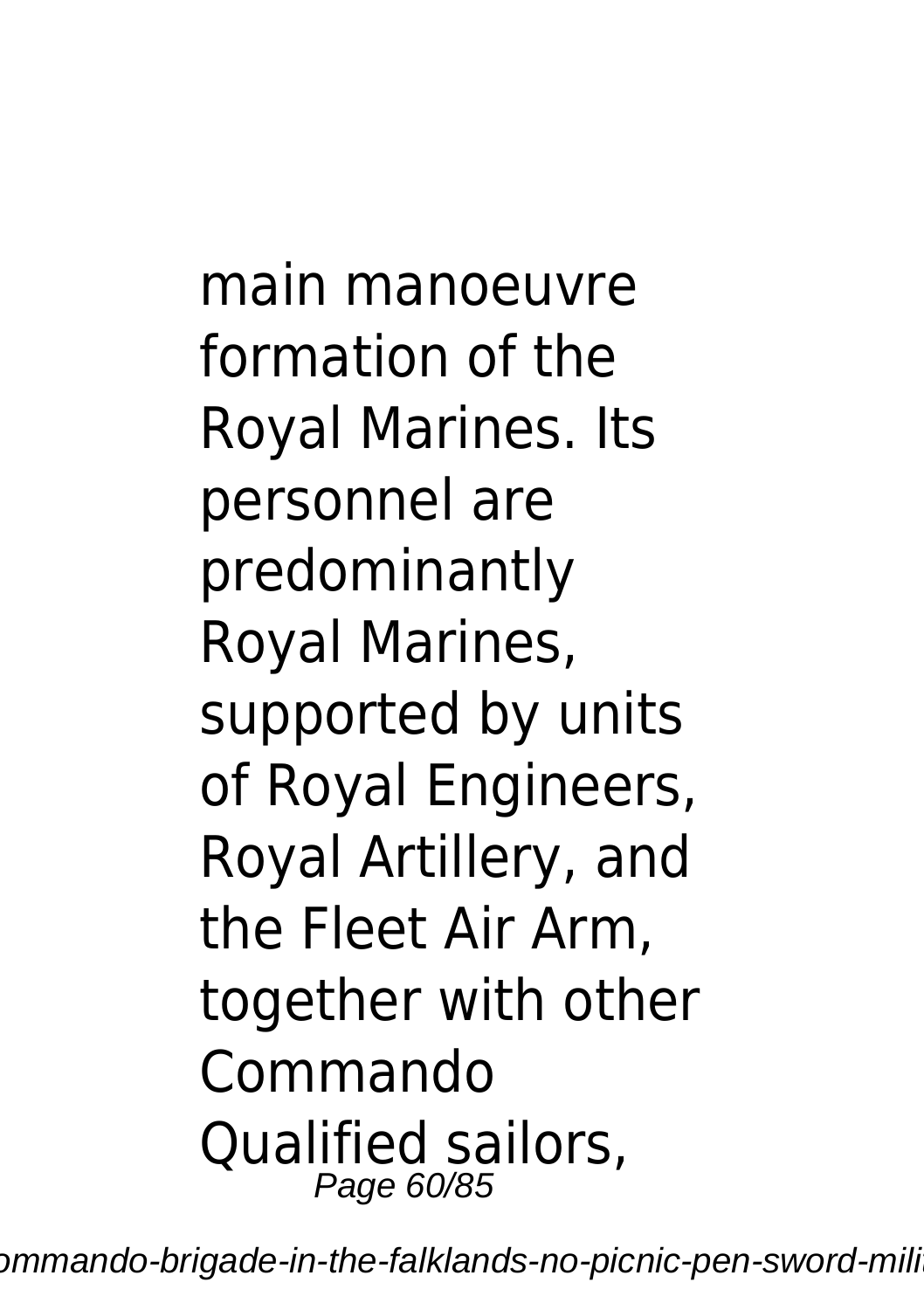soldiers and airmen.

### **3 Commando Brigade - WikiMili, The Free Encyclopedia** 3 commando brigade This Book is an account of the exploits of the British Royal Marines' "3 Page 61/85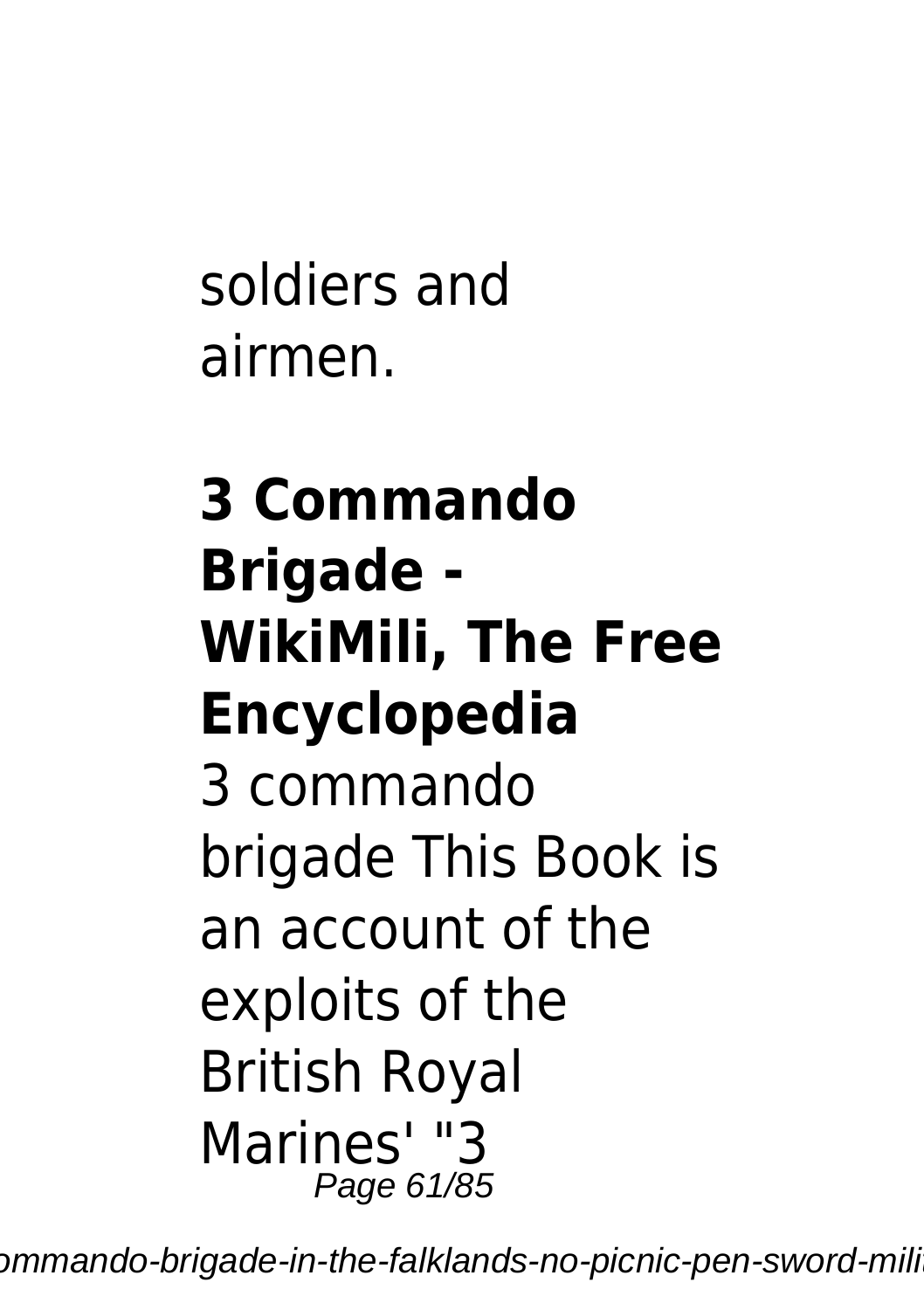Commando Brigade" in Afghanistan's Helmand Province, 2007. The author follows the brigade through their tour, and chronicles their acts and experiences.

# **3 Commando** Brigade:<br>Page 62/85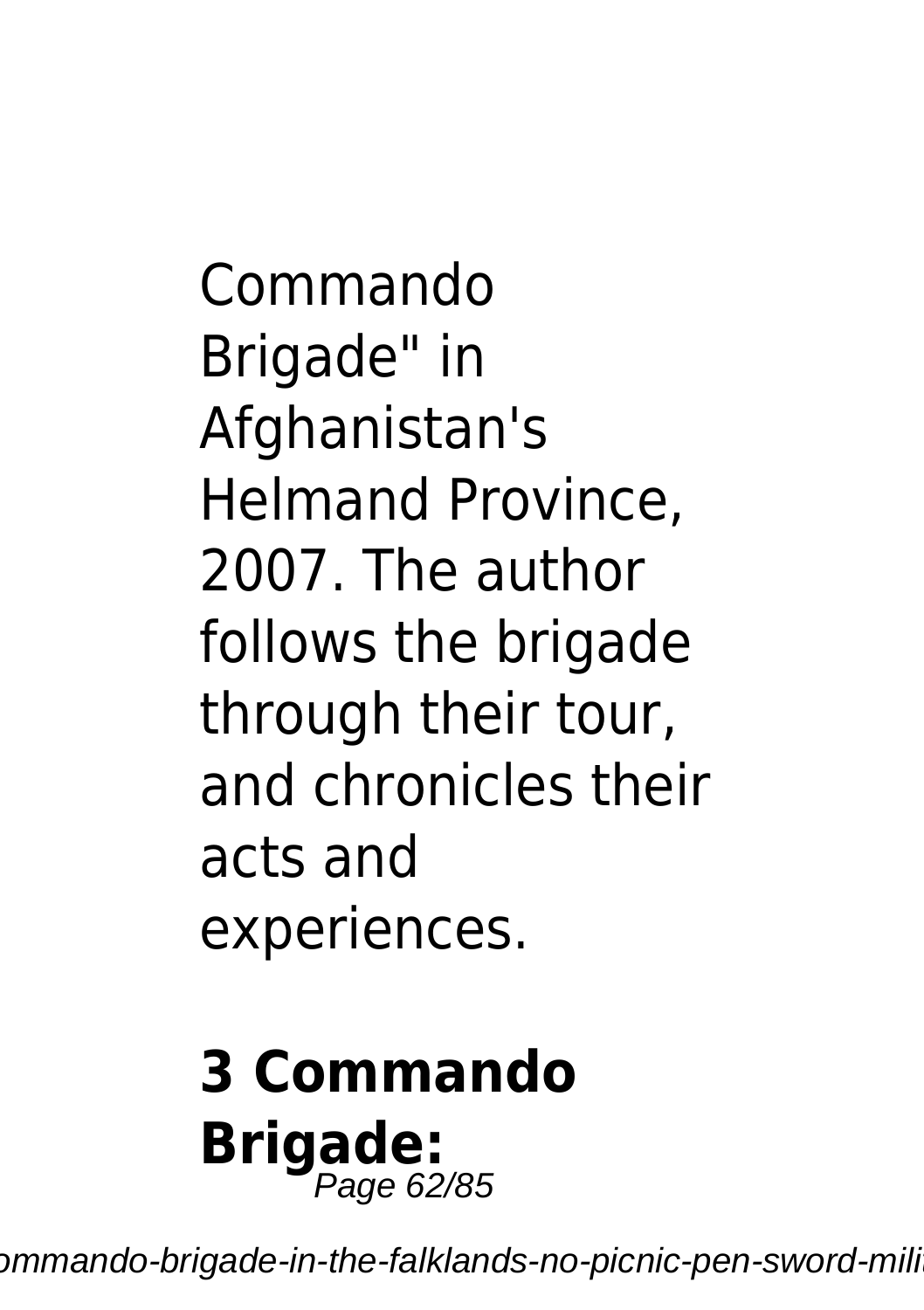### **Helmand, Afghanistan: Ewen Southby ...**

This page provides information on becoming a member of 3 Commando Brigade. Becoming a member is required to play in our Private operations but Page 63/85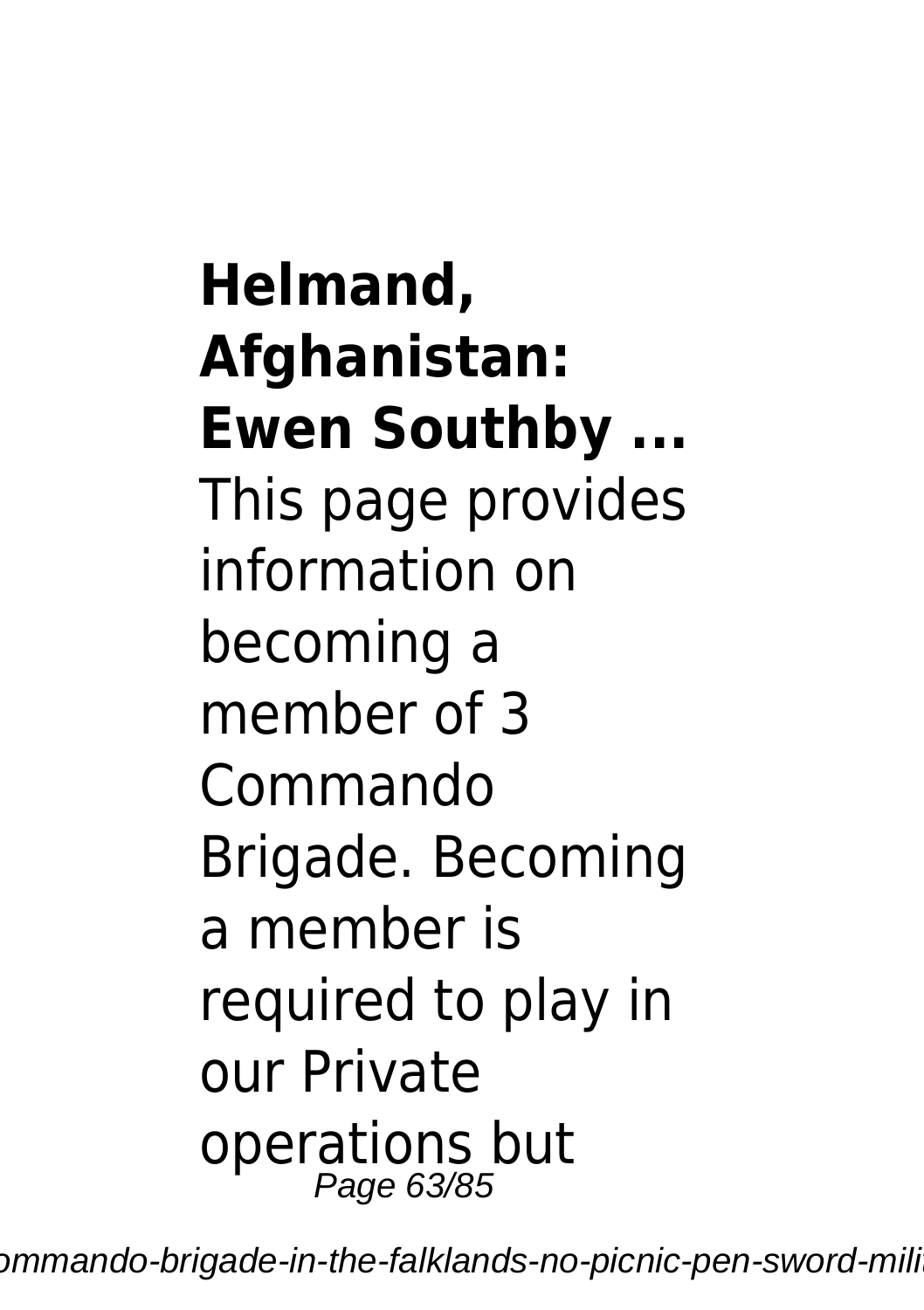anyone can play on the Public server. IMPORTANT Before you apply it is important you make sure that 3 Commando Brigade is the right unit for you.

# **How to Join [3 Commando** Brigade]<br>Page 64/85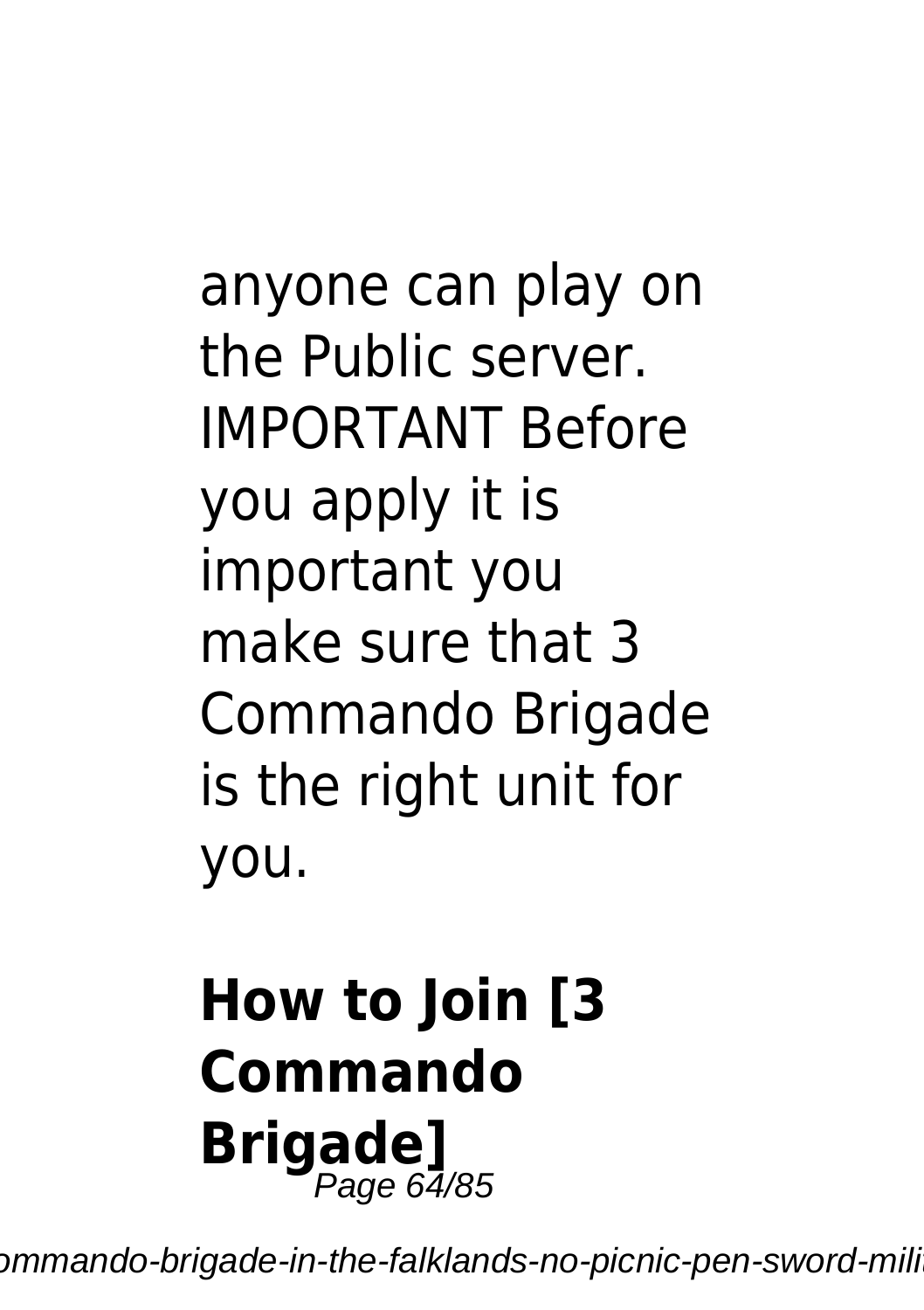Fun. - 3 Commando Brigade is a Global Semi-Realism group based in Arma3 with a friendly flourishing community, military tactics and organisation, and a passion for success. 3 Commando Brigade | Arma 3

Page 65/85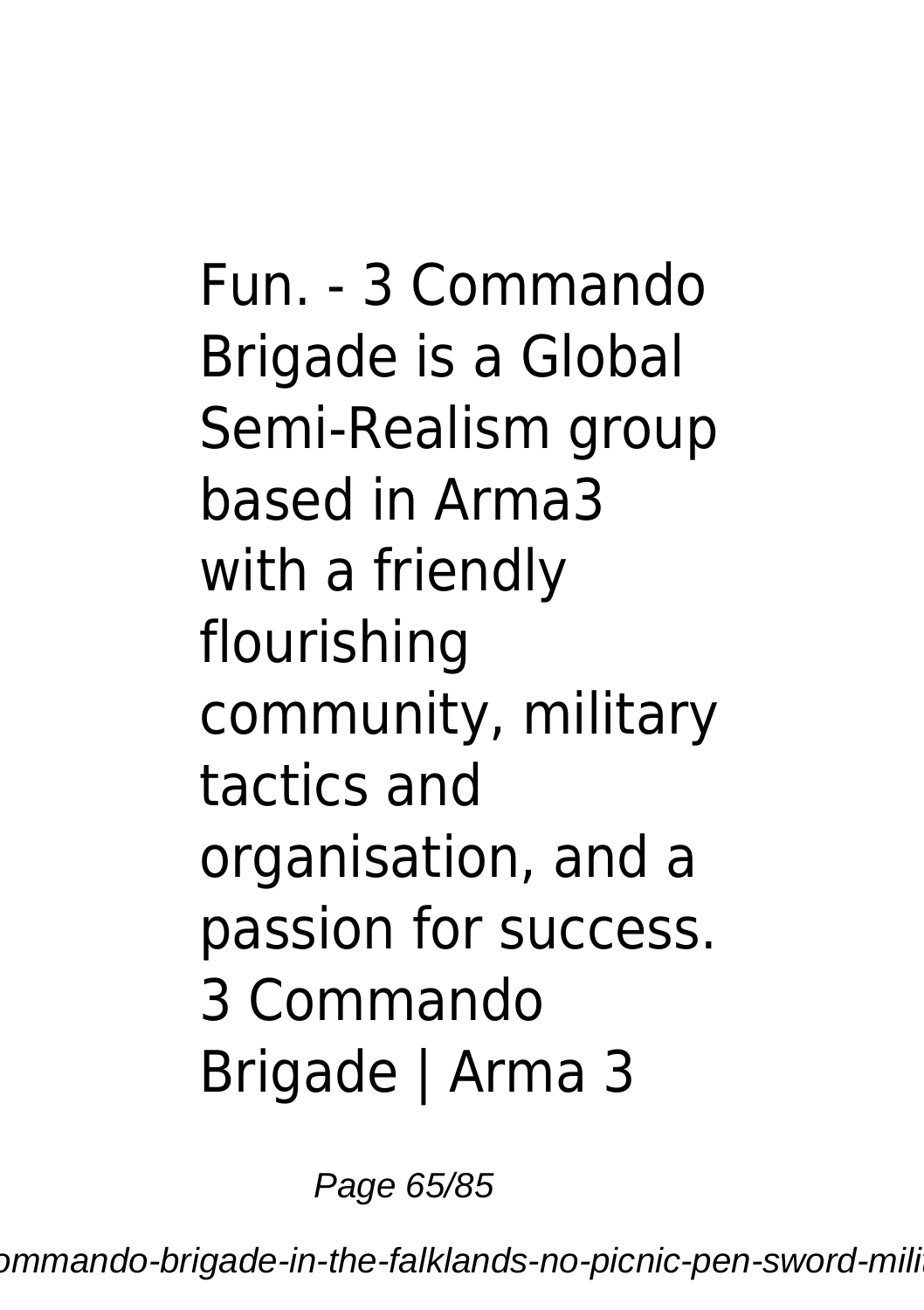**3 Commando Brigade | Arma 3** 3 Commando Brigade is the UK's commando force. It provides an amphibious contigency capability and can deploy over 5000 personnel. It is manned by men from the Royal<br>Page 66/85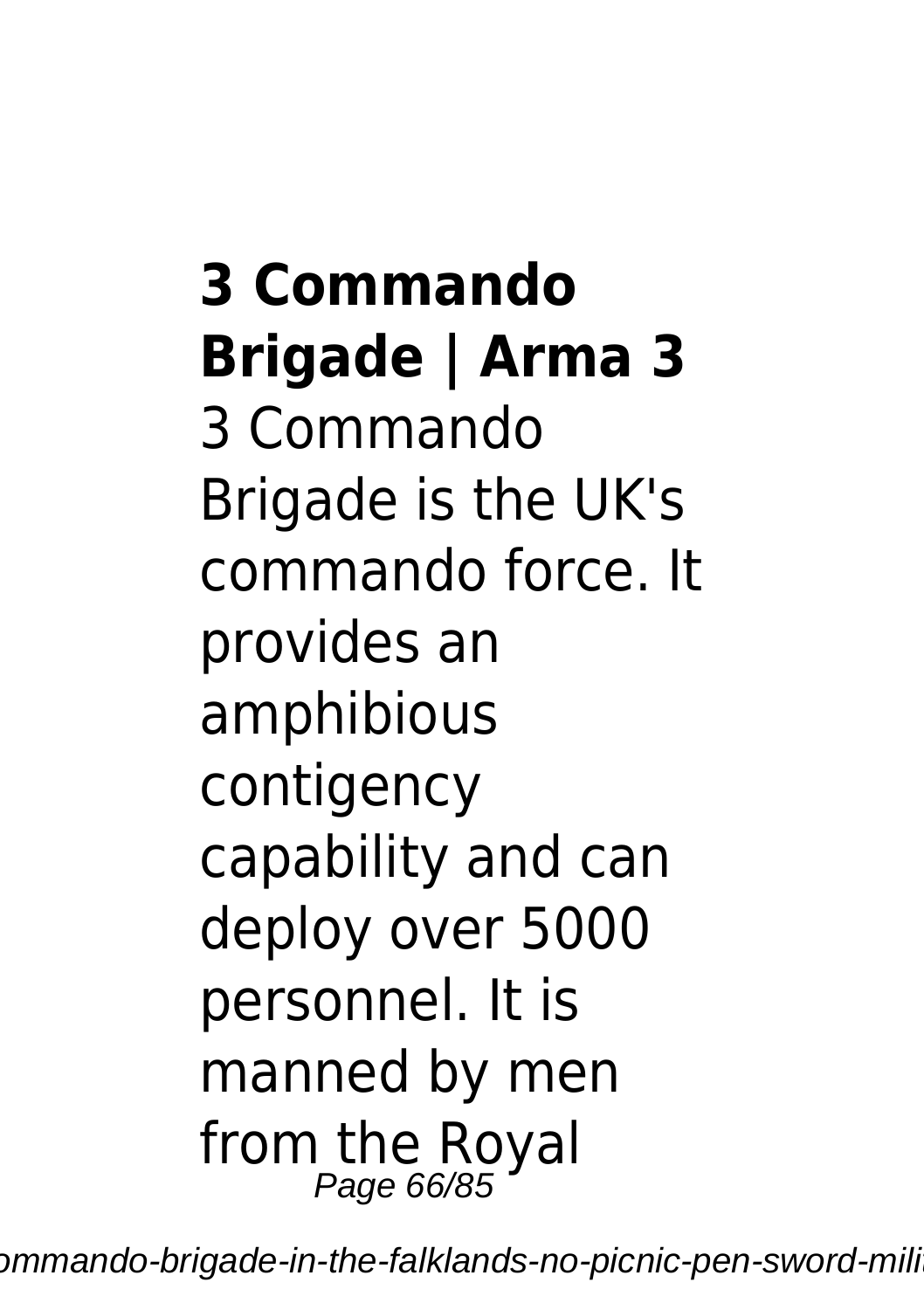Marines, Royal Navy and British Army.

**3 Commando Brigade eliteukforces.info** 3 Commando Brigade's job was to establish a bridgehead before the Army's 5th Infantry Brigade Page 67/85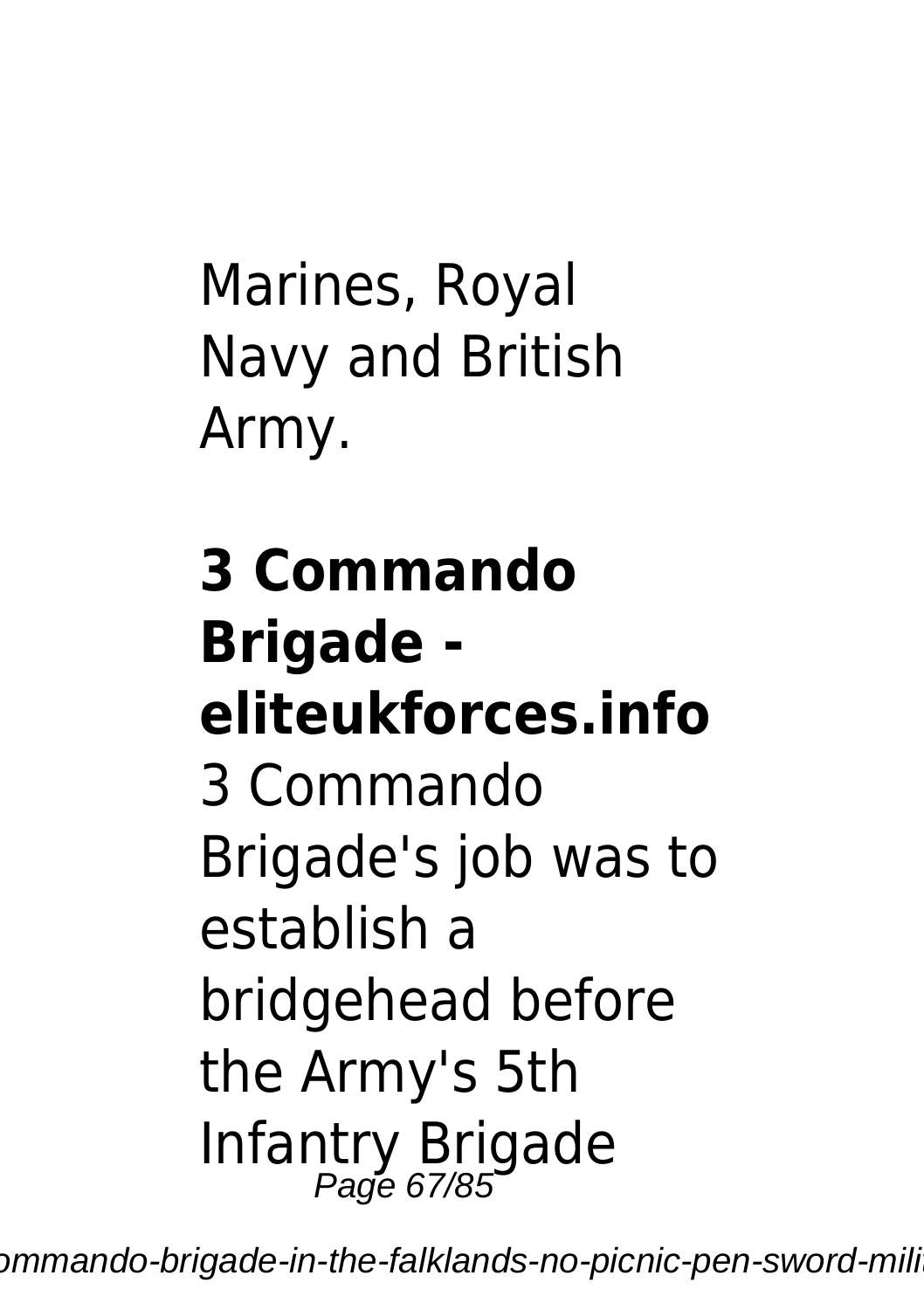(5th Inf Bde) arrived to help complete the recapture of the Falklands. Its teeth were three Royal Marine Commandos each with three rifle companies of 120 men each, one HQ and one support company, all backed up by a number of other Page 68/85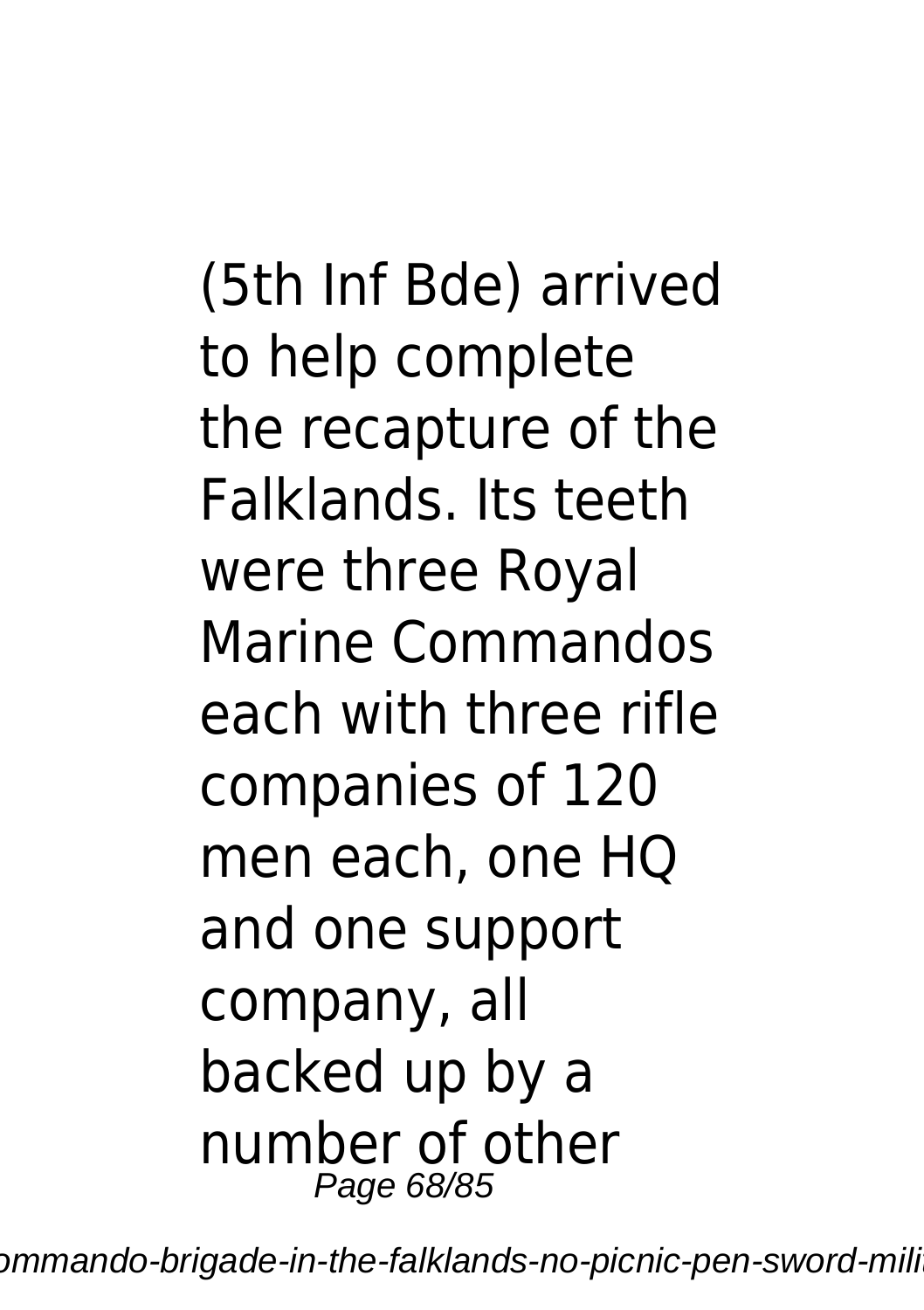Marine and commando-trained Army units.

**3 Commando Brigade, Royal Marines - Falklands War 1982** Welcome to the 3 Commando Brigade Wiki If you are a 3 Commando Brigade<br>Page 69/85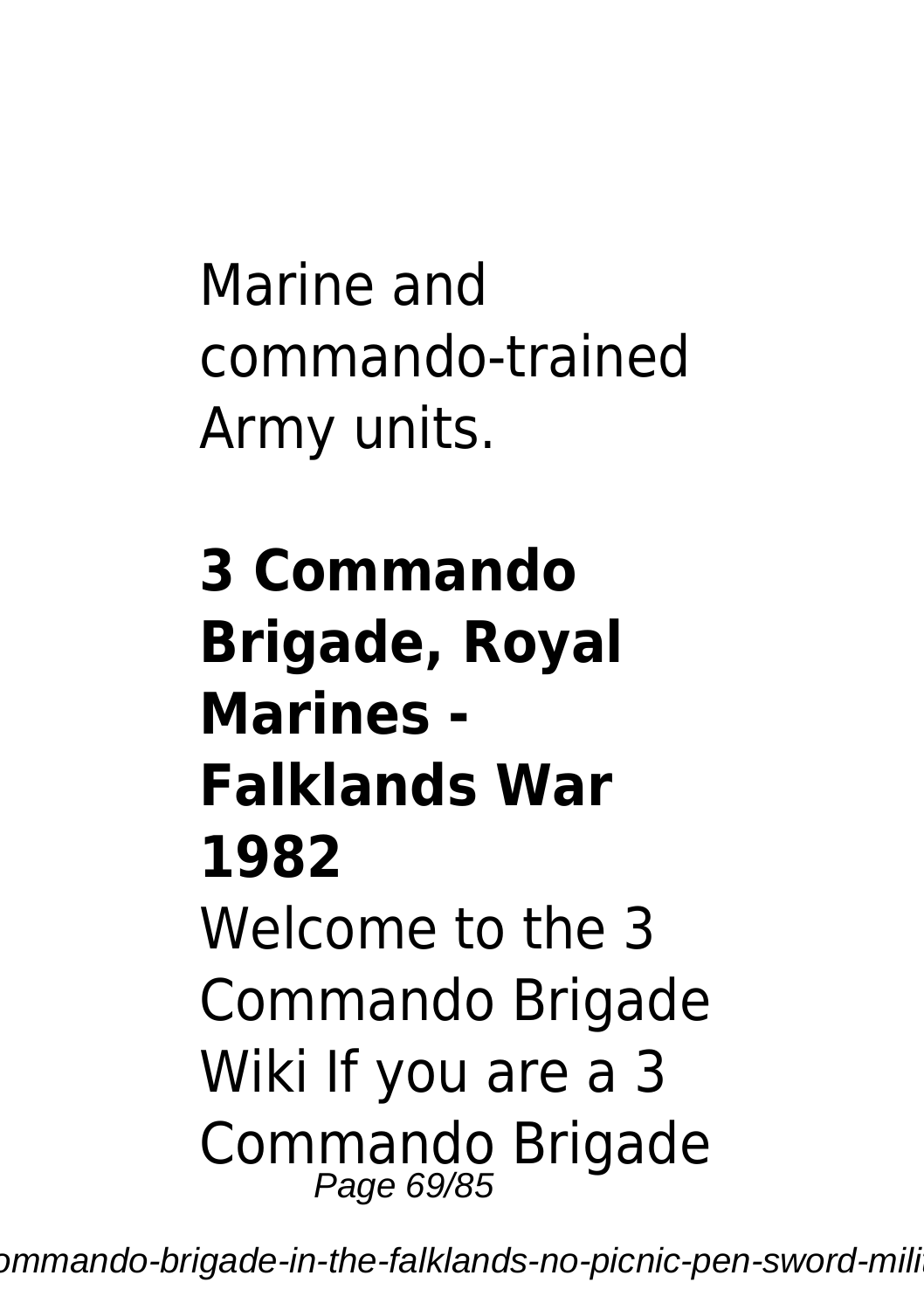member login through the forum to gain access to the private areas of the wiki. If you have any problems using the wiki or spot any errors contact a member of the wiki team .

#### **Home [3 Commando** Page 70/85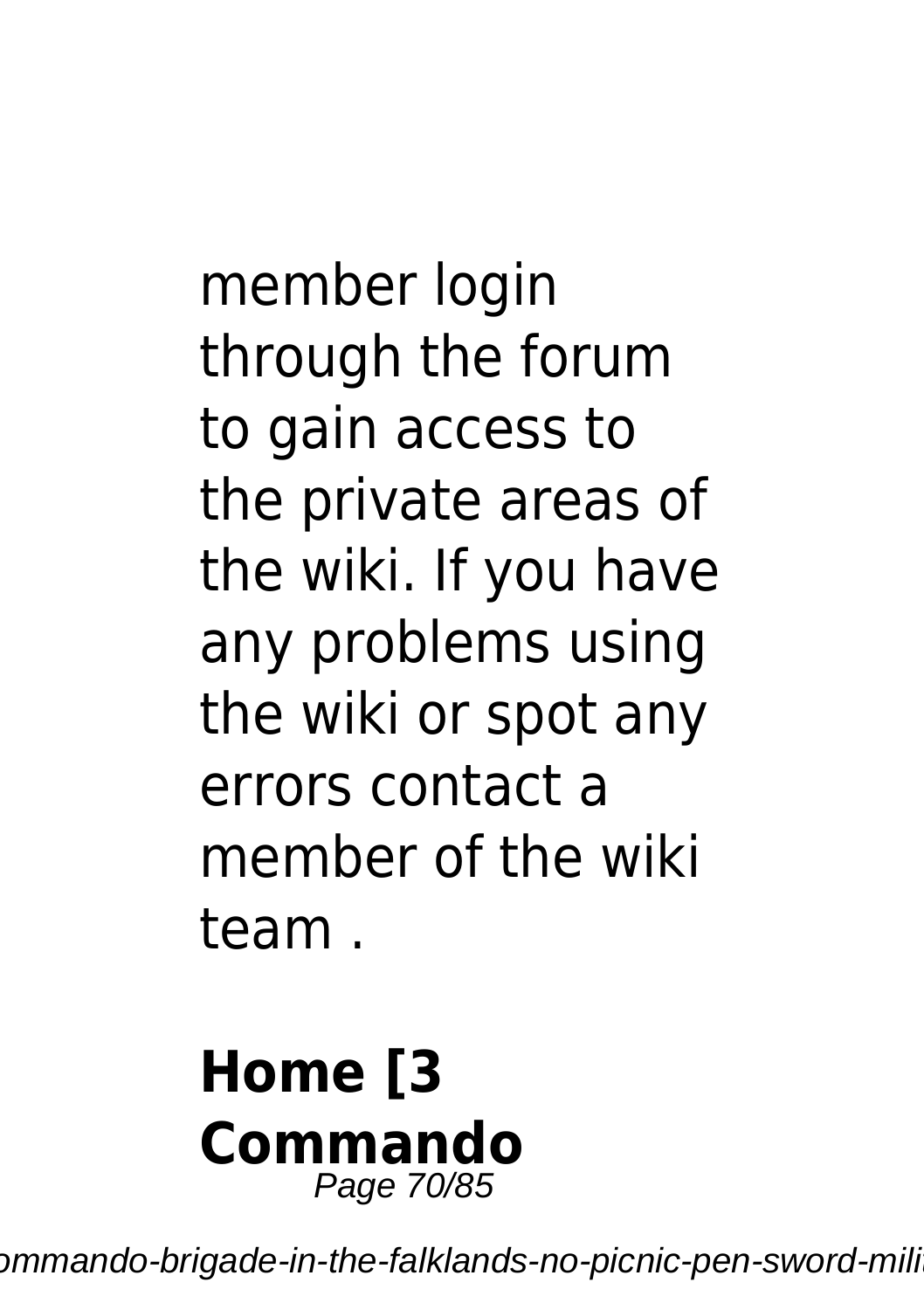**Brigade]** The Royal Marine Commandos, known as 3 Commando Brigade, is further subdivided into various specialized units.

# **Royal Marine Commandos: The Beginning of** Page 71/85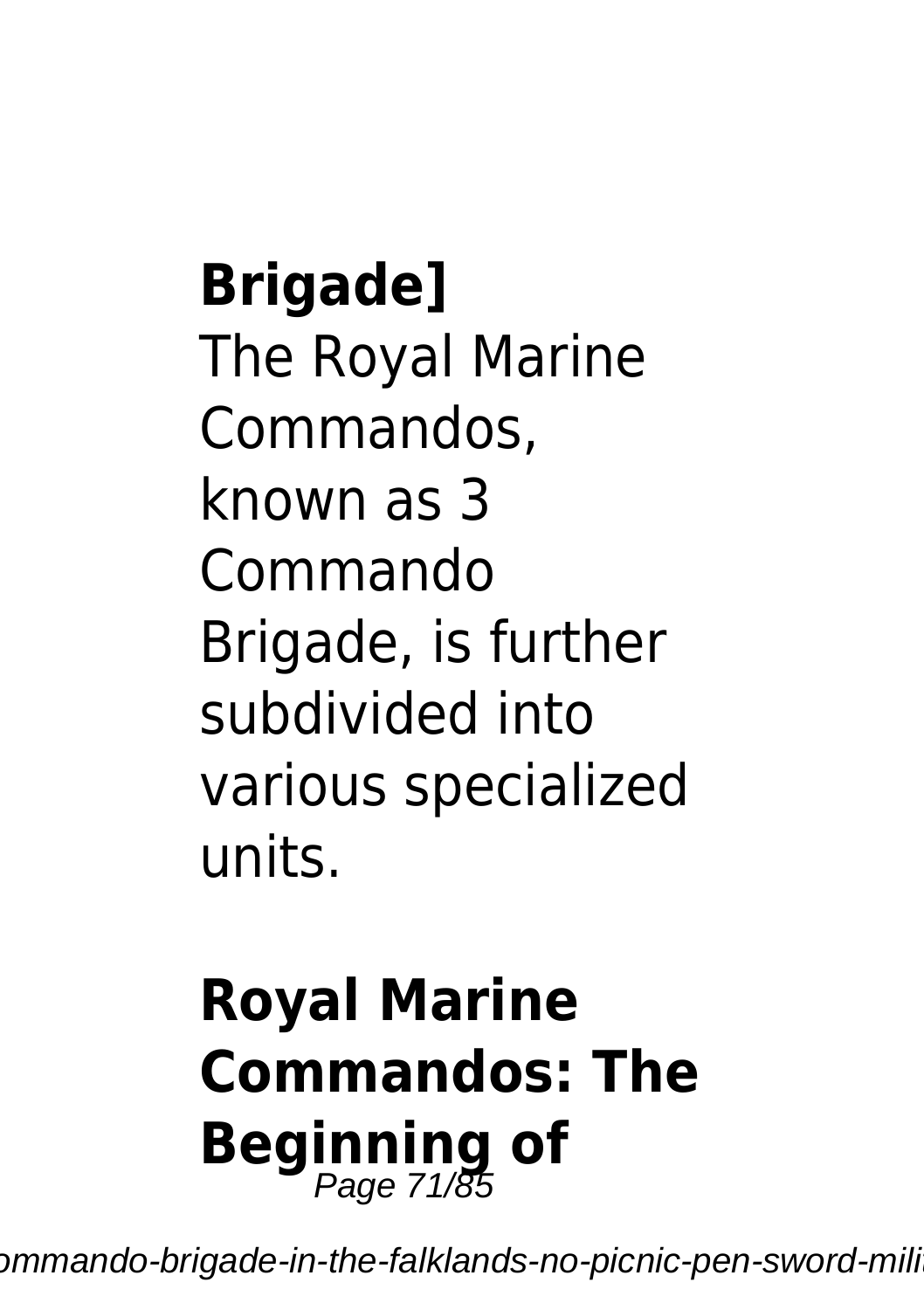# **Best, 3 Brigade's**

**...** The reports at the foot of this page relate to the operations of the Commando Units attached to 3 Commando Brigade that took place after the 1st January 1944. Link of interest There Page 72/85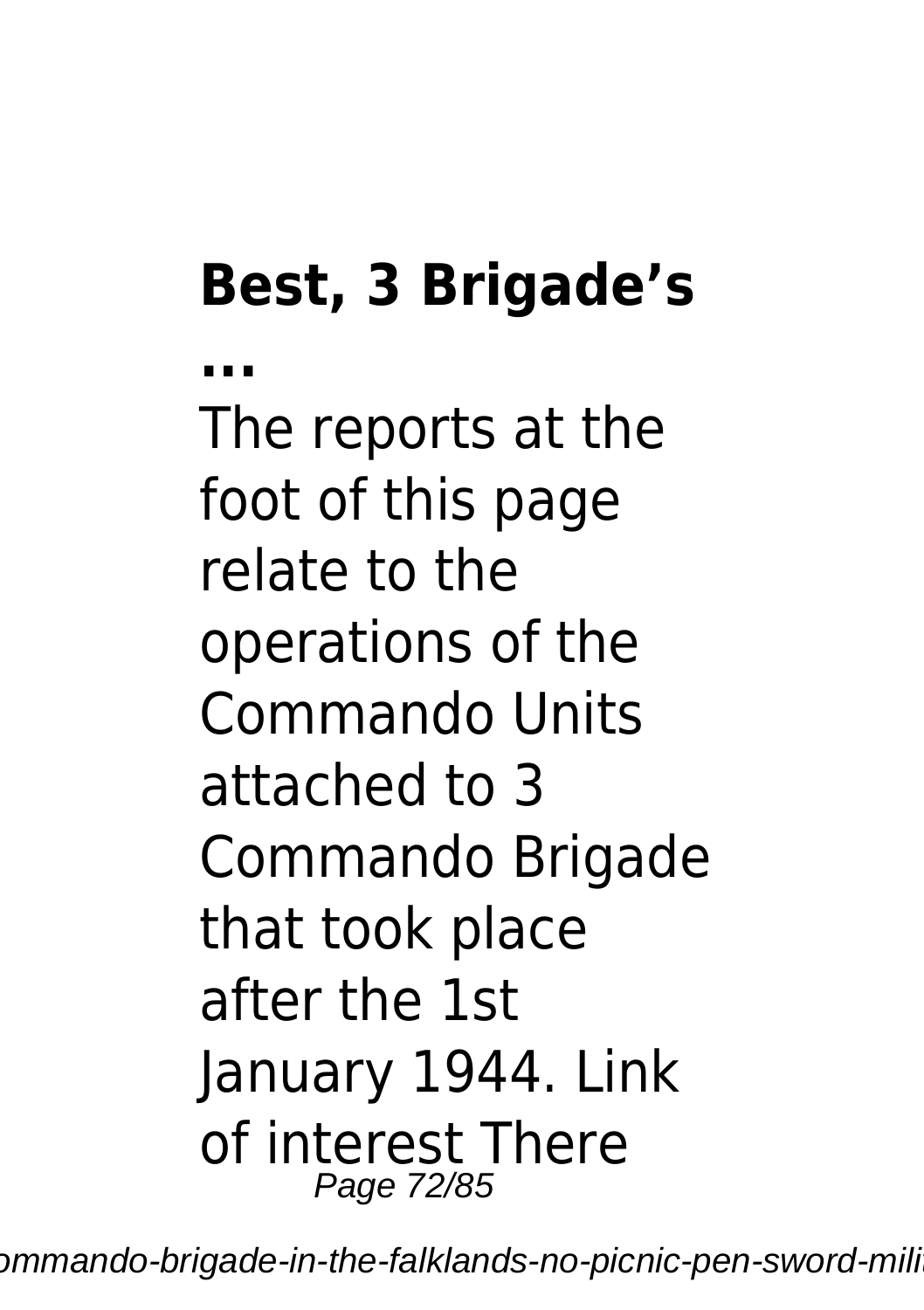were a large number of casualties in the Burma Campaigns, both battle and illness.

## **3 Commando Brigade, Burma Operations | ͏** commando formation of the British Armed Page 73/85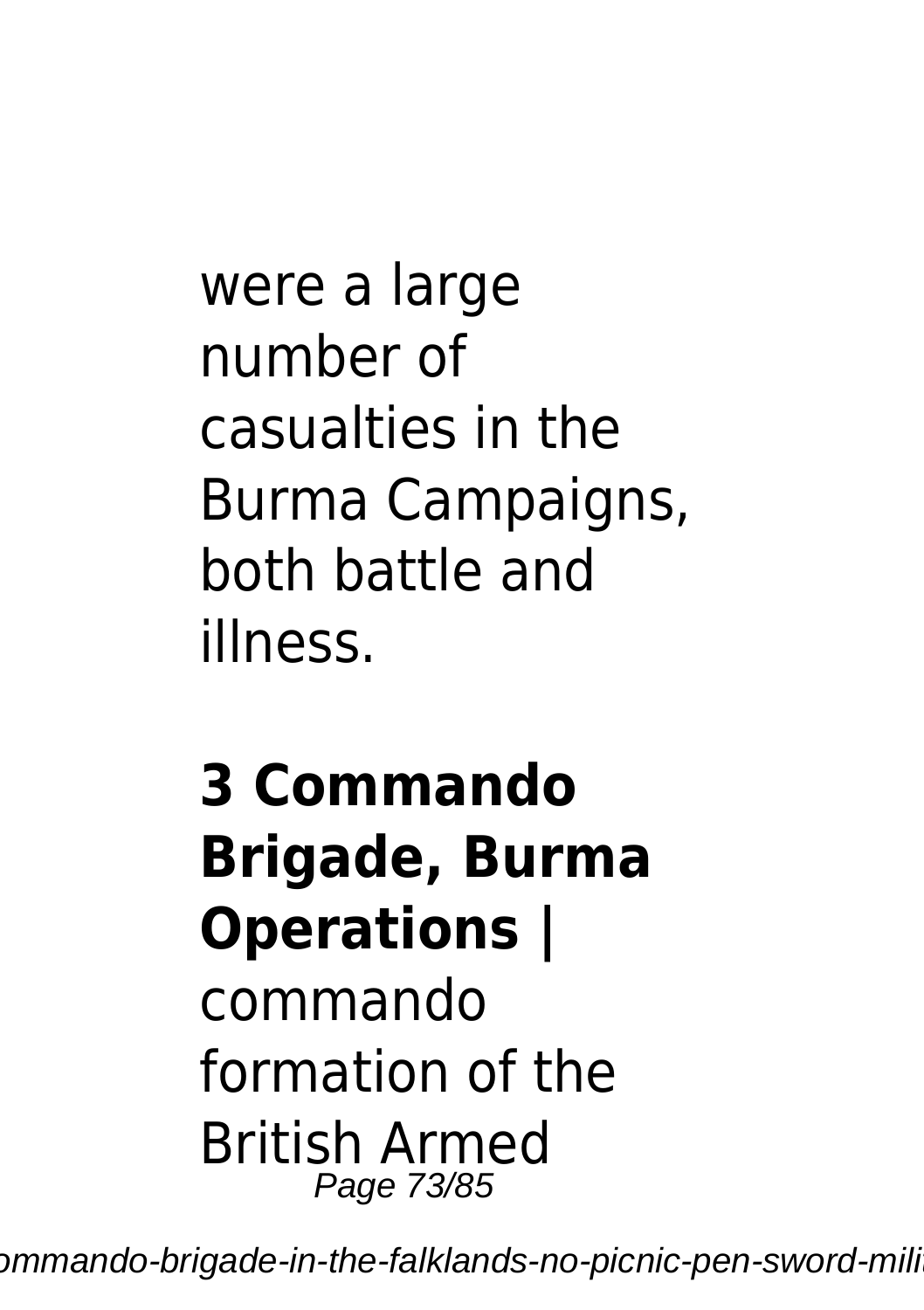Forces and the main manoeuvre formation of the Royal Marines ... Media in category "3 Commando Brigade" The following 23 files are in this category, out of 23 total. 100 722-M-6539J-054 (4830926301).jpg 4,080 × 2,720; 4.25 Page 74/85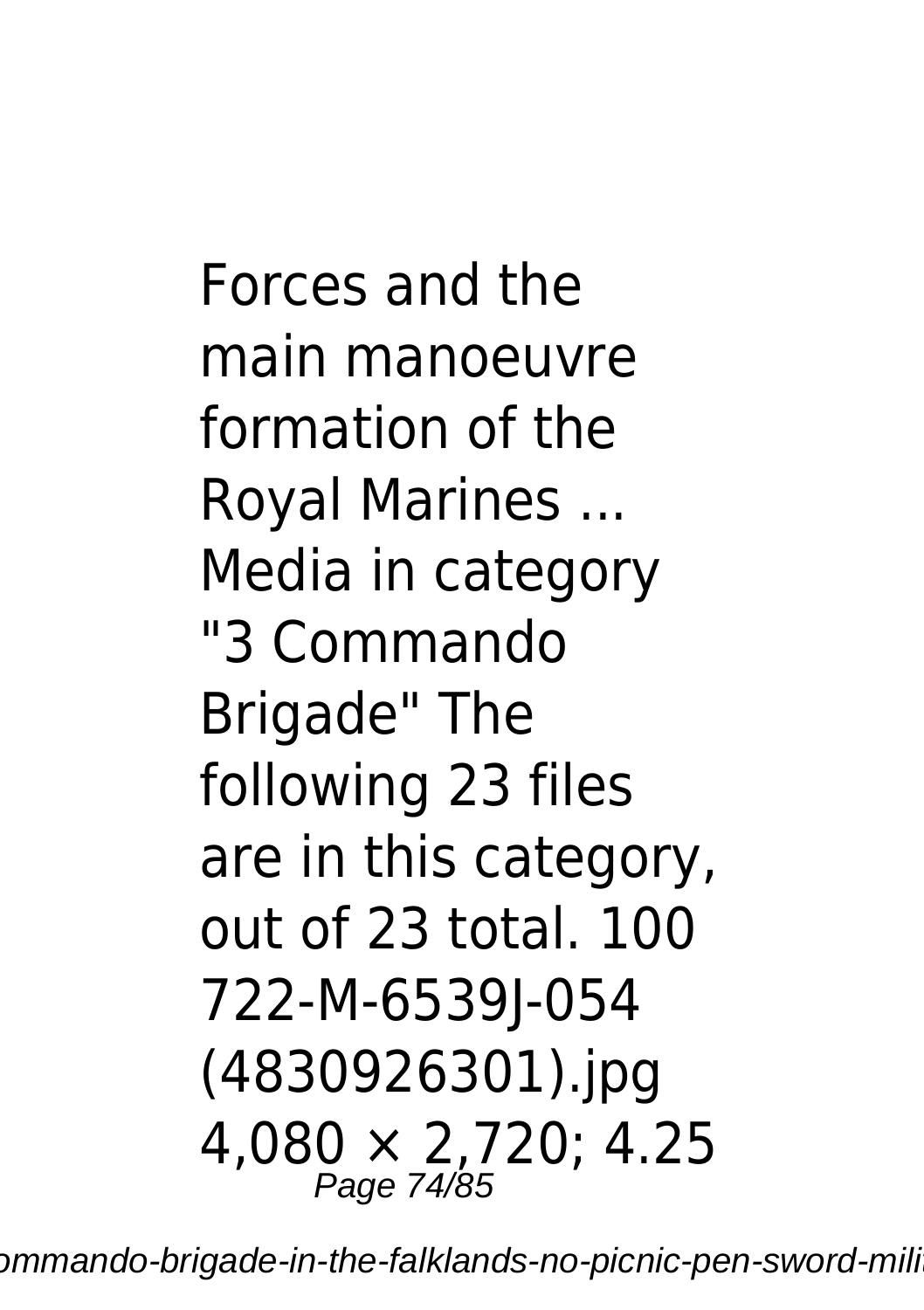## MB.

# **Category:3 Commando Brigade - Wikimedia Commons** 3 Commando Brigade Air Squadron, Royal Marines, was formed in 1968 in Singapore by the<br>Page 75/85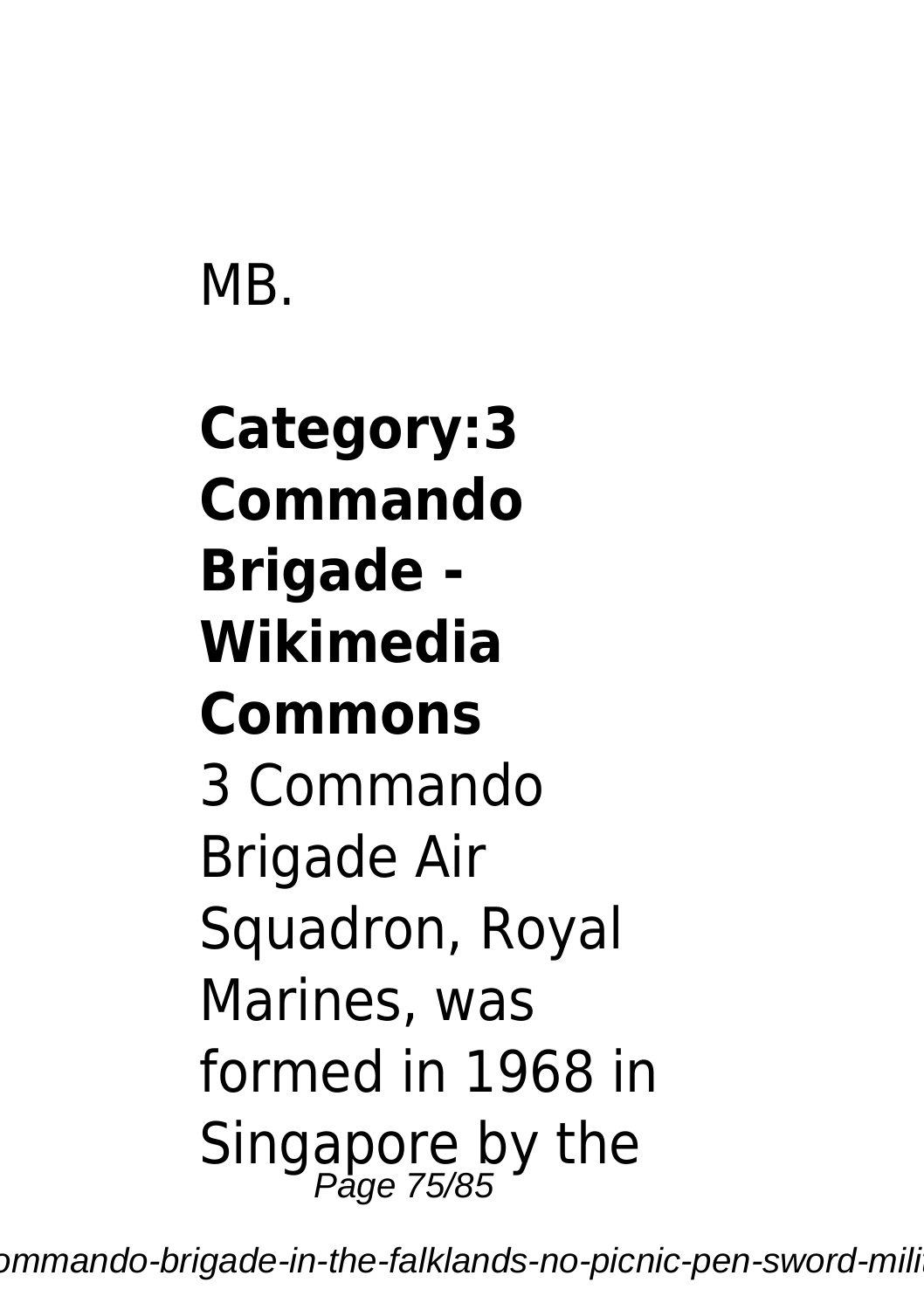amalgamation of three Commando Air Troops and the Brigade Flight. The squadron moved to Plymouth in 1971 and the two remaining UK Commando Air Troops became part of it.

#### **3 Commando** Page 76/85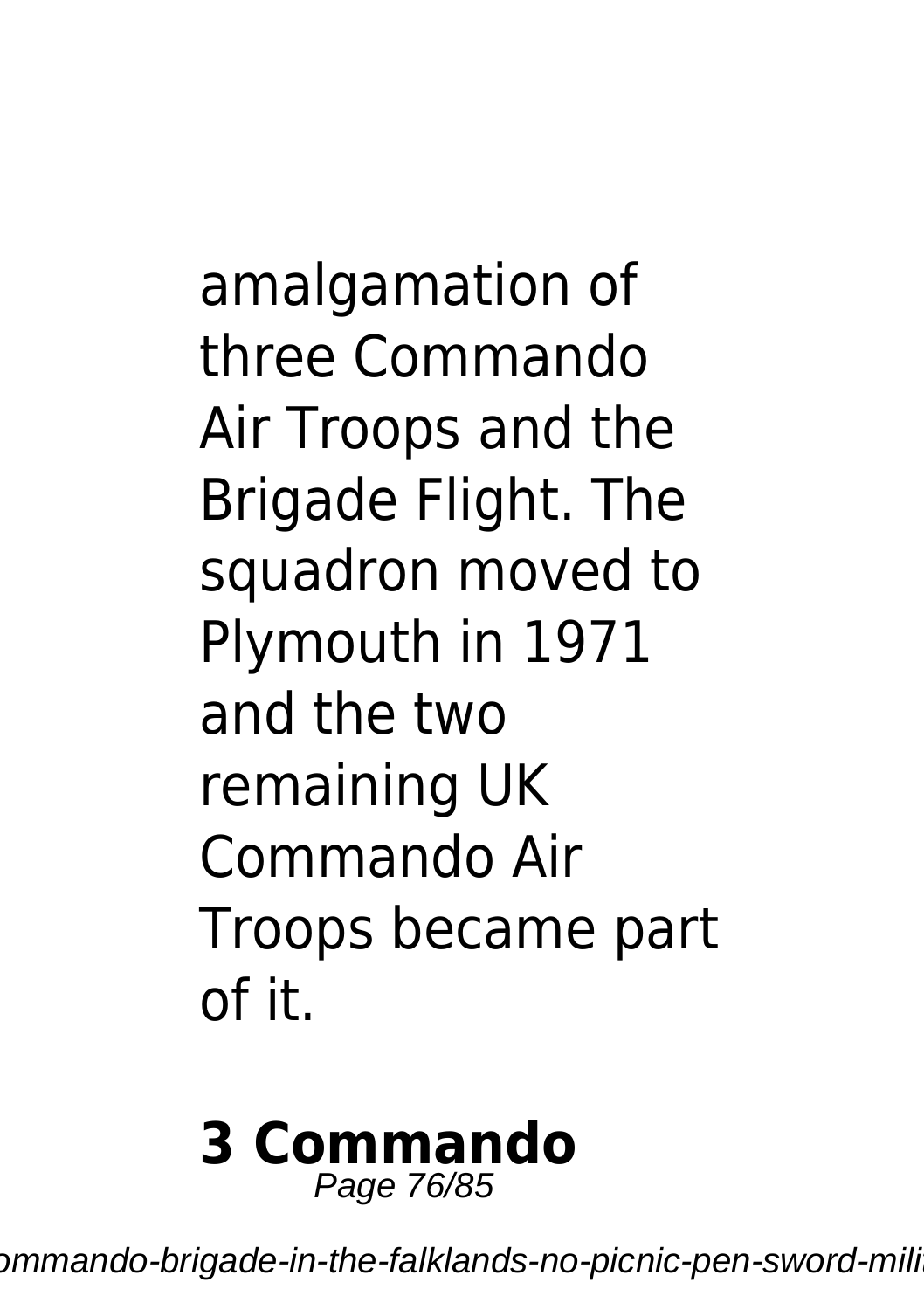**Brigade Air Squadron | Military Wiki | FANDOM ...** As Commander of 3 Commando Brigade, he was at the heart of the planning and conduct of the War. Under his direct command had been the Royal Marine Page 77/85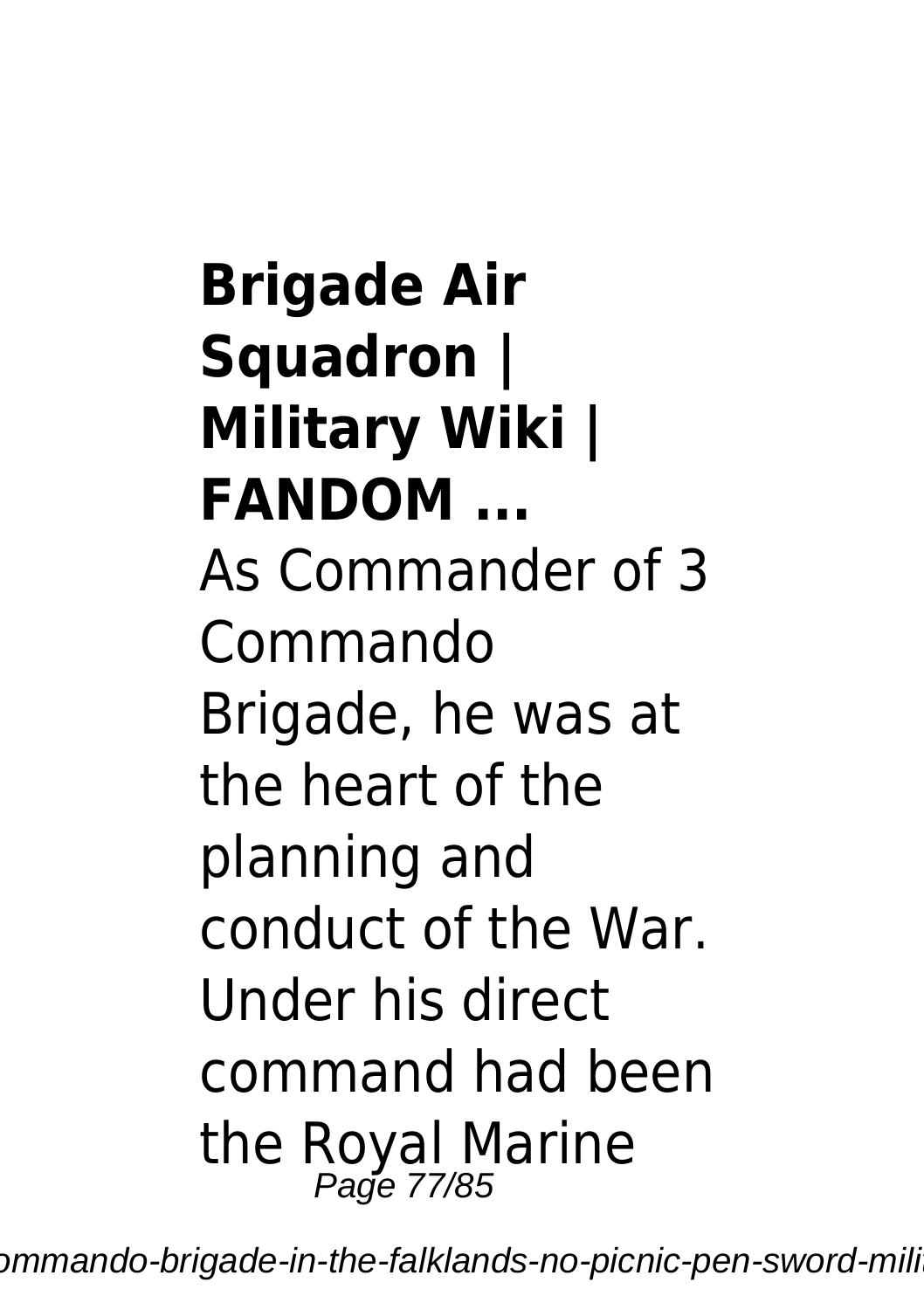Commandos and the two battalions of the Parachute Regiment who conducted the lion's share of the fighting.

### **Amazon.com: 3 Commando Brigade in the Falklands: No Picnic ...** Page 78/85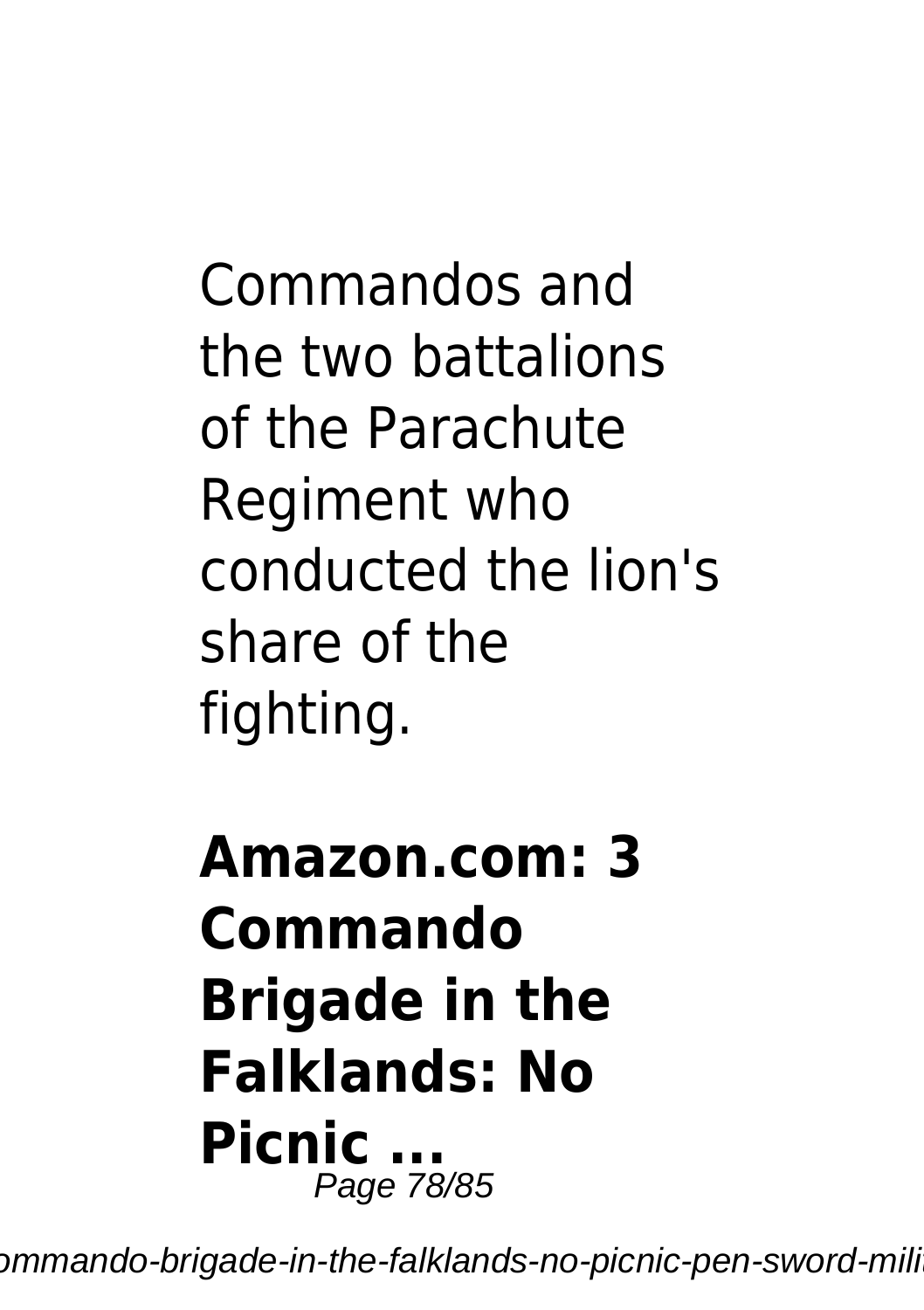3 Commando Brigade - An Arma 3 Realism Unit. We play Arma using British military tactics and equipment to try and simulate (to a degree) the modern British forces while maintaining an overall fun and enjoyable gameplay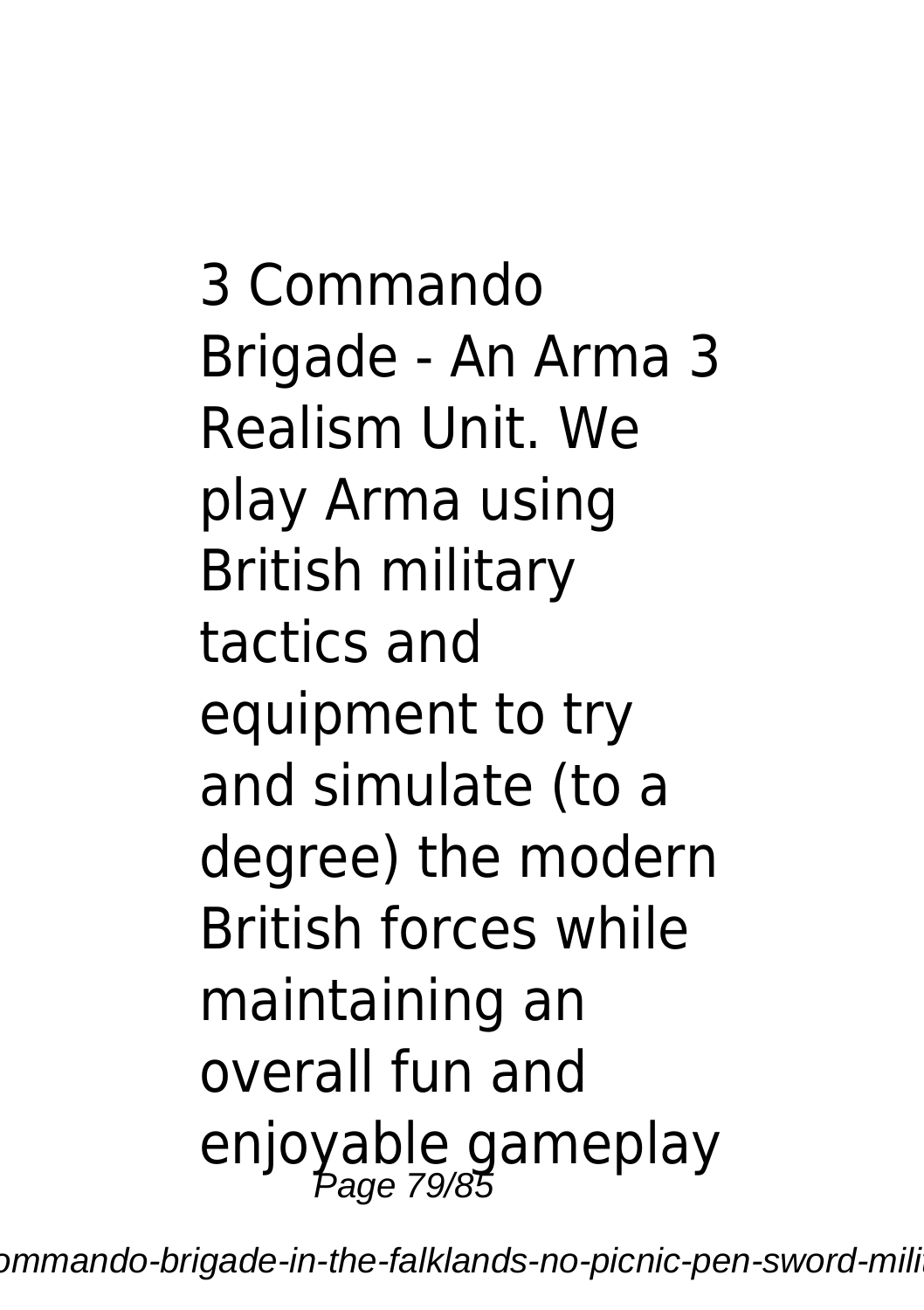experience. We like to use ranks within the unit to delegate responsibilities...

3 Commando Brigade is a commando formation of the British Armed

Page 80/85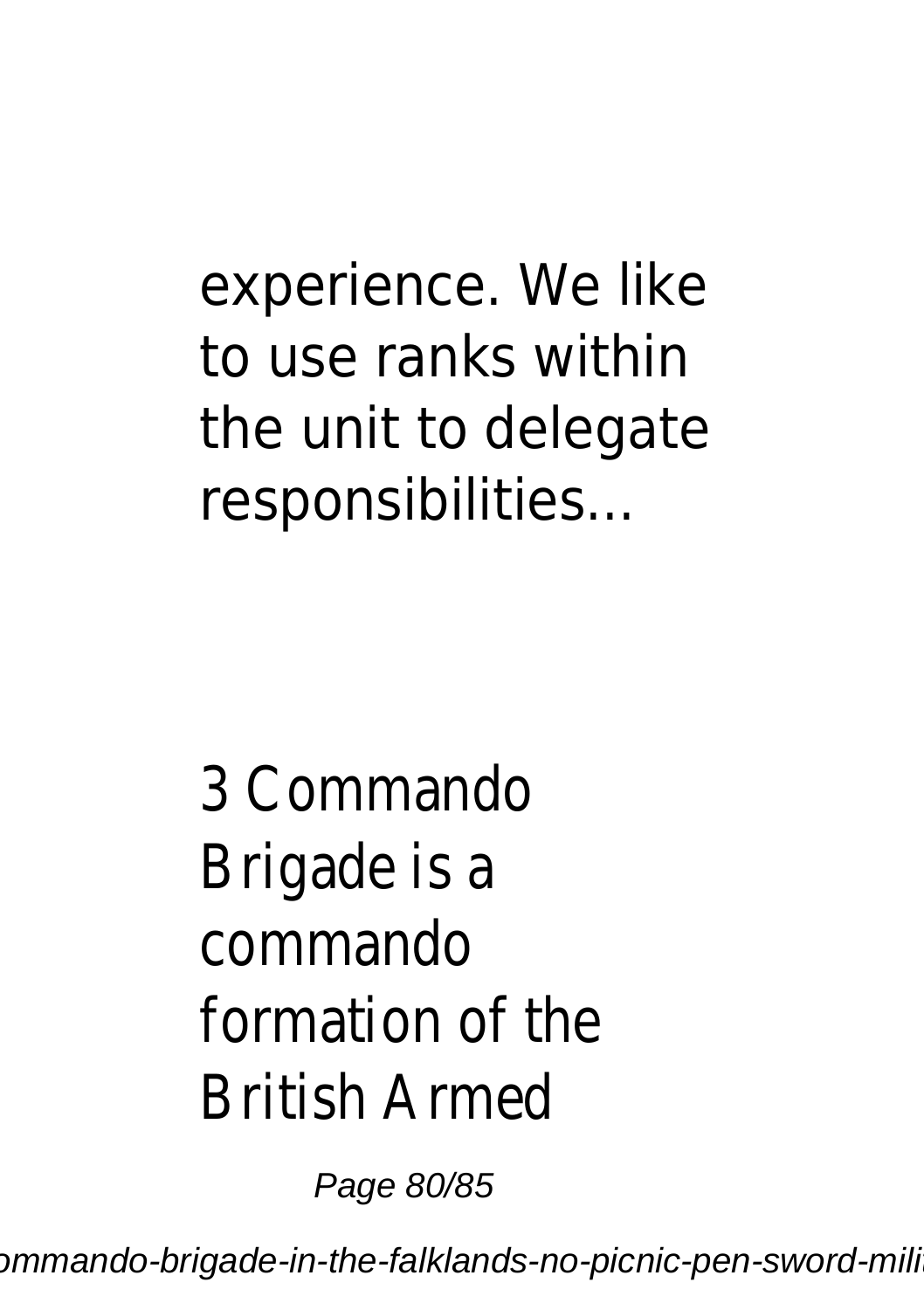Forces and the main manoeuvre formation of the Royal Marines. Its personnel are predominantly Royal Marines, supported by units of Royal Engineers, Royal Artillery, and the Fleet Air Arm, Page 81/85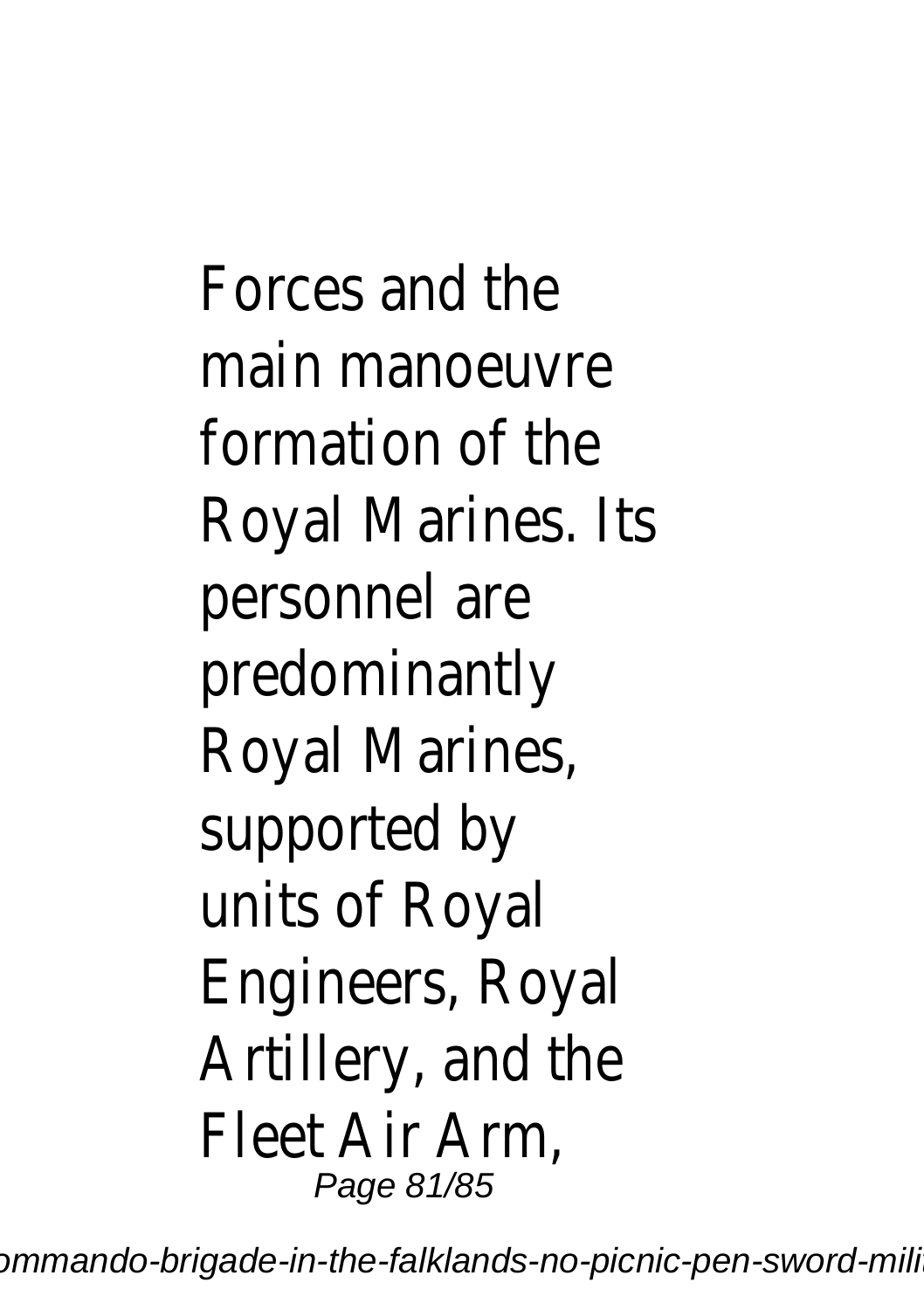together with other Commando Qualified sailors, soldiers and airmen. commando formation of the British Armed Forces and the main manoeuvre formation of the Royal Marines ... Page 82/85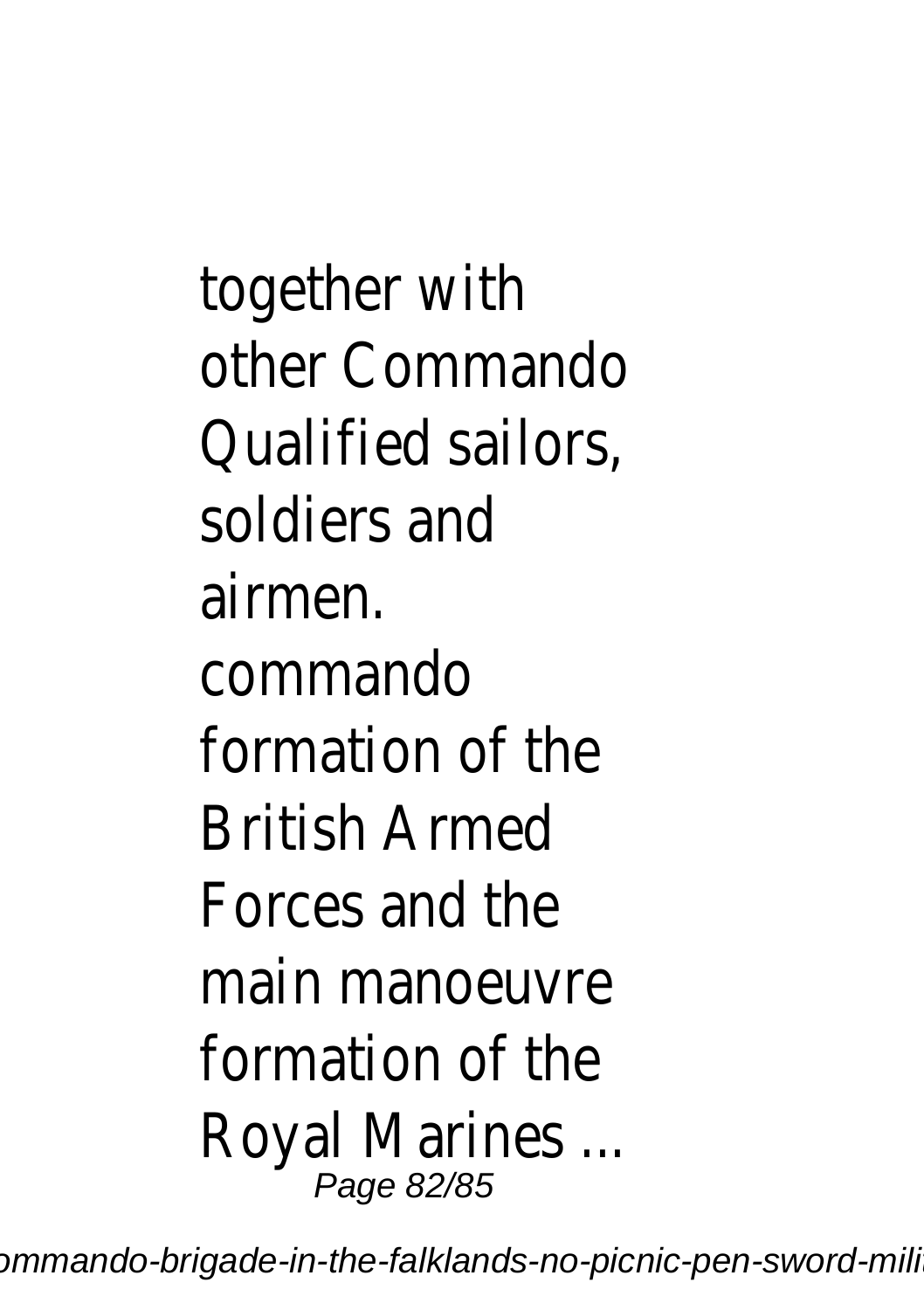Media in category "3 Commando Brigade" The following 23 files are in this category, out of 23 total. 100722- M-6539J-054 (4830926301).jpg 4,080 × 2,720; 4.25 MB. 3 Commando Page 83/85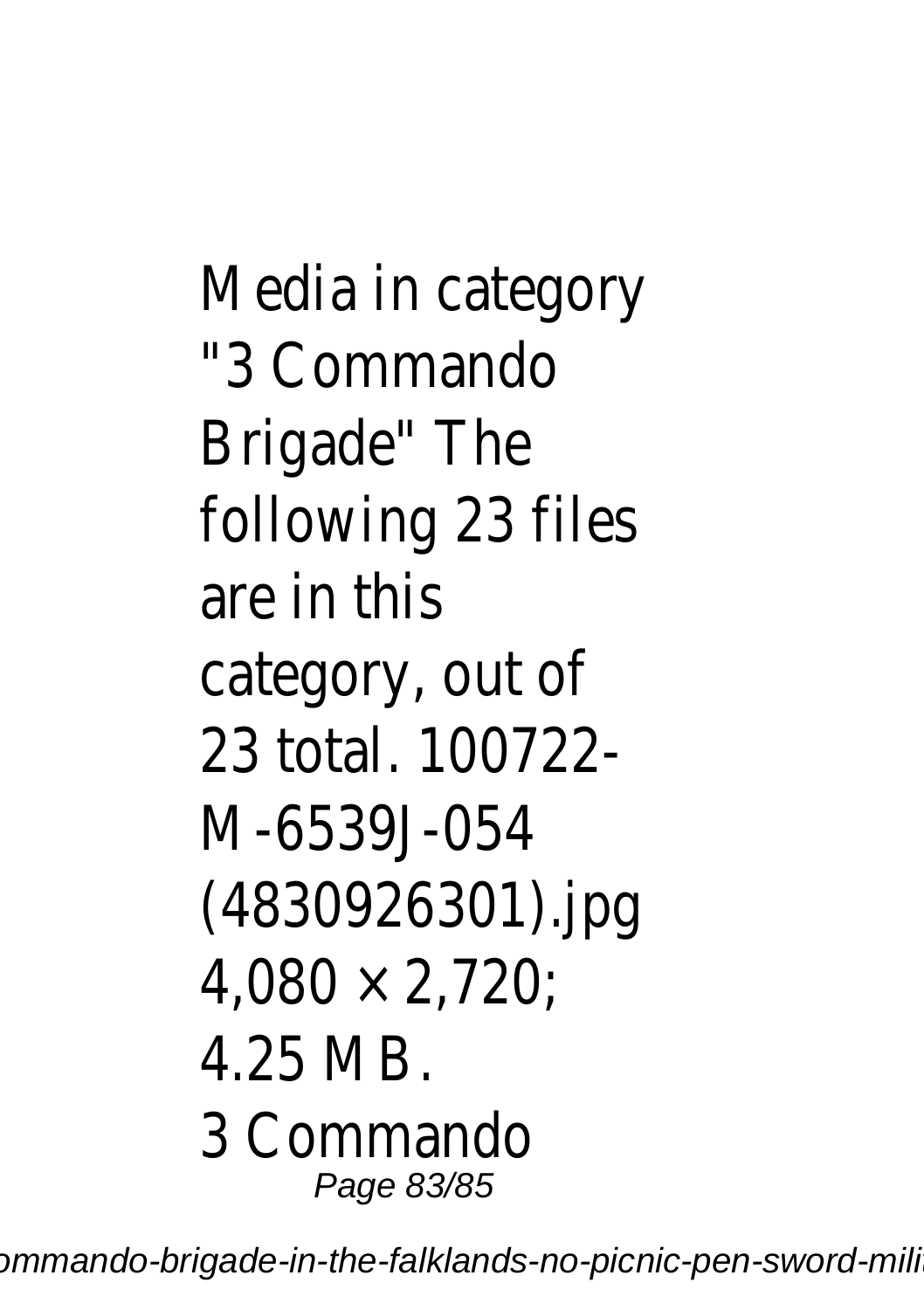Brigade: Helmand, Afghanistan: Ewen Southby ... Amazon.com: 3 Commando Brigade in the Falklands: No Picnic ...

### **Fun. - 3 Commando**

Page 84/85